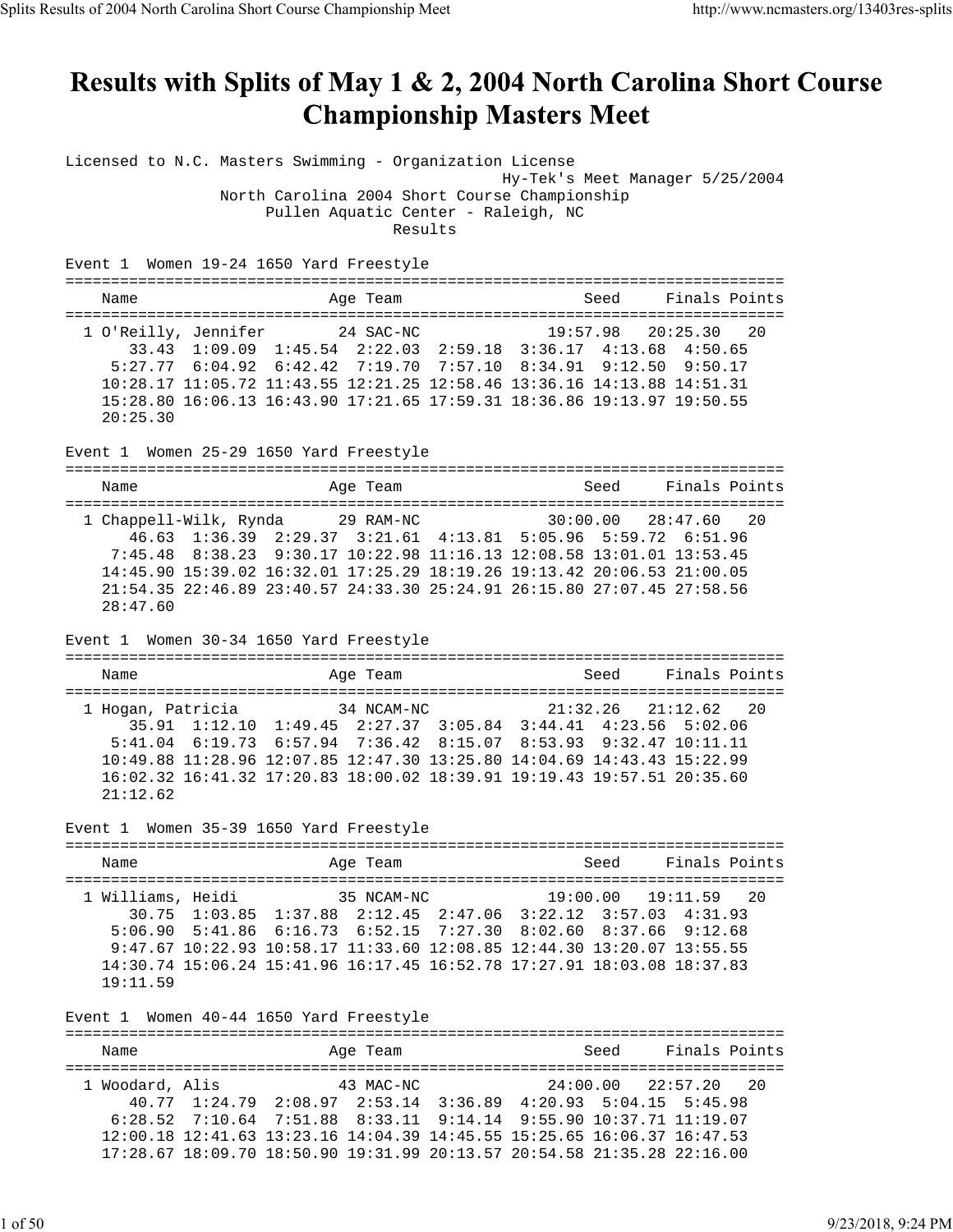22:57.20 2 Miller, Bette 44 CSM-NC 29:10.00 30:32.10 17 50.70 1:46.65 2:44.61 3:41.01 4:36.08 5:33.77 6:29.57 7:25.36 8:21.39 9:17.65 10:14.16 11:09.50 12:06.21 13:01.98 13:58.80 14:54.99 15:50.14 16:46.19 17:40.13 18:36.22 19:33.02 20:29.37 21:23.17 22:17.82 23:12.23 24:08.36 25:03.53 25:58.79 26:54.56 27:49.60 28:44.57 29:40.13 30:32.10 Event 1 Women 50-54 1650 Yard Freestyle =============================================================================== Name Age Team Seed Finals Points =============================================================================== 1 Rogers, Jennie 51 AMS-NC NT 24:48.23 20 39.08 1:23.60 2:09.15 2:54.52 3:39.53 4:23.91 5:09.13 5:54.39 6:39.43 7:24.54 8:09.03 8:53.63 9:37.95 10:22.96 11:07.89 11:52.65 12:37.29 13:22.06 14:06.76 14:51.39 15:36.17 16:21.29 17:06.34 17:51.71 18:37.24 19:22.07 20:06.83 20:52.25 21:37.40 22:22.78 23:07.85 23:52.02 24:48.23 2 Walkowiak, Nancy 51 Unattached 25:00.00 25:55.84 17 40.24 1:24.36 2:09.25 2:55.09 3:41.04 4:27.41 5:14.18 6:00.88 6:47.68 7:35.04 8:23.42 9:10.56 9:58.49 10:45.56 11:32.64 12:20.27 13:07.64 13:57.80 14:45.07 15:33.21 16:20.34 17:08.15 17:55.89 18:46.50 19:33.45 20:20.91 21:09.27 21:58.59 22:47.06 23:33.85 24:21.52 25:08.99 25:55.84 Event 1 Men 19-24 1650 Yard Freestyle =============================================================================== Name Age Team Seed Finals Points Age Team Seed Finals Points =============================================================================== 1 Cavallerano, Ed 23 SAC-NC 17:54.00 18:43.34 20 26.99 56.85 1:28.53 2:01.02 2:33.99 3:07.33 3:40.86 4:14.10 4:47.44 5:21.41 5:55.57 6:30.21 7:04.51 7:39.39 8:14.12 8:49.17 9:23.81 9:58.60 10:33.38 11:08.13 11:42.50 12:17.36 12:52.65 13:27.92 14:03.24 14:38.68 15:14.01 15:49.38 16:24.51 17:00.13 17:35.56 18:10.34 18:43.34 Event 1 Men 25-29 1650 Yard Freestyle =============================================================================== Name Team Age Team Seed Finals Points =============================================================================== 1 Petusky, Steve 26 AMS-NC 19:30.00 20:01.01 20 29.42 1:02.23 1:36.42 2:11.41 2:45.59 3:21.64 3:57.62 4:33.26 5:08.97 5:45.64 6:21.70 6:58.86 7:35.07 8:12.70 8:49.88 9:26.69 10:03.76 10:41.17 11:18.02 11:55.35 12:32.73 13:09.95 13:47.85 14:25.83 15:03.44 15:40.88 16:18.80 16:56.49 17:34.10 18:11.52 18:49.12 19:25.31 20:01.01 Event 1 Men 30-34 1650 Yard Freestyle =============================================================================== Name **Age Team** Age Team Seed Finals Points =============================================================================== 1 Shotts, Steven 33 Fact-FL 19:29.81 19:43.92 20 31.24 1:05.48 1:40.68 2:15.68 2:50.77 3:25.60 4:00.77 4:36.16 5:11.54 5:46.91 6:23.23 6:58.65 7:34.04 8:09.17 8:44.70 9:20.49 9:55.91 10:31.85 11:07.52 11:42.89 12:19.75 12:56.82 13:32.92 14:09.52 14:46.19 15:22.52 16:00.11 16:37.97 17:15.38 17:52.73 18:30.17 19:07.82 19:43.92 2 Mekarski, Mike 31 Unattached 23:00.00 21:15.38 17 32.93 1:08.81 1:46.25 2:24.09 3:02.20 3:40.73 4:19.18 4:58.24 5:36.66 6:15.36 6:54.13 7:32.81 8:11.87 8:50.87 9:29.89 10:09.47 10:48.82 11:28.07 12:07.44 12:46.71 13:26.24 14:05.62 14:44.88 15:24.55 16:03.80 16:43.05 17:22.01 18:01.94 18:41.41 19:20.83 20:00.62 20:39.30 21:15.38

Event 1 Men 40-44 1650 Yard Freestyle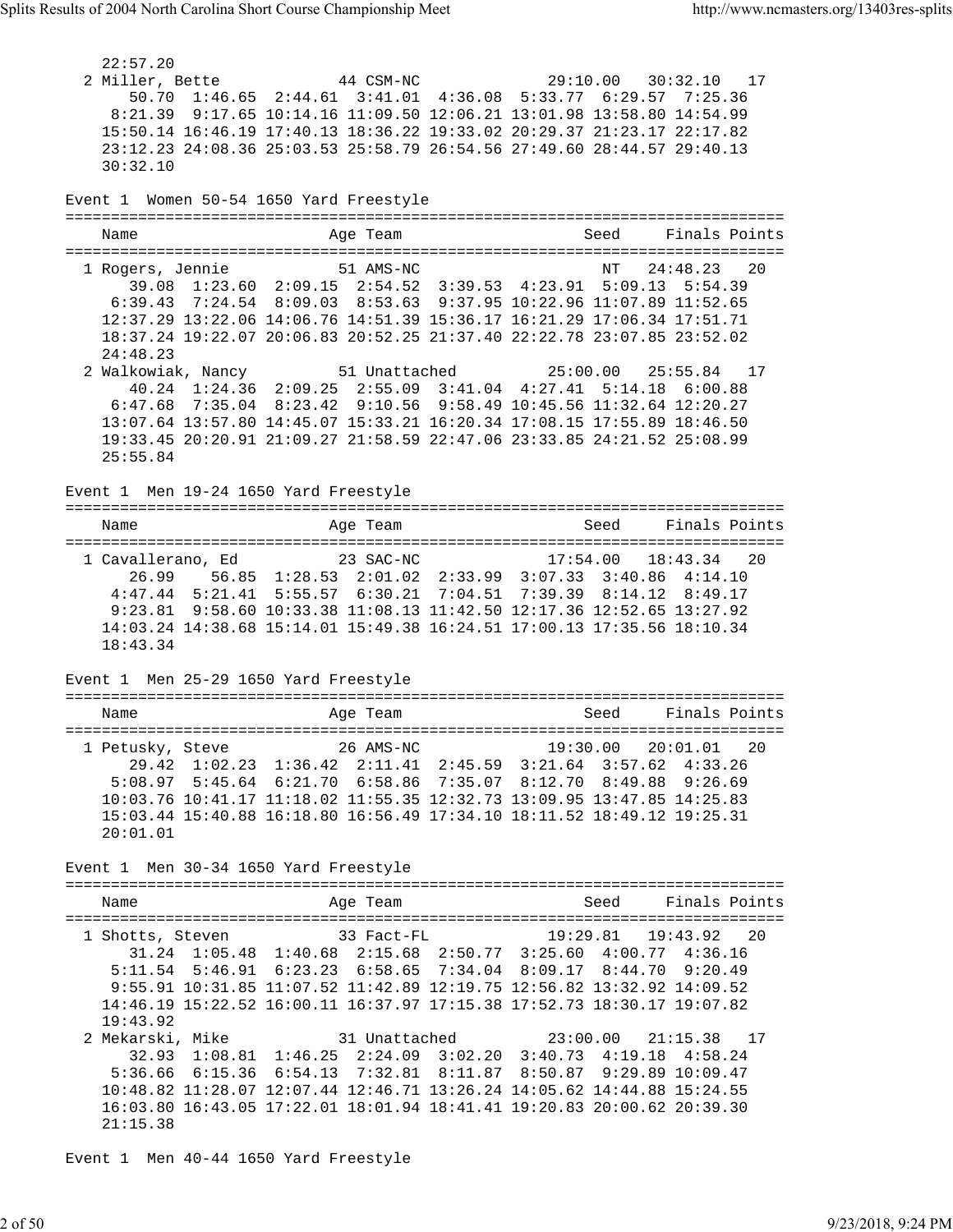=============================================================================== Name and Age Team Seed Finals Points =============================================================================== 1 Magdanz, Greg 40 RAM-NC 21:00.00 20:23.38 20 32.44 1:08.16 1:44.29 2:21.61 2:58.85 3:36.08 4:12.92 4:50.14 5:27.44 6:04.75 6:41.94 7:19.14 7:57.32 8:34.57 9:11.84 9:48.95 10:26.42 11:03.49 11:41.17 12:18.44 12:55.12 13:31.75 14:09.95 14:47.03 15:24.21 16:01.75 16:39.03 17:16.89 17:55.26 18:33.11 19:10.39 19:47.34 20:23.38 2 Mangrum, John 41 RAM-NC 20:00.00 20:25.57 17 32.17 1:06.76 1:42.22 2:18.25 2:54.83 3:31.37 4:07.86 4:44.91 5:22.30 5:59.64 6:37.06 7:14.56 7:51.91 8:29.36 9:06.79 9:44.25 10:22.06 10:59.10 11:36.70 12:13.87 12:50.93 13:27.90 14:04.73 14:41.79 15:19.02 15:56.42 16:34.23 17:13.82 17:54.15 18:34.38 19:11.93 19:49.48 20:25.57 3 Roerden, Jeffery 42 RAM-NC 30:00.00 28:51.27 16 42.72 1:28.19 2:20.90 3:11.88 4:04.84 4:56.93 5:49.77 6:42.22 7:35.37 8:28.49 9:21.43 10:15.30 11:09.21 12:02.85 12:57.03 13:50.01 14:43.00 15:36.03 16:29.35 17:23.41 18:16.43 19:10.68 20:02.17 20:54.75 21:48.36 22:42.51 23:35.80 24:28.80 25:22.75 26:15.98 27:07.93 28:00.56 28:51.27 Event 1 Men 45-49 1650 Yard Freestyle =============================================================================== Name Age Team Age Team =============================================================================== 1 Hinton, James 49 AMS-NC 22:00.00 20:28.02 20 32.76 1:08.66 1:45.68 2:23.37 3:00.98 3:38.74 4:16.56 4:54.27 5:32.00 6:09.82 6:47.73 7:25.51 8:03.67 8:41.59 9:19.54 9:57.39 10:35.21 11:12.68 11:49.99 12:27.36 13:04.65 13:41.91 14:19.36 14:56.58 15:33.99 16:11.40 16:48.73 17:25.83 18:02.73 18:39.78 19:16.42 19:51.53 20:28.02 Event 1 Men 50-54 1650 Yard Freestyle =============================================================================== Name and Age Team Seed Finals Points =============================================================================== 2 McGraw, Dennis 52 DAMA-NC 22:02.00 21:39.85 17 33.91 1:11.38 1:49.90 2:29.06 3:08.15 3:47.97 4:28.29 5:08.47 5:49.38 6:29.80 7:10.11 7:50.39 8:30.07 9:10.28 9:51.54 10:32.09 11:12.34 11:52.46 12:32.00 13:11.88 13:51.22 14:30.96 15:10.14 15:49.34 16:29.39 17:09.07 17:48.80 18:28.89 19:08.65 19:47.94 20:26.66 21:05.06 21:39.85 3 Primm, Michael 50 NCMS-NC 25:40.00 25:36.28 16 45.31 1:31.53 2:18.77 3:06.96 3:55.00 4:43.34 5:31.49 6:19.79 7:07.21 7:54.33 8:41.15 9:28.05 10:14.75 11:01.33 11:48.20 12:35.03 13:21.16 14:07.13 14:53.31 15:39.72 16:25.93 17:11.82 17:58.48 18:44.65 19:30.64 20:16.85 21:03.01 21:49.38 22:35.41 23:21.00 24:07.29 24:52.70 25:36.28 Event 3 Women 19-24 1000 Yard Freestyle =============================================================================== Name **Age Team** Age Team Seed Finals Points =============================================================================== 1 Dickson, Ali 20 RAM-NC 11:00.00 11:13.72 20 29.21 1:01.51 1:34.62 2:07.98 2:42.38 3:16.08 3:49.66 4:23.79 4:57.69 5:31.59 6:05.87 6:39.95 7:14.35 7:48.60 8:22.62 8:57.04 9:31.63 10:06.16 10:40.53 11:13.72 Event 3 Women 25-29 1000 Yard Freestyle =============================================================================== Name **Age Team** Age Team Seed Finals Points =============================================================================== 1 Hall, Christie 26 RAM-NC 12:00.00 11:45.10 20 32.30 1:06.62 1:41.73 2:17.07 2:52.46 3:27.92 4:03.48 4:38.91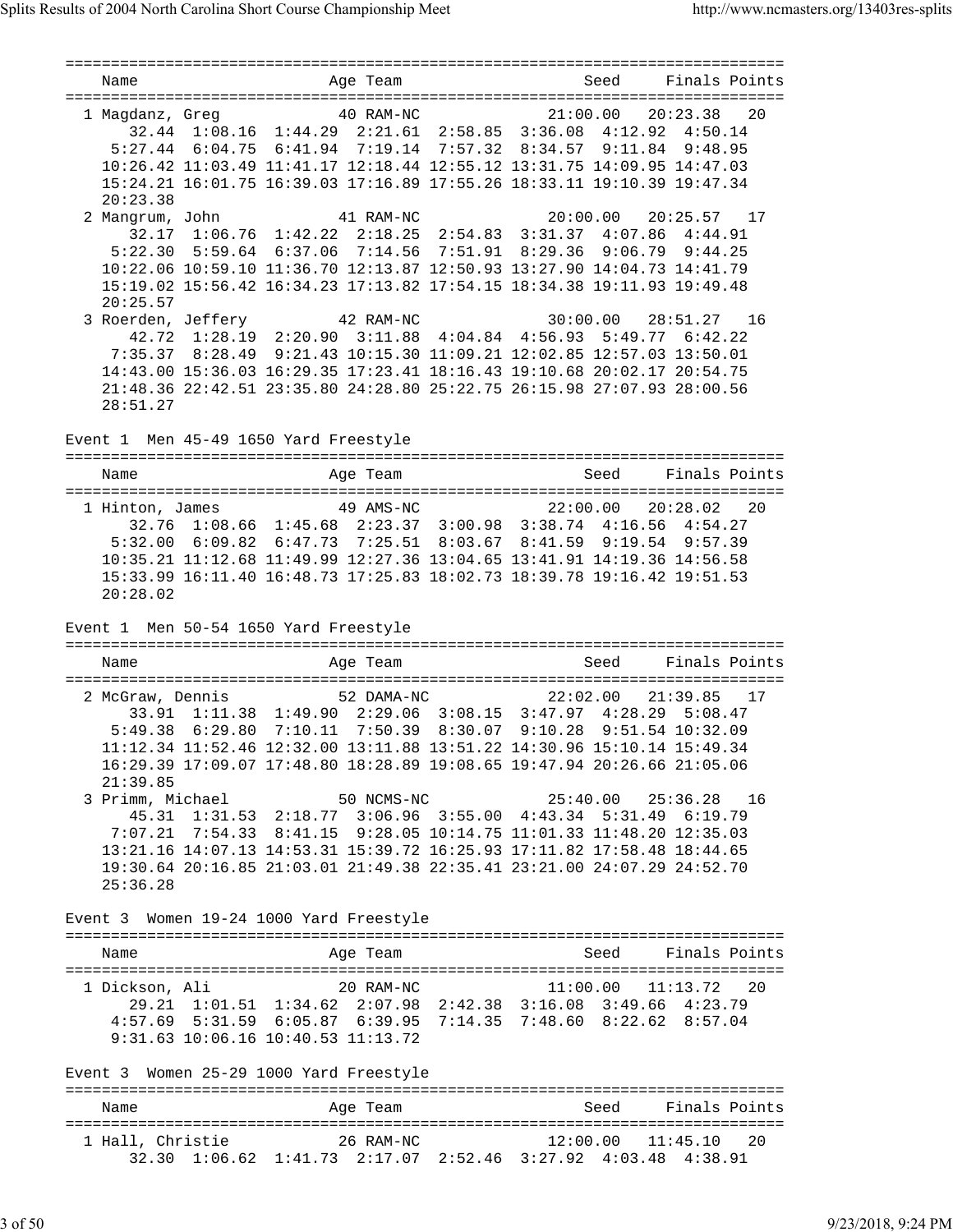5:14.47 5:50.12 6:25.83 7:01.39 7:37.17 8:12.99 8:48.84 9:24.42 10:00.03 10:35.54 11:10.44 11:45.10 Event 3 Women 30-34 1000 Yard Freestyle =============================================================================== Name Age Team Seed Finals Points =============================================================================== 1 Buchoux, Michelle 31 MAC-NC 14:37.00 14:17.71 20 36.52 1:15.77 1:56.90 2:39.29 3:22.60 4:05.61 4:49.02 5:32.30 6:15.89 6:59.49 7:43.29 8:27.40 9:11.88 9:56.12 10:40.23 11:24.36 12:08.85 12:52.43 13:35.81 14:17.71 Event 3 Women 35-39 1000 Yard Freestyle =============================================================================== Name Age Team Seed Finals Points =============================================================================== 1 Rogers, Christina 39 GCYM-NC 12:17.42 12:24.57 20 32.47 1:07.97 1:44.67 2:21.54 2:57.92 3:34.83 4:12.28 4:49.57 5:27.45 6:05.39 6:43.28 7:21.30 7:59.29 8:37.22 9:15.30 9:53.67 10:31.76 11:10.11 11:47.79 12:24.57 Event 3 Women 40-44 1000 Yard Freestyle =============================================================================== Name **Age Team** Age Team Seed Finals Points =============================================================================== 1 Rohner, Patricia 44 RAM-NC 12:45.00 12:37.45 20 34.61 1:11.83 1:49.48 2:27.18 3:05.01 3:42.57 4:20.11 4:58.11 5:36.31 6:14.32 6:52.45 7:30.59 8:09.40 8:47.73 9:26.68 10:05.16 10:43.67 11:22.20 12:00.09 12:37.45 Event 3 Women 50-54 1000 Yard Freestyle =============================================================================== Name and Age Team and Seed Finals Points =============================================================================== 1 Phillips, Rita 50 CSM-NC 21:30.00 21:41.55 20 57.13 2:01.22 3:06.00 4:11.29 5:16.89 6:22.91 7:28.62 8:35.12 9:40.87 10:46.51 11:52.14 12:58.05 14:04.93 15:09.86 16:14.76 17:19.97 18:25.39 19:30.59 20:37.12 21:41.55 Event 3 Men 25-29 1000 Yard Freestyle =============================================================================== Name Mage Team Age Team Seed Finals Points =============================================================================== 1 Filippo, Porco 26 NCAM-NC 12:15.00 12:36.82 20 32.05 1:07.95 1:45.10 2:22.13 2:59.81 3:37.76 4:16.39 4:54.89 5:33.44 6:11.98 6:51.04 7:30.48 8:09.41 8:48.25 9:26.85 10:05.60 10:43.73 11:21.96 11:59.47 12:36.82 Event 3 Men 30-34 1000 Yard Freestyle =============================================================================== Name **Age Team** Age Team Seed Finals Points =============================================================================== 1 Crankshaw, Erik 31 THAT-NC 10:30.41 10:23.74 20 27.48 58.45 1:29.84 2:01.70 2:33.46 3:05.50 3:37.97 4:09.94 4:42.06 5:13.89 5:44.95 6:16.00 6:47.10 7:18.19 7:49.56 8:20.86 8:51.62 9:22.69 9:53.59 10:23.74 2 Su, Bill 30 RAM-NC 12:15.04 11:46.95 17 32.88 1:07.66 1:42.68 2:18.12 2:53.46 3:28.83 4:04.24 4:39.41 5:14.96 5:50.45 6:26.02 7:01.47 7:37.40 8:12.99 8:48.74 9:24.52 10:00.37 10:36.02 11:11.76 11:46.95 Event 3 Men 35-39 1000 Yard Freestyle =============================================================================== Name and Age Team Seed Finals Points ===============================================================================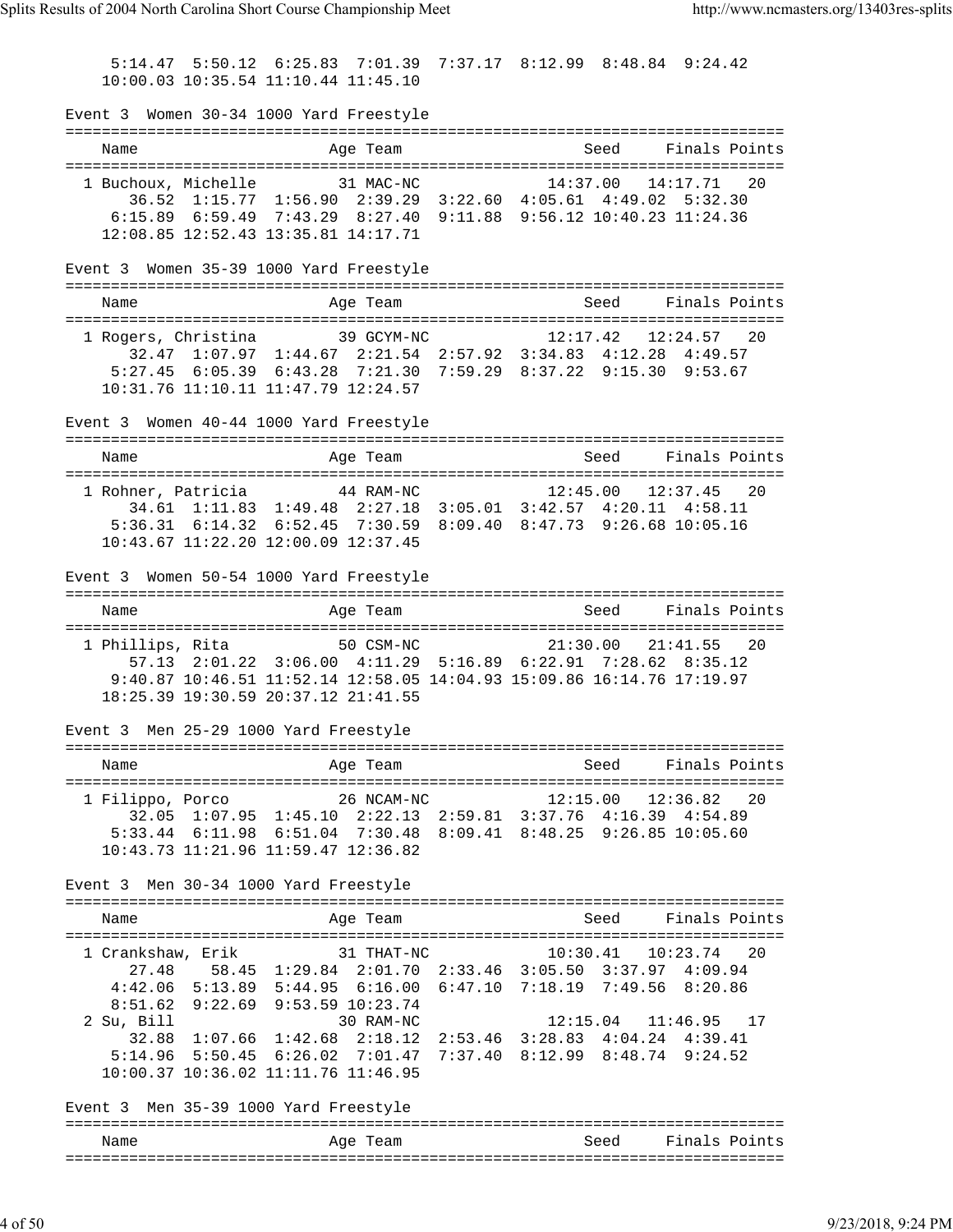1 Sexauer, Tim 38 RAM-NC 15:30.00 15:03.05 20 38.68 1:20.54 2:04.09 2:48.10 3:32.36 4:16.08 4:59.94 5:44.11 6:29.02 7:14.05 7:59.29 8:44.48 9:30.46 10:17.58 11:04.59 11:52.61 12:41.26 13:30.62 14:17.86 15:03.05 Event 3 Men 40-44 1000 Yard Freestyle =============================================================================== Name and Age Team Seed Finals Points =============================================================================== 1 Beauvais, Ernest 42 SCMM-NC 14:00.60 20 37.42 1:15.98 1:57.04 2:38.96 3:20.56 4:02.63 4:44.89 5:27.51 6:10.72 6:53.99 7:37.35 8:20.55 9:03.47 9:47.02 10:30.19 11:13.50 11:56.55 12:39.47 13:20.95 14:00.60 Event 3 Men 45-49 1000 Yard Freestyle =============================================================================== Name Team Age Team Seed Finals Points =============================================================================== 1 Cottam, James 47 AMS-NC 11:30.00 11:43.30 20 32.86 1:08.28 1:44.13 2:20.00 2:55.54 3:30.98 4:06.41 4:41.53 5:16.77 5:51.79 6:26.85 7:01.73 7:36.55 8:11.33 8:46.34 9:22.21 9:57.51 10:33.09 11:08.67 11:43.30 2 Siegel, Craig 45 TRYM-NC 12:20.00 12:11.58 17 33.32 1:08.86 1:45.10 2:21.26 2:57.63 3:34.31 4:10.87 4:47.63 5:24.09 6:01.00 6:37.95 7:14.77 7:51.73 8:28.41 9:05.39 9:42.51 10:19.79 10:57.23 11:34.76 12:11.58 3 Weatherman, Steve 48 RAM-NC 13:19.50 16 35.78 1:14.77 1:54.44 2:34.42 3:16.10 3:57.60 4:39.17 5:21.32 6:00.07 6:39.32 7:19.24 7:59.06 8:40.37 9:21.12 10:02.13 10:42.97 11:21.54 12:00.19 12:40.74 13:19.50 Event 3 Men 50-54 1000 Yard Freestyle =============================================================================== Name and Age Team Seed Finals Points =============================================================================== 1 Karpinos, Ralph 54 NCMS-NC 18:00.00 16:35.67 20 46.97 1:37.47 2:28.36 3:19.96 4:11.21 5:02.33 5:52.19 6:42.99 7:34.41 8:22.87 9:12.89 10:01.91 10:52.61 11:41.22 12:31.31 13:21.19 14:10.80 15:00.49 15:49.41 16:35.67 Event 3 Men 55-59 1000 Yard Freestyle =============================================================================== Name Age Team Seed Finals Points =============================================================================== 1 Morse, Tim 55 NEM-NE 12:20.00 12:05.51 20 31.90 1:07.35 1:44.56 2:20.93 2:57.83 3:33.88 4:09.95 4:46.10 5:22.81 5:59.58 6:36.14 7:12.60 7:49.32 8:26.00 9:02.92 9:39.85 10:16.71 10:53.44 11:30.55 12:05.51 Event 5 Women 19-24 200 Yard IM =============================================================================== Name Age Team Seed Finals Points =============================================================================== 1 O'Reilly, Jennifer 24 SAC-NC 2:24.24 2:21.57 20 32.23 1:07.21 1:50.04 2:21.57 2 Baker, Brooke 23 DAMA-NC 2:30.00 2:34.67 17 33.80 1:12.07 1:57.82 2:34.67 Event 5 Women 25-29 200 Yard IM =============================================================================== Name and Age Team Seed Finals Points =============================================================================== 1 Hill, Carla 27 RAM-NC 2:46.00 2:45.43 20 38.97 1:23.57 2:08.13 2:45.43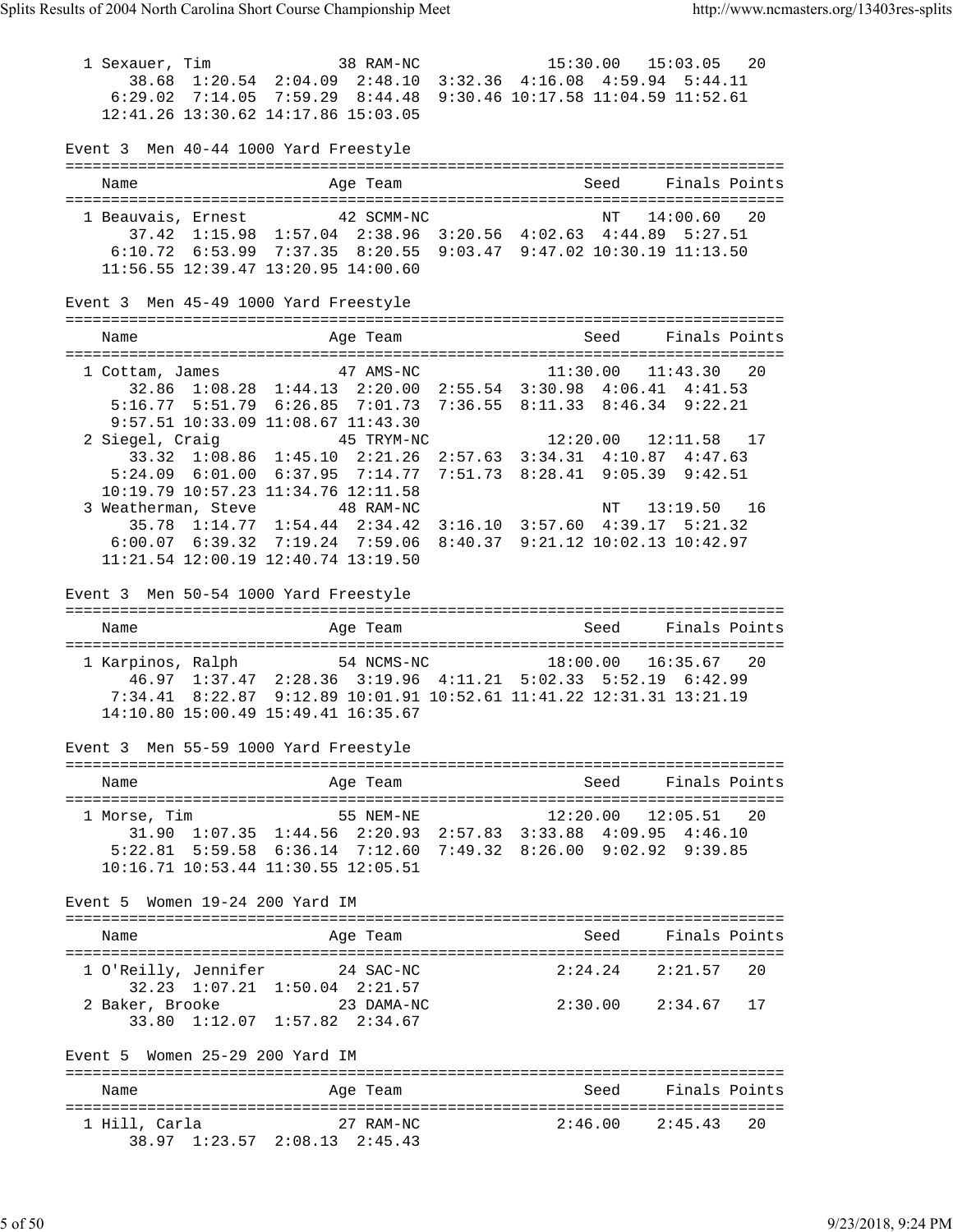Event 5 Women 30-34 200 Yard IM =============================================================================== Name and Age Team and Seed Finals Points =============================================================================== 1 Braun, Erika 32 RAM-NC 2:18.00 2:19.13 20 29.20 1:04.19 1:45.96 2:19.13 2 Booth, Shelley 32 AMS-NC 2:45.00 2:41.65 17 35.66 1:18.66 2:05.70 2:41.65 3 Hogan, Patricia 34 NCAM-NC 2:48.65 2:42.84 16 38.27 1:17.28 2:07.82 2:42.84 4 Buchoux, Michelle 31 MAC-NC 3:50.00 3:00.75 15 38.85 1:26.13 2:18.05 3:00.75 Event 5 Women 40-44 200 Yard IM =============================================================================== Name Age Team Seed Finals Points =============================================================================== 1 Speight, Peggy 43 NCMS-NC 2:52.00 2:46.21 20 35.20 1:18.54 2:07.69 2:46.21 2 Springer, Margie 42 RAM-NC 2:55.00 2:46.97 17 36.95 1:21.16 2:08.59 2:46.97 3 Wood, Lorraine 44 RAM-NC 3:15.00 2:59.64 16 38.89 1:25.68 2:18.87 2:59.64 4 Willms, Ann 42 TRYM-NC 3:30.00 3:07.99 15 40.72 1:28.68 2:25.29 3:07.99 43 MAC-NC 3:24.82 3:11.70 14 38.95 1:28.37 2:31.86 3:11.70 Event 5 Women 45-49 200 Yard IM =============================================================================== Name and Age Team Seed Finals Points =============================================================================== 1 Robinson, Robin 47 THAT-NC 2:48.47 2:47.00 20 35.01 1:18.02 2:07.38 2:47.00 Event 5 Women 50-54 200 Yard IM =============================================================================== Name and Age Team Seed Finals Points =============================================================================== 1 Sargeant, Pat 50 RAM-NC 2:40.60 2:37.84 20 33.29 1:15.00 2:03.03 2:37.84 2 Rogers, Jennie 51 AMS-NC 3:08.00 2:57.52 17 39.24 1:24.77 2:17.58 2:57.52 Event 5 Women 55-59 200 Yard IM =============================================================================== Name **Age Team** Age Team Seed Finals Points =============================================================================== 1 Mitchell, Jeannie 57 AMS-NC 43.48 1:23.95 2:17.76 3:00.87 Event 5 Women 65-69 200 Yard IM =============================================================================== Name Age Team Seed Finals Points =============================================================================== 1 Newell, Sally 66 RAM-NC 3:21.63 3:16.23 20 46.57 1:37.71 2:29.56 3:16.23 Event 6 Men 19-24 200 Yard IM =============================================================================== Name Age Team =============================================================================== 1 Cavallerano, Ed 23 SAC-NC 2:10.46 2:08.81 20 27.73 1:00.94 1:38.16 2:08.81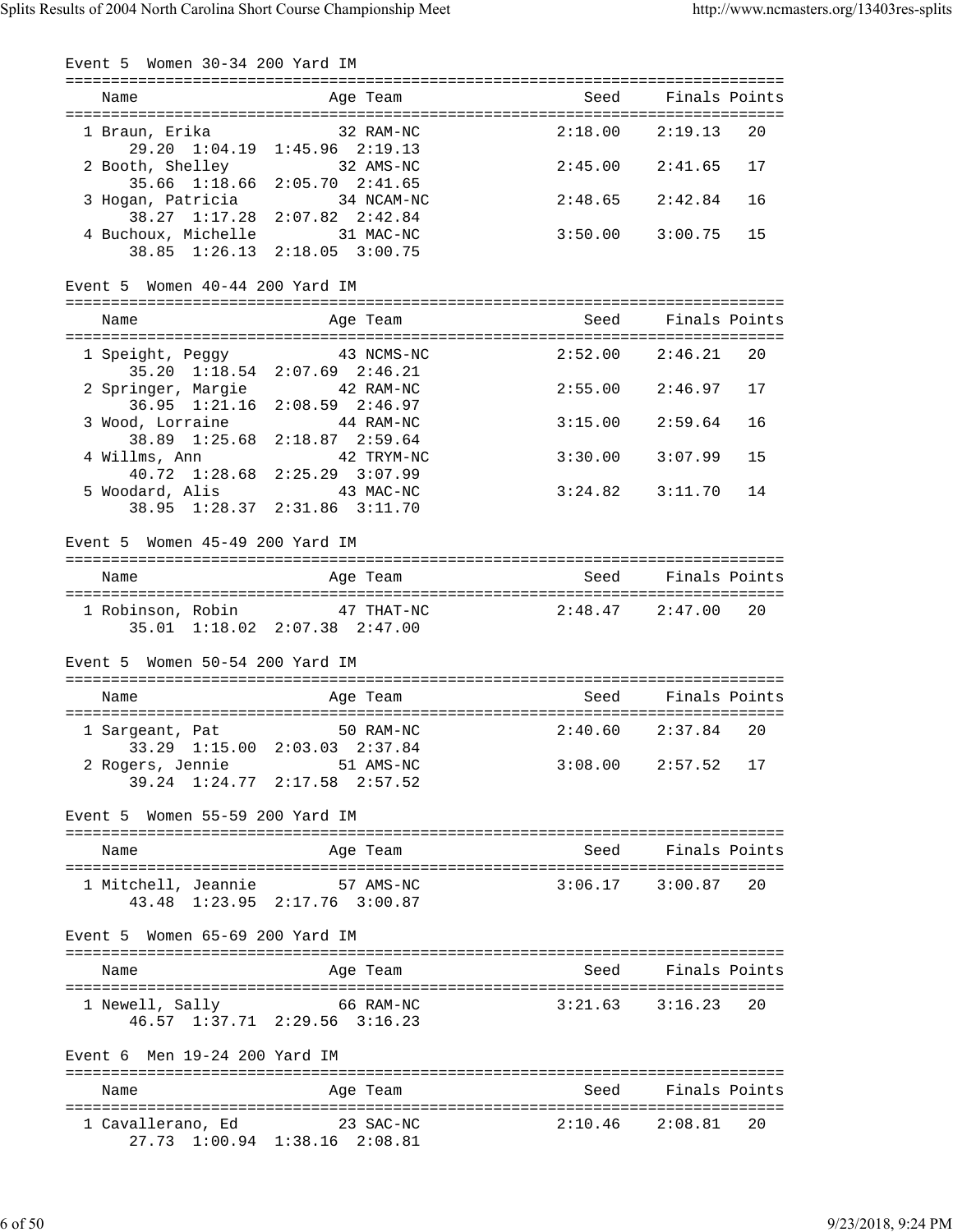| Event 6 Men 25-29 200 Yard IM              |                                                                              |                     |               |    |
|--------------------------------------------|------------------------------------------------------------------------------|---------------------|---------------|----|
| Name                                       | Age Team                                                                     | Seed                | Finals Points |    |
| 1 Gonzales, Jose                           | 26 AMS-NC<br>25.34 58.31 1:35.55 2:06.48                                     | ΝT                  | 2:06.48       | 20 |
| 2 Walker, Austin                           | 28 AMS-NC<br>28.94 1:03.83 1:38.87 2:08.55                                   | 2:14.00             | 2:08.55       | 17 |
| 3 Murphy, Jimmy 28 DAMA-NC                 | 28.53 1:03.37 1:43.76 2:17.87                                                | 2:22.42             | 2:17.87       | 16 |
| Event 6 Men 30-34 200 Yard IM              |                                                                              |                     |               |    |
| Name                                       | Age Team                                                                     | Seed Seed           | Finals Points |    |
| 1 Tvermoes, Nicolai 33 DAMA-NC             |                                                                              | 2:08.00             | 2:04.02       | 20 |
| 25.78<br>2 Andersen, Morten                | 57.74 1:34.31 2:04.02<br>33 MAC-NC<br>26.65 59.66 1:36.96 2:07.57            | $2:10.00$ $2:07.57$ |               | 17 |
| 3 Aber, Dan<br>33.23 1:10.72               | 30 RAM-NC<br>$1:49.33$ $2:24.43$                                             | $2:20.00$ $2:24.43$ |               | 16 |
| 4 Mekarski, Mike<br>$32.32 \quad 1:14.63$  | 31 Unattached<br>$2:00.68$ $2:34.65$                                         | NT                  | 2:34.65       | 15 |
| Event 6 Men 35-39 200 Yard IM              |                                                                              |                     |               |    |
| Name                                       | Age Team                                                                     | Seed                | Finals Points |    |
| 1 Bradshaw, Steve 36 AMS-NC                | 28.52 1:00.94 1:39.35 2:07.85                                                | $2:08.00$ $2:07.85$ |               | 20 |
| Event $6$ Men $40-44$ 200 Yard IM          |                                                                              |                     |               |    |
|                                            |                                                                              |                     |               |    |
| Name                                       | Age Team                                                                     | Seed                | Finals Points |    |
| 1 Malsbury, David                          | 42 VMST-VA                                                                   | ΝT                  | 2:11.38       | 20 |
| 2 Smith, Jeff                              | 27.08 1:01.45 1:39.26 2:11.38<br>41 CSM-NC                                   | 2:17.00             | 2:15.03       | 17 |
| 3 Mangrum, John 41 RAM-NC                  | 28.02 1:03.93 1:44.22 2:15.03                                                | $2:25.09$ $2:21.64$ |               | 16 |
| $30.47 \quad 1:06.48$<br>4 Hoover, William | $1:49.38$ $2:21.64$<br>44 MAC-NC                                             | 2:42.72             | 2:42.57       | 15 |
| 5 Willms, Chris                            | 32.25 1:12.37 2:02.36 2:42.57<br>41 TRYM-NC<br>32.70 1:17.34 2:02.13 2:44.44 | 3:03.00             | 2:44.44       | 14 |
| 6 Dickerman, Dwight 42 MAC-NC              | 36.10 1:18.58 2:10.57 2:49.80                                                | NT                  | 2:49.80       | 13 |
| Event 6 Men 45-49 200 Yard IM              |                                                                              |                     |               |    |
| Name                                       | Age Team                                                                     | Seed                | Finals Points |    |
| 1 Fiest, Eric                              | 45 RAM-NC                                                                    | $2:08.00$ $2:11.61$ |               | 20 |
| 2 Phillips, John                           | 27.66 1:00.35 1:39.28 2:11.61<br>45 CSM-NC                                   | 2:21.00             | 2:19.75       | 17 |
| 28.56 1:04.45<br>3 Cottam, James           | $1:45.40$ $2:19.75$<br>47 AMS-NC                                             | 2:19.30             | 2:23.36       | 16 |
| 30.57 1:08.09<br>4 Hinton, James           | $1:50.09$ $2:23.36$<br>49 AMS-NC                                             | 2:37.00             | 2:31.49       | 15 |
| 31.75 1:11.94<br>5 Easterling, David       | $1:56.11$ $2:31.49$<br>48 AMS-NC                                             | 2:30.00             | 2:31.83       | 14 |
| $31.14$ $1:12.52$<br>6 Adamson, Kenet      | $1:55.61$ $2:31.83$<br>46 AMS-NC<br>32.52 1:16.91 2:06.80 2:43.49            | 2:47.75             | 2:43.49       | 13 |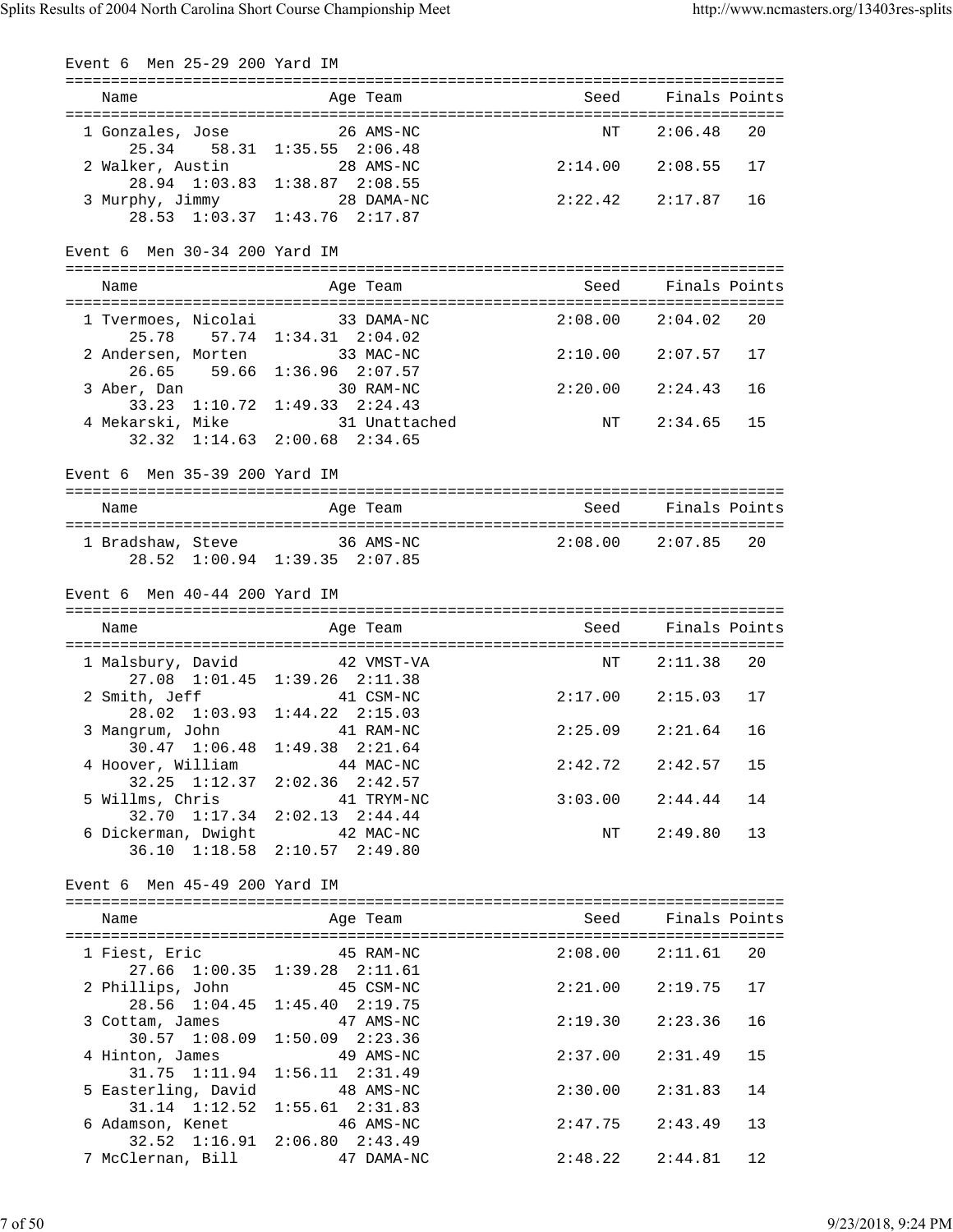33.99 1:20.99 2:06.11 2:44.81

Event 6 Men 50-54 200 Yard IM =============================================================================== Age Team Seed Finals Points =============================================================================== 1 Mallette, Bruce 51 RAM-NC 2:25.00 2:11.34 20 26.51 59.51 1:38.78 2:11.34 2 Karpinos, Ralph 54 NCMS-NC 3:50.00 3:29.26 17 47.93 1:48.74 2:44.68 3:29.26 Event 6 Men 55-59 200 Yard IM =============================================================================== Name and Age Team Seed Finals Points =============================================================================== 1 Slaughter, James 58 RAM-NC 3:20.15 3:19.99 20 45.41 1:46.20 2:40.05 3:19.99 Event 6 Men 60-64 200 Yard IM =============================================================================== Name and Age Team Seed Finals Points =============================================================================== 1 Gadol, Louis 62 CSM-NC 34.42 1:27.73 2:22.40 3:06.84 Event 6 Men 65-69 200 Yard IM =============================================================================== Name Age Team Seed Finals Points =============================================================================== 1 MaCartney, Norman 65 SCMM-NC 3:50.26 3:35.63 20 52.05 1:45.59 2:47.56 3:35.63 Event 7 Mixed 19+ 200 Yard Freestyle Relay =============================================================================== Team Seed Finals Points =============================================================================== 1 Raleigh Area Masters-NC 'A' NT 1:35.22 40 1) Gellin, Jonathon 23 2) Braun, Erika 32 3) Stringer, Jennifer 27 4) Lehman, Fritz 45 23.51 48.30 1:12.74 1:35.22 2 Raleigh Area Masters-NC 'C' NT 1:44.18 34 1) Dickson, Ali 20 2) Godfrey, Alan 47 3) Alexander, Kelly 23 (4) Allen, Scott 32 25.53 53.45 1:21.31 1:44.18 3 Asheville-NC 'A' NT 1:44.86 32 1) Katz, Sarah 24 2) Walker, Austin 28 3) Booth, Shelley 32 (4) Petusky, Steve 26 27.92 51.89 1:20.97 1:44.86 Event 7 Mixed 25+ 200 Yard Freestyle Relay =============================================================================== Team Seed Finals Points =============================================================================== 1 Asheville-NC 'B' NT 1:39.28 40 1) Battle, Ruth 41 2) Bradshaw, Steve 36 3) Speight, Peggy 43 4) Gonzales, Jose 26 25.80 49.20 1:17.99 1:39.28 2 Raleigh Area Masters-NC 'B' National Research MT 1:42.36 34 1) Schad, Dan 39 2) Insicore, Staci 32 3) Hall, Christie 26 (4) Stringer, Sean 28 26.98 50.85 1:17.63 1:42.36 3 North Carolina Aquatic Masters-NC 'A' NT 1:48.89 32 1) Hogan, Patricia 34 2) Williams, Heidi 35 3) Filippo, Porco 26 4) Sevick, Chris 29 26.01 53.11 1:22.79 1:48.89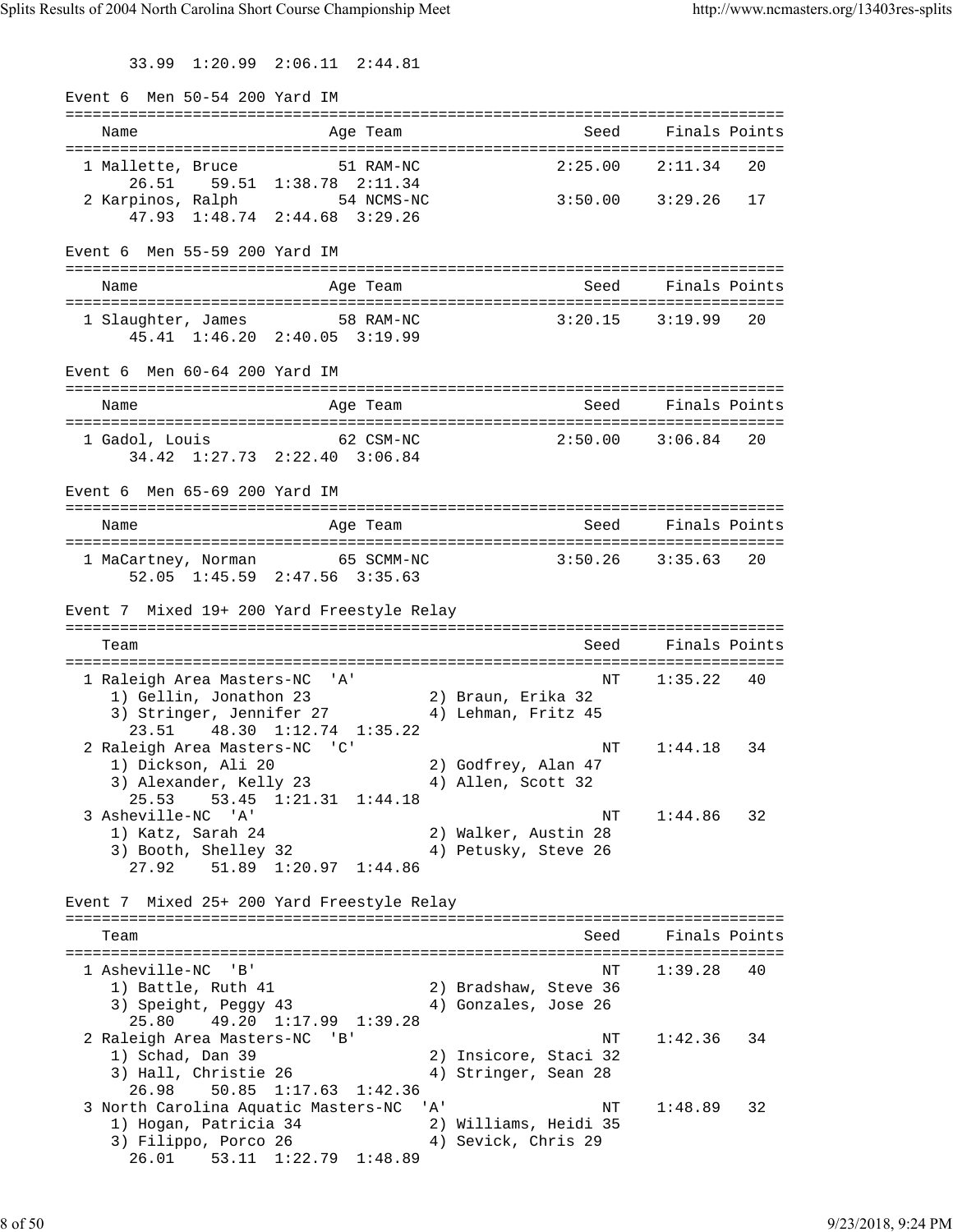4 Raleigh Area Masters-NC 'E' 1:54.53 30<br>1) Mangrum, John 41 2) Armfield, John 38 1) Mangrum, John 41 3) Hill, Carla 27 (4) Rashid, Julie 28 25.97 51.33 1:24.93 1:54.53 5 Durham Aquatic Masters-NC 'A' NT 1:59.00 28 1) Reilly, Sarah 28 2) Baden, Sara 32 3) Sousa, Greg 34 4) Murphy, Jimmy 28 31.01 1:06.75 1:31.41 1:59.00 6 MAC-NC 'A' NT 1:59.81 26 1) McLauchlan, Mark 40 2) Buchoux, Michelle 31 3) Woodard, Alis 43 4) Hoover, William 44 26.36 59.77 1:31.40 1:59.81 7 Raleigh Area Masters-NC 'D' 11 MT 2:00.44 24<br>
1) Su, Bill 30 2) Aber, Dan 30<br>
3) Springer Marcio 42 1) Su, Bill 30 2) Aber, Dan 30 3) Springer, Margie 42 4) Wood, Lorraine 44 32.09 1:05.74 1:34.34 2:00.44 Event 7 Mixed 35+ 200 Yard Freestyle Relay =============================================================================== Team Seed Finals Points =============================================================================== 1 Asheville-NC 'C' NT 1:55.37 40 1) Mitchell, Jeannie 57 2) Cottam, James 47 3) Rogers, Jennie 51 (4) Lechner, Chris 43 32.39 55.78 1:29.61 1:55.37 Event 7 Mixed 55+ 200 Yard Freestyle Relay =============================================================================== Team Seed Finals Points =============================================================================== 1 Twin Rivers Ymca Masters-NC 'A' 1) van Meeteren, Hans 60 2) van Meeteren, Greta 57 3) Husson, Susan 60 4) Husson, Bob 58 35.37 1:18.60 1:56.14 2:26.25 Event 9 Women 19-24 100 Yard Butterfly =============================================================================== Name and Age Team Seed Finals Points =============================================================================== 1 Dickson, Ali 20 RAM-NC 1:04.00 1:04.80 20 2 Alexander, Kelly 23 RAM-NC 1:04.00 1:04.96 17 3 Robison, Doracy 23 RAM-NC 1:07.82 1:08.20 16 4 Katz, Sarah 24 AMS-NC 1:05.50 1:08.99 15 5 Baker, Brooke 23 DAMA-NC 1:13.00 1:14.63 14 34.45 1:14.63 Event 9 Women 30-34 100 Yard Butterfly =============================================================================== Name and Age Team Seed Finals Points =============================================================================== 1 Booth, Shelley 32 AMS-NC 1:12.00 1:15.72 20 Event 9 Women 35-39 100 Yard Butterfly =============================================================================== Name **Age Team** Age Team Seed Finals Points =============================================================================== 1 Beadle, Allison 39 RAM-NC 1:10.63 1:08.93 20 Event 9 Women 40-44 100 Yard Butterfly =============================================================================== Name and Age Team Seed Finals Points =============================================================================== 1 Battle, Ruth 41 AMS-NC 1:07.00 1:07.57 20 Event 9 Women 50-54 100 Yard Butterfly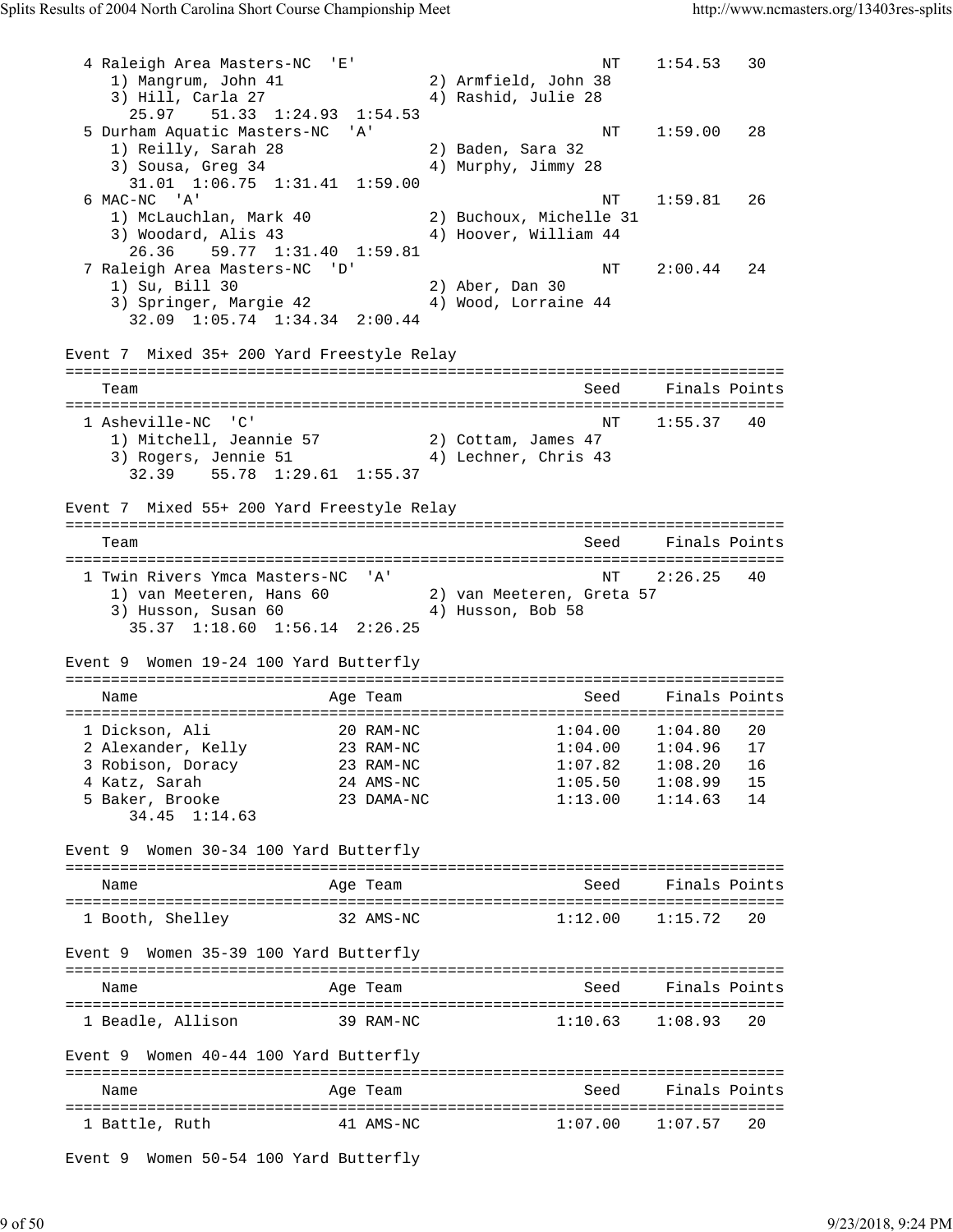| Name                                                | Age Team        | seed Seed Seed Seed Seed Seed Sections and Section Section Section Section Section Section Section Section Se | Finals Points             |
|-----------------------------------------------------|-----------------|---------------------------------------------------------------------------------------------------------------|---------------------------|
|                                                     | 50 RAM-NC       | 1:14.00                                                                                                       | 1:12.06<br>20             |
| 1 Sargeant, Pat<br>34.10 1:12.10 1:28.40 1:12.06    |                 |                                                                                                               |                           |
| Event 9 Women 65-69 100 Yard Butterfly              |                 |                                                                                                               |                           |
| Name                                                | Age Team        | Seed                                                                                                          | Finals Points             |
| 1 Stroupe, Dawn 65 RAM-NC<br>56.06 2:10.65 2:07.28  |                 |                                                                                                               | $1:57.90$ $2:07.28$<br>20 |
| Event 10 Men 19-24 100 Yard Butterfly               |                 |                                                                                                               |                           |
| Name                                                | Age Team        | Seed                                                                                                          | Finals Points             |
| 1 Gellin, Jonathon<br>25.79 54.90                   | 23 RAM-NC       | 56.05                                                                                                         | 54.90<br>20               |
| Event 10 Men 25-29 100 Yard Butterfly               |                 |                                                                                                               |                           |
| Name                                                | Age Team        |                                                                                                               | Seed Finals Points        |
| 1 Gonzales, Jose<br>25.51 53.27                     | 26 AMS-NC       | 53.50                                                                                                         | 20<br>53.27               |
| 2 Stringer, Sean                                    | 28 RAM-NC       | 57.00                                                                                                         | 56.41<br>17               |
| 25.72 56.41<br>3 Haberman, Brandon<br>29.74 1:03.38 | 26 RAM-NC       |                                                                                                               | $1:02.00$ $1:03.38$<br>16 |
| Event 10 Men 30-34 100 Yard Butterfly               |                 |                                                                                                               |                           |
| Name                                                | Age Team        | Seed                                                                                                          | Finals Points             |
| 1 Petcu, Razvan                                     | 30 CSM-NC       | 2:00.00                                                                                                       | 50.61<br>20               |
| 23.79 50.61<br>2 Andersen, Morten                   | 33 MAC-NC       | 56.80                                                                                                         | 55.65<br>17               |
| 26.34 55.65                                         |                 |                                                                                                               | 16                        |
| 3 Tvermoes, Nicolai<br>26.12<br>55.96               | 33 DAMA-NC      | 55.02                                                                                                         | 55.96                     |
| Event 10 Men 40-44 100 Yard Butterfly               |                 |                                                                                                               |                           |
| Name                                                | Age Team        | Seed                                                                                                          | Finals Points             |
| 1 Stewart, Henry                                    | 40 RAM-NC       | 53.82                                                                                                         | 54.47<br>20               |
| 25.65<br>54.47<br>2 Lechner, Chris                  | 43 AMS-NC       | 58.20                                                                                                         | 57.13<br>17               |
| 26.12<br>57.13<br>3 Weischedel, Brian               | 44 NCMS-NC      | 1:02.00                                                                                                       | 59.50<br>16               |
| 28.24<br>59.50<br>4 McLauchlan, Mark                | 40 MAC-NC       | 1:06.20                                                                                                       | 1:04.38<br>15             |
| $29.55 \quad 1:04.38$                               |                 |                                                                                                               |                           |
| Event 10 Men 45-49 100 Yard Butterfly               |                 |                                                                                                               |                           |
| Name                                                | Age Team        | Seed                                                                                                          | Finals Points             |
| 1 Phillips, John<br>28.15<br>59.53                  | 45 CSM-NC       | 1:00.00                                                                                                       | 59.53<br>20               |
| 2 Dyer, Andy                                        | $45$ GAJA- $45$ | NΤ                                                                                                            | 1:00.55<br>17             |
| 28.96 1:00.55                                       |                 |                                                                                                               |                           |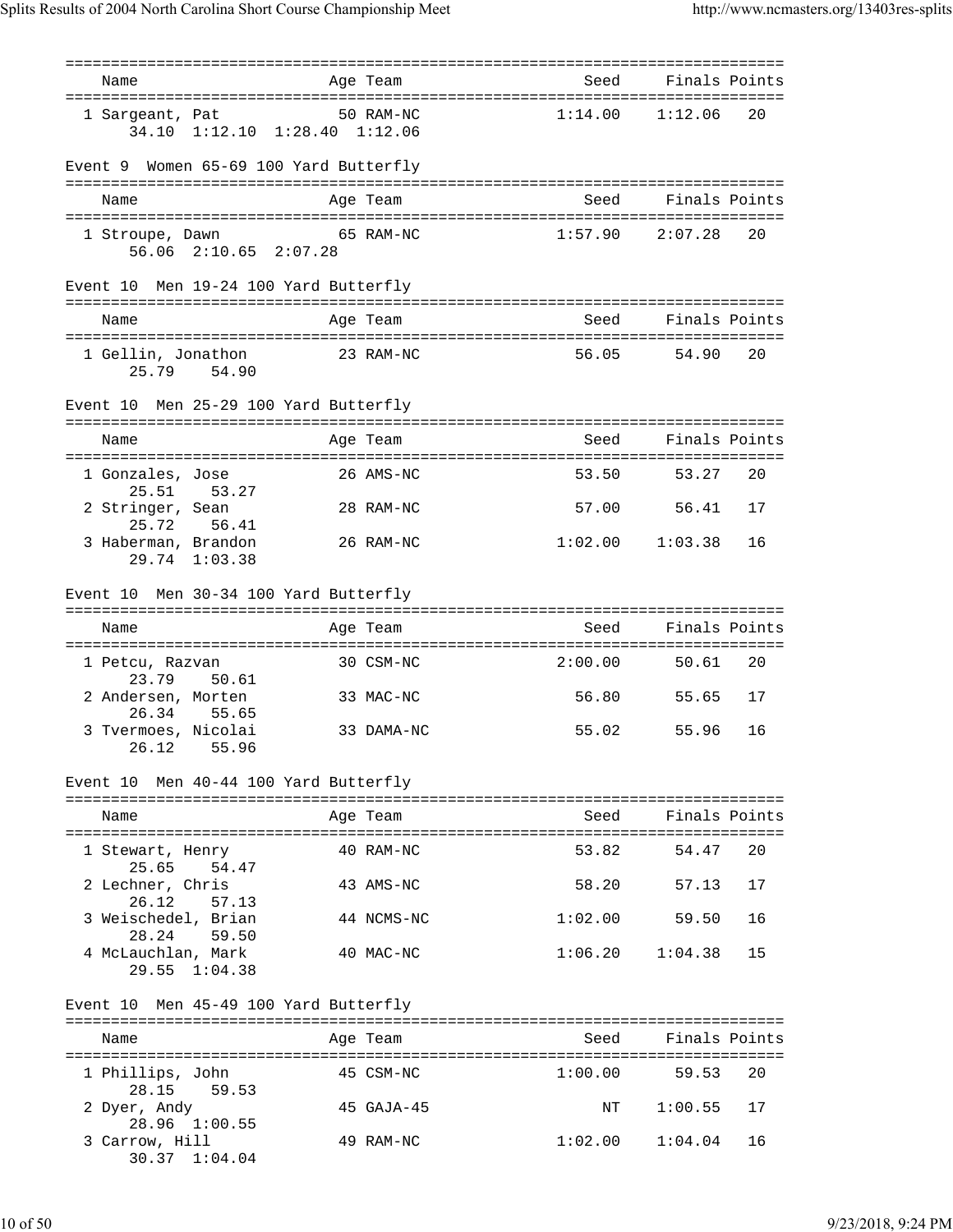| 4 Cottam, James<br>32.37 1:09.38                                                             |               | 47 AMS-NC  |                        | $1:04.00$ $1:09.38$    | 15 |
|----------------------------------------------------------------------------------------------|---------------|------------|------------------------|------------------------|----|
| Event 10 Men 50-54 100 Yard Butterfly                                                        |               |            |                        |                        |    |
| Name                                                                                         |               | Age Team   |                        | Seed Finals Points     |    |
| 1 Drumm, Thomas<br>$34.63 \quad 1:15.42$                                                     | 51 Unattached |            | 1:14.00                | 1:15.42                | 20 |
| Event 10 Men 60-64 100 Yard Butterfly                                                        |               |            |                        |                        |    |
| Name                                                                                         |               | Age Team   | Seed                   | Finals Points          |    |
| 1 Poiletman, Robert<br>27.83 59.21                                                           |               | 60 COL-55  | 58.50                  | 59.21                  | 20 |
| 2 White, Bernie<br>34.60 1:13.29                                                             |               | 60 CSM-NC  | $1:16.00$ $1:13.29$ 17 |                        |    |
| Event 10 Men 65-69 100 Yard Butterfly                                                        |               |            |                        |                        |    |
| Name                                                                                         |               | Age Team   | Seed                   | Finals Points          |    |
| 1 MaCartney, Norman<br>54.75 1:56.99                                                         |               | 65 SCMM-NC |                        | $2:08.46$ $1:56.99$ 20 |    |
| Event 11 Women 19-24 200 Yard Backstroke                                                     |               |            |                        |                        |    |
| Name                                                                                         |               | Age Team   |                        | Seed Finals Points     |    |
| 1 O'Reilly, Jennifer 24 SAC-NC                                                               |               |            | $2:21.02$ $2:16.83$    |                        | 20 |
| 33.59 1:08.05 1:42.55 2:16.83<br>2 Downing, Bess 23 BUMS-NC<br>43.70 1:31.15 2:20.11 3:07.52 |               |            | $3:05.00$ $3:07.52$ 17 |                        |    |
| Women 25-29 200 Yard Backstroke<br>Event 11                                                  |               |            |                        |                        |    |
| Name                                                                                         |               | Age Team   | Seed                   | Finals Points          |    |
| 1 Hall, Christie<br>36.13 1:14.21 1:53.21 2:31.88                                            | 26 RAM-NC     |            |                        | $2:36.00$ $2:31.88$    | 20 |
| Women 30-34 200 Yard Backstroke<br>Event 11                                                  |               |            |                        |                        |    |
| Name                                                                                         |               | Age Team   |                        | Seed Finals Points     |    |
| 1 Insicore, Staci<br>34.56 1:10.06 1:46.61 2:23.64                                           |               | 32 RAM-NC  | 2:25.03                | 2:23.64                | 20 |
| 2 Hogan, Patricia 34 NCAM-NC<br>36.27 1:14.54 1:53.81 2:32.27                                |               |            |                        | 2:29.74 2:32.27        | 17 |
| Women 35-39 200 Yard Backstroke<br>Event 11                                                  |               |            |                        |                        |    |
| Name                                                                                         |               | Age Team   | Seed                   | Finals Points          |    |
| 1 Williams, Heidi<br>35.77 1:13.47 1:51.37 2:29.19                                           | 35 NCAM-NC    |            | 2:28.00                | 2:29.19                | 20 |
| Event 11 Women 40-44 200 Yard Backstroke                                                     |               |            |                        |                        |    |
| Name                                                                                         |               | Age Team   | Seed                   | Finals Points          |    |
| 1 Wicker, Cheryl<br>41.36 1:26.33 2:11.86 2:57.03                                            |               | 43 THAT-NC | NΤ                     | 2:57.03                | 20 |
| 2 Willms, Ann                                                                                | 42 TRYM-NC    |            | $3:45.00$ $3:11.00$ 17 |                        |    |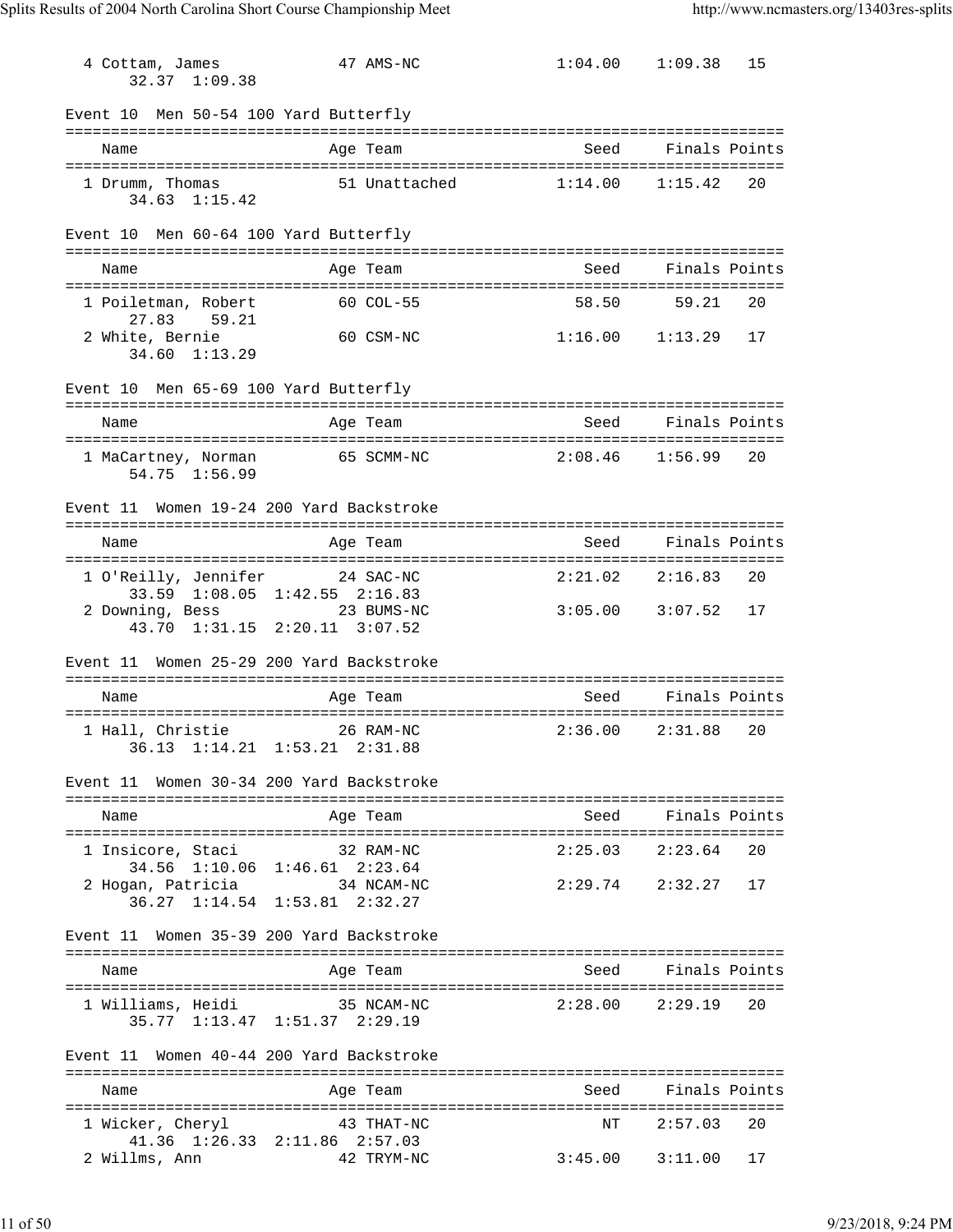45.38 1:33.64 2:23.94 3:11.00 3 Woodard, Alis 43 MAC-NC 3:30.00 3:16.97 16 47.75 1:39.25 2:31.58 3:16.97 Event 11 Women 50-54 200 Yard Backstroke =============================================================================== Name Age Team Seed Finals Points =============================================================================== 1 Rogers, Jennie 51 AMS-NC 3:03.00 2:58.24 20 42.49 1:27.31 2:13.32 2:58.24 2 Phillips, Rita 50 CSM-NC 4:10.22 4:03.93 17 58.48 2:00.79 3:02.99 4:03.93 Event 11 Women 60-64 200 Yard Backstroke =============================================================================== Name **Age Team** Age Team Seed Finals Points =============================================================================== 1 Martin, Judy 61 VMST-VA 3:42.35 3:36.06 20 48.81 1:43.35 2:40.85 3:36.06 Event 11 Women 65-69 200 Yard Backstroke =============================================================================== Name and Age Team Seed Finals Points =============================================================================== 1 Newell, Sally 66 RAM-NC 3:15.70 3:10.71 20 45.61 1:34.07 2:23.89 3:10.71 Event 12 Men 30-34 200 Yard Backstroke =============================================================================== Name Age Team Seed Finals Points =============================================================================== 1 Crankshaw, Erik 31 THAT-NC 2:09.19 2:09.40 20 30.67 1:04.37 1:37.10 2:09.40 2 Sousa, Greg 34 DAMA-NC 3:00.00 2:46.27 17 39.13 1:20.93 2:04.67 2:46.27 Event 12 Men 35-39 200 Yard Backstroke =============================================================================== Name Age Team Seed Finals Points =============================================================================== 1 Bradshaw, Steve 36 AMS-NC 2:05.00 2:02.67 20 29.84 1:00.85 1:31.79 2:02.67 2 Armfield, John 38 RAM-NC 2:19.00 2:26.19 17 34.42 1:11.01 1:48.53 2:26.19 Event 12 Men 40-44 200 Yard Backstroke =============================================================================== Name Age Team Seed Finals Points =============================================================================== 1 Mangrum, John 41 RAM-NC 2:36.00 2:22.69 20<br>34.15 1:09.57 1:46.09 2:22.69 34.15 1:09.57 1:46.09 2:22.69 2 Hoover, William 44 MAC-NC 2:30.00 2:39.11 17  $1:58.59$   $2:39.11$  3 Weller, Jeff 44 AMS-NC 2:45.00 2:50.93 16 40.62 1:23.20 2:07.55 2:50.93 4 Beauvais, Ernest 42 SCMM-NC NT 3:05.56 15 45.55 2:19.51 3:05.56 Event 12 Men 45-49 200 Yard Backstroke =============================================================================== Name and Age Team Seed Finals Points =============================================================================== 1 Godfrey, Alan 47 RAM-NC 2:10.00 2:15.70 20 32.24 1:06.22 1:40.98 2:15.70 2 Cottam, James 47 AMS-NC 2:25.00 2:29.74 17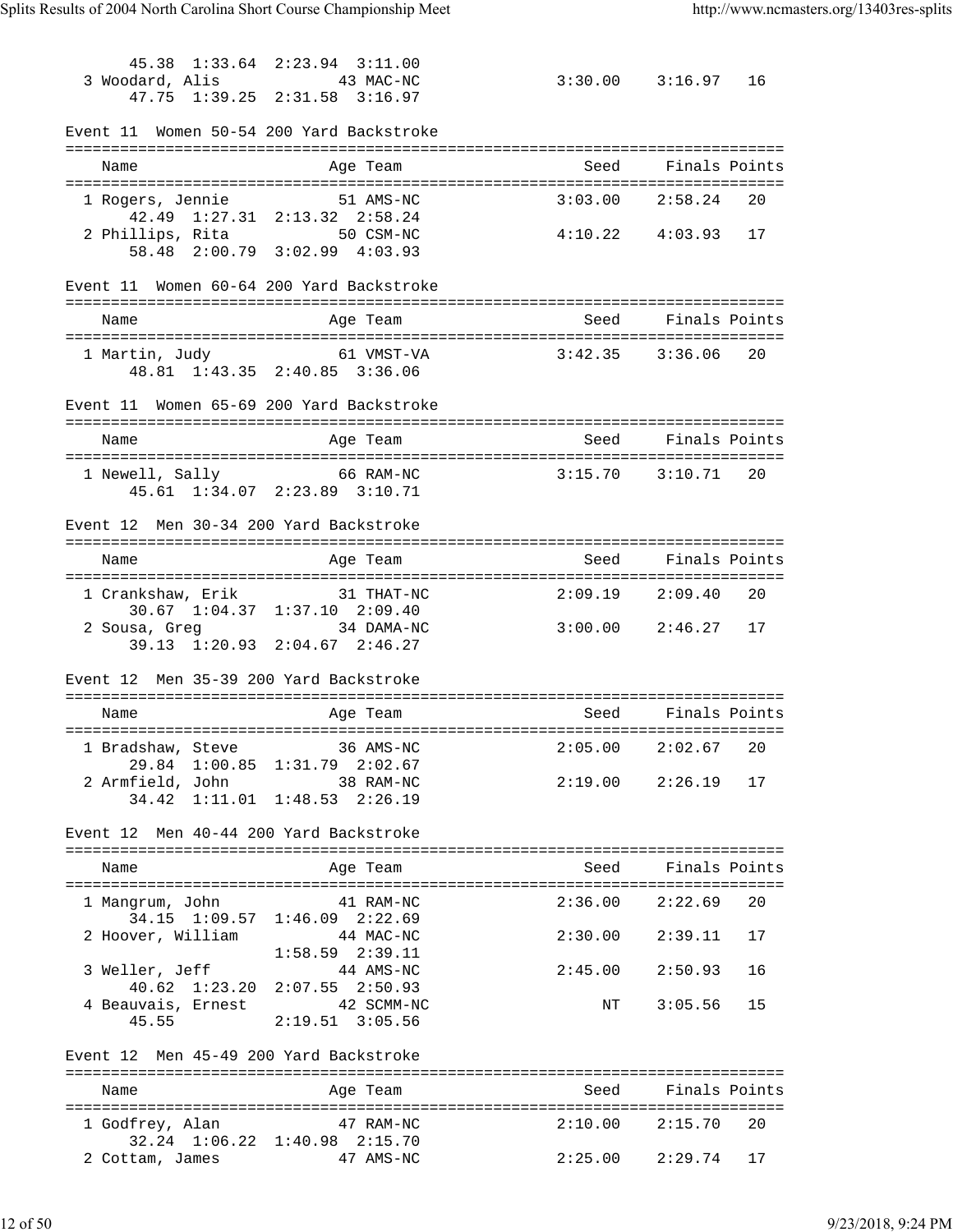37.35 1:15.93 1:52.48 2:29.74 3 Hinton, James 49 AMS-NC 2:36.00 2:37.58 16 36.95 1:17.09 1:57.94 2:37.58 Event 12 Men 65-69 200 Yard Backstroke =============================================================================== Name Age Team Seed Finals Points =============================================================================== 1 Pinkerton, Rolffs 65 NCAM-NC 1 NT 3:09.73 20 44.36 1:33.64 2:22.37 3:09.73 Event 12 Men 70-74 200 Yard Backstroke =============================================================================== Name and Age Team Seed Finals Points =============================================================================== 1 Marsil, John 72 RAM-NC 4:06.00 3:56.76 20 52.89 1:54.08 2:56.99 3:56.76 Event 12 Men 85-89 200 Yard Backstroke =============================================================================== Name and Age Team Seed Finals Points =============================================================================== 1 Holdrege, Fred 87 RAM-NC 4:44.78 4:39.45 20 59.75 2:09.61 4:39.45 Event 13 Women 19-24 50 Yard Freestyle =============================================================================== Name and Age Team Seed Finals Points =============================================================================== 1 Dickson, Ali 20 RAM-NC 27.10 26.93 20 2 Katz, Sarah 24 AMS-NC 27.50 28.20 17 3 Robison, Doracy 23 RAM-NC 28.30 29.13 16 4 Steger, Karen 24 MAC-NC 29.00 29.39 15 Event 13 Women 25-29 50 Yard Freestyle =============================================================================== Name and Age Team Seed Finals Points =============================================================================== 1 Stringer, Jennifer 27 RAM-NC 24.81 24.88 20 2 Keto, Alexis 25 RAM-NC 27.00 27.53 17 3 Reilly, Sarah 28 DAMA-NC 33.19 30.45 16 4 Chappell-Wilk, Rynda 29 RAM-NC 42.00 38.87 15 Event 13 Women 30-34 50 Yard Freestyle =============================================================================== Name Age Team Seed Finals Points =============================================================================== 1 Braun, Erika 32 RAM-NC 26.10 25.11 20 2 Insicore, Staci 32 RAM-NC 27.83 27.93 17 3 Booth, Shelley 32 AMS-NC 32.00 28.71 16 4 Buchoux, Michelle 31 MAC-NC 33.50 32.86 15 5 Tessari, Shannon 31 RAM-NC NT 33.38 14 Event 13 Women 35-39 50 Yard Freestyle =============================================================================== Name and Age Team and Seed Finals Points =============================================================================== 1 Rogers, Christina 39 GCYM-NC 27.74 28.34 20 2 Culton, Cathy 38 THAT-NC 31.00 29.88 17 3 Hoffner, Lee-ann 36 NCMS-NC 42.00 40.05 16 Event 13 Women 40-44 50 Yard Freestyle =============================================================================== Name **Age Team** Age Team Seed Finals Points ===============================================================================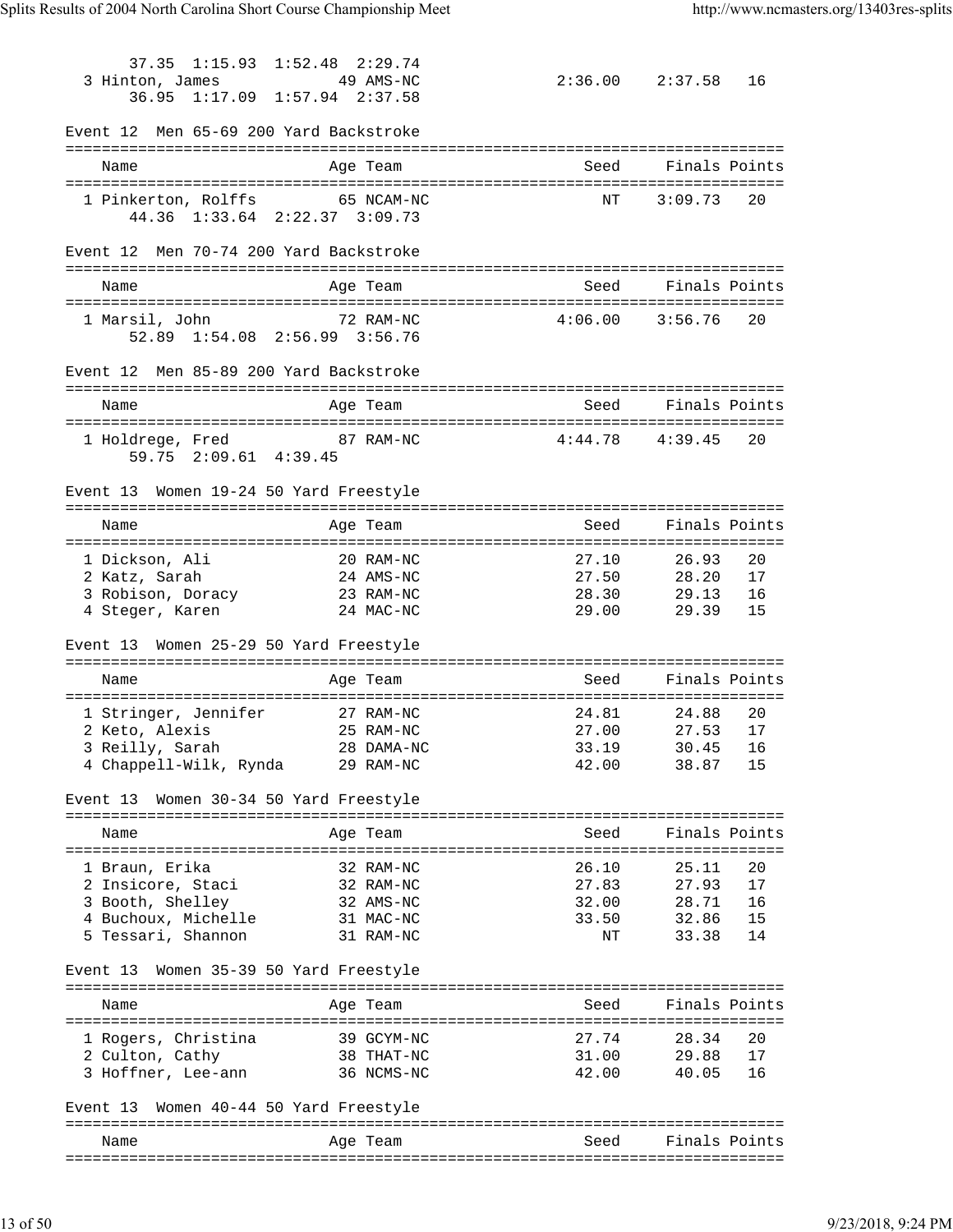| 1 Battle, Ruth<br>2 Speight, Peggy<br>3 Springer, Margie<br>4 Wood, Lorraine<br>5 Miller, Bette | 41 AMS-NC<br>43 NCMS-NC<br>42 RAM-NC<br>44 RAM-NC<br>44 CSM-NC | 25.50<br>28.39<br>30.50<br>35.00<br>40.00 | 25.73<br>29.78<br>30.77<br>33.07<br>39.71 | 20<br>17<br>16<br>15<br>14 |
|-------------------------------------------------------------------------------------------------|----------------------------------------------------------------|-------------------------------------------|-------------------------------------------|----------------------------|
| Women 45-49 50 Yard Freestyle<br>Event 13                                                       |                                                                |                                           |                                           |                            |
| Name                                                                                            | Age Team                                                       | Seed                                      | Finals Points                             |                            |
|                                                                                                 |                                                                |                                           |                                           |                            |
| 1 Robinson, Robin<br>2 Lampley, Kim                                                             | 47 THAT-NC<br>46 RAM-NC                                        | 29.76<br>33.00                            | 29.56<br>30.21                            | 20<br>17                   |
| 3 Satter, Jane                                                                                  | 47 THAT-NC                                                     | 34.00                                     | 33.30                                     | 16                         |
| 4 London, Stephanie                                                                             | 46 THAT-NC                                                     | NT                                        | 38.64                                     | 15                         |
| Event 13 Women 50-54 50 Yard Freestyle                                                          |                                                                |                                           |                                           |                            |
| Name                                                                                            | Age Team                                                       | Seed                                      | Finals Points                             |                            |
|                                                                                                 |                                                                |                                           |                                           |                            |
| 1 Sargeant, Pat                                                                                 | 50 RAM-NC                                                      | 28.20                                     | 28.26                                     | 20                         |
| 2 Phillips, Rita                                                                                | 50 CSM-NC                                                      | 50.66                                     | 51.30                                     | 17                         |
| Event 13 Women 55-59 50 Yard Freestyle                                                          |                                                                |                                           |                                           |                            |
| Name                                                                                            | Age Team                                                       | Seed                                      | Finals Points                             |                            |
| 1 Mitchell, Jeannie                                                                             | 57 AMS-NC                                                      | 31.40                                     | 32.75                                     | 20                         |
|                                                                                                 |                                                                |                                           |                                           |                            |
| Event 13 Women 60-64 50 Yard Freestyle                                                          |                                                                |                                           |                                           |                            |
| Name                                                                                            | Age Team                                                       | Seed                                      | Finals Points                             |                            |
| 1 Blackwell, Ceil                                                                               | 63 RAM-NC                                                      | 40.00                                     | 36.26                                     | 20                         |
| 2 Husson, Susan                                                                                 | 60 TRYM-NC                                                     | 39.16                                     | 39.86                                     | 17                         |
| Women 65-69 50 Yard Freestyle<br>Event 13                                                       |                                                                |                                           |                                           |                            |
| Name                                                                                            | Age Team                                                       | Seed                                      | Finals Points                             |                            |
| 1 Newell, Sally                                                                                 | 66 RAM-NC                                                      | 34.20                                     | 34.20                                     | 20                         |
| 2 Jones, Alice 65 RAM-NC 45.00 41.88 17                                                         |                                                                |                                           |                                           |                            |
| Event 13 Women 70-74 50 Yard Freestyle                                                          |                                                                |                                           |                                           |                            |
|                                                                                                 |                                                                |                                           |                                           |                            |
| Name                                                                                            | Age Team                                                       | Seed Finals Points                        |                                           |                            |
| 1 Schaefer, Betty                                                                               | 72 VMST-VA                                                     | 55.10                                     | 57.86                                     | 20                         |
| Event 13 Women 75-79 50 Yard Freestyle                                                          |                                                                |                                           |                                           |                            |
| Name                                                                                            | Age Team                                                       | Seed                                      | Finals Points                             |                            |
|                                                                                                 |                                                                |                                           |                                           |                            |
| 1 Carr, Florence                                                                                | 78 Fmm-FL                                                      | 34.10                                     | 37.51                                     | 20                         |
| Event 14 Men 19-24 50 Yard Freestyle                                                            |                                                                |                                           |                                           |                            |
| Name                                                                                            | Age Team                                                       | Seed Finals Points                        |                                           |                            |
| 1 Cavallerano, Ed                                                                               | 23 SAC-NC                                                      | 27.04 24.20                               |                                           | 20                         |
| Event 14 Men 25-29 50 Yard Freestyle                                                            |                                                                |                                           |                                           |                            |
| Name                                                                                            | Age Team                                                       | Seed                                      | Finals Points                             |                            |
| 1 Gonzales, Jose                                                                                | 26 AMS-NC                                                      | 21.50                                     | 21.61                                     | 20                         |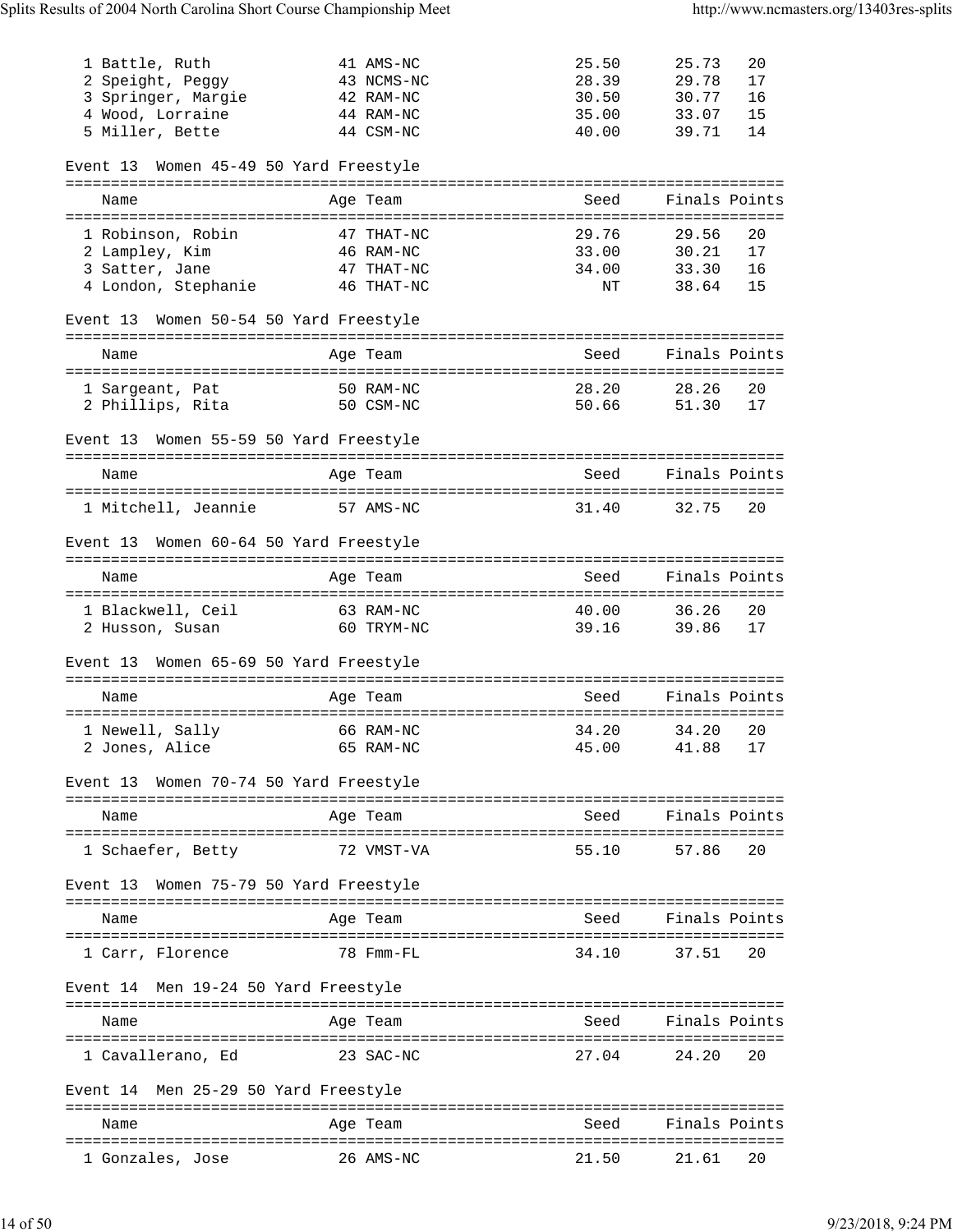| 2 Walker, Austin<br>3 Petusky, Steve<br>4 Murphy, Jimmy<br>5 Filippo, Porco | 28 AMS-NC<br>26 AMS-NC<br>28 DAMA-NC<br>26 NCAM-NC | 23.00<br>23.50<br>25.38<br>26.26 | 23.64<br>24.30<br>24.88<br>26.04 | 17<br>16<br>15<br>14 |
|-----------------------------------------------------------------------------|----------------------------------------------------|----------------------------------|----------------------------------|----------------------|
| Event 14 Men 30-34 50 Yard Freestyle                                        |                                                    |                                  |                                  |                      |
| Name                                                                        | Age Team                                           | Seed                             |                                  | Finals Points        |
| 1 Petcu, Razvan                                                             | 30 CSM-NC                                          | 21.00                            | 21.18                            | 20                   |
| 2 Jaffe, Robert                                                             | 33 RAM-NC                                          | 23.91                            | 24.71                            | 17                   |
| 3 Allen, Scott                                                              | 32 RAM-NC                                          | 24.70                            | 24.86                            | 16                   |
| 4 Mekarski, Mike                                                            | 31 Unattached                                      | NT                               | 26.52                            | 15                   |
| 5 Wilk, Thomas                                                              | 31 RAM-NC                                          | 27.00                            | 27.97                            | 14                   |
| Event 14 Men 35-39 50 Yard Freestyle                                        |                                                    |                                  |                                  |                      |
| Name                                                                        | Age Team                                           | Seed                             |                                  | Finals Points        |
| 1 Bradshaw, Steve                                                           | 36 AMS-NC                                          | 23.00                            | 23.71                            | 20                   |
| 2 Schad, Dan                                                                | 39 RAM-NC                                          | 25.50                            | 25.14                            | 17                   |
|                                                                             |                                                    |                                  |                                  |                      |
| Event 14 Men 40-44 50 Yard Freestyle                                        |                                                    |                                  |                                  |                      |
| Name                                                                        | Age Team                                           | Seed                             |                                  | Finals Points        |
|                                                                             |                                                    |                                  |                                  |                      |
| 1 Malsbury, David<br>2 Stewart, Henry                                       | 42 VMST-VA<br>40 RAM-NC                            | 23.65<br>22.31                   | 22.67<br>22.85                   | 20<br>17             |
| 3 Lechner, Chris                                                            | 43 AMS-NC                                          | 24.10                            | 23.04                            | 16                   |
| 4 Smith, Jeff                                                               | 41 CSM-NC                                          | 24.00                            | 23.97                            | 15                   |
| 5 Kretz, Rusty                                                              | 42 THAT-NC                                         | 24.68                            | 24.58                            | 14                   |
| 6 McLauchlan, Mark                                                          | 40 MAC-NC                                          | 26.70                            | 26.12                            | 13                   |
| 7 Willms, Chris                                                             | 41 TRYM-NC                                         | 28.00                            | 26.15                            | 12                   |
| 8 Weller, Jeff                                                              | 44 AMS-NC                                          | 28.00                            | 26.46                            | 11                   |
| 9 Hoover, William<br>10 Dickerman, Dwight                                   | 44 MAC-NC<br>42 MAC-NC                             | 28.05<br>28.40                   | 28.37<br>28.66                   | 9<br>7               |
| 11 Palmer, Rick                                                             | 44 AMS-NC                                          | 28.00                            | 29.54                            | 6                    |
| 12 Williams, Hurbert                                                        | 44 MAC-NC                                          | ΝT                               | 31.05                            | 5                    |
| Event 14 Men 45-49 50 Yard Freestyle                                        |                                                    |                                  |                                  |                      |
|                                                                             |                                                    |                                  |                                  |                      |
| Name                                                                        | Age Team                                           | Seed                             |                                  | Finals Points        |
| 1 Dyer, Andy                                                                | 45 GAJA-45                                         | 24.26                            | 24.18                            | 20                   |
| 2 Shields, Larry                                                            | 47 CSM-NC                                          | 25.23                            | 25.43                            | 17                   |
| 3 Carrow, Hill                                                              | 49 RAM-NC                                          | 25.50                            | 26.12                            | 16                   |
| 4 O'Donnell, Jeremiah                                                       | 45 NCMS-NC                                         | 28.31                            | 26.19                            | 15                   |
| 5 Klein, Jonathan<br>6 Easterling, David                                    | 46 THAT-NC<br>48 AMS-NC                            | ΝT<br>26.50                      | 26.56<br>26.76                   | 14<br>13             |
| 7 Waldbauer, Eric                                                           | 45 RAM-NC                                          | 28.00                            | 27.34                            | 12                   |
| 8 McClernan, Bill                                                           | 47 DAMA-NC                                         | 27.82                            | 27.87                            | 11                   |
| 9 Adamson, Kenet                                                            | 46 AMS-NC                                          | 29.19                            | 29.22                            | 9                    |
| Event 14 Men 50-54 50 Yard Freestyle                                        |                                                    |                                  |                                  |                      |
|                                                                             |                                                    |                                  |                                  |                      |
| Name                                                                        | Age Team                                           | Seed                             |                                  | Finals Points        |
| 1 Schmitz, Robert                                                           | 51 THAT-NC                                         | 24.20                            | 24.32                            | 20                   |
| 2 Glass, Ernie                                                              | 54 CSM-NC                                          | 26.00                            | 25.72                            | 17                   |
| 3 McGraw, Dennis                                                            | 52 DAMA-NC                                         | 26.90                            | 26.94                            | 16                   |
| 4 Gosha, Joseph                                                             | 50 NCMS-NC                                         | 30.00                            | 28.08                            | 15                   |
| 5 Singer, Gregory                                                           | 53 NCAM-NC                                         | 29.00                            | 29.72                            | 14                   |
| 6 Karpinos, Ralph                                                           | 54 NCMS-NC                                         | 38.00                            | 39.11                            | 13                   |

Event 14 Men 55-59 50 Yard Freestyle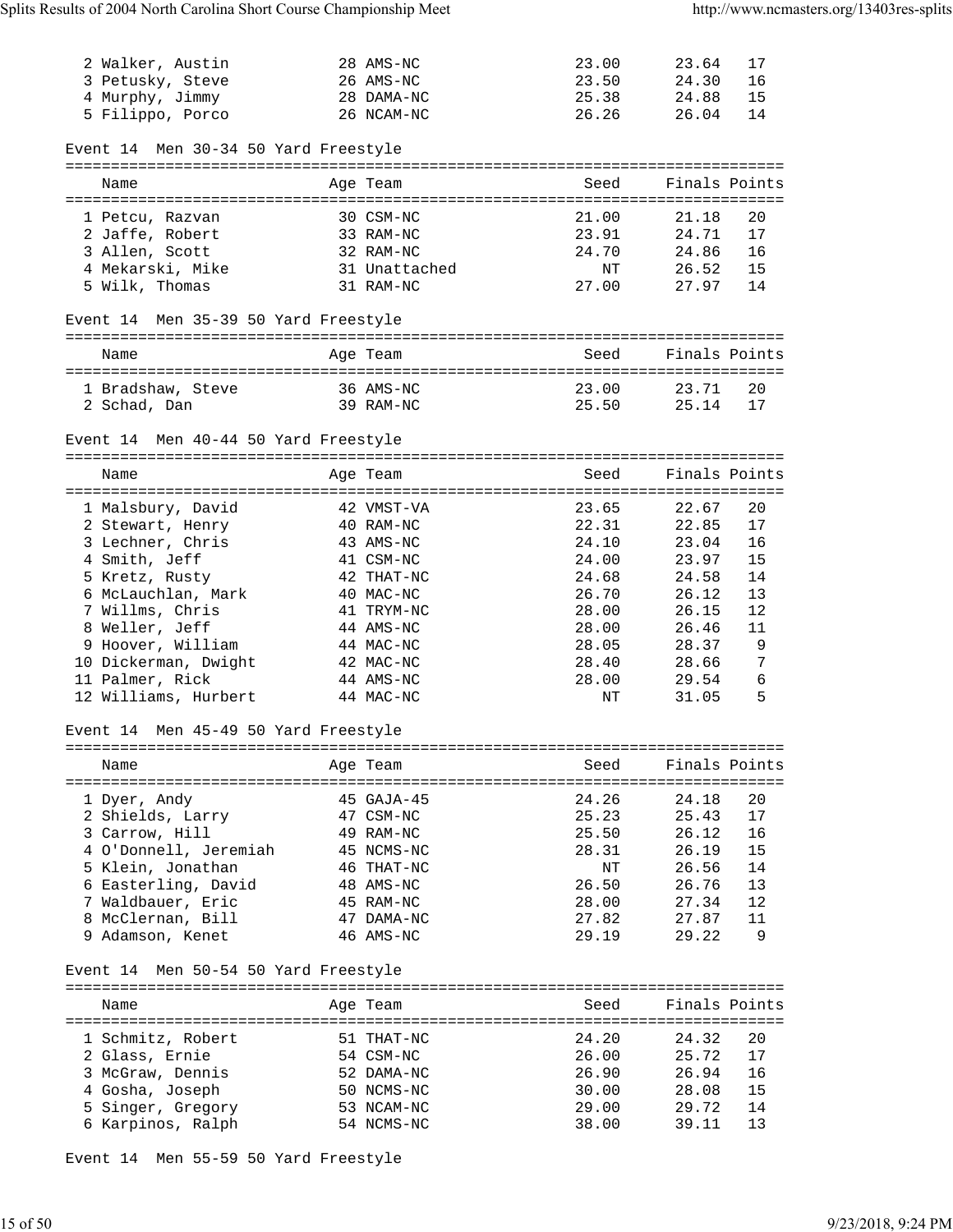=============================================================================== Name and Age Team Seed Finals Points =============================================================================== 1 Morse, Tim 55 NEM-NE 30.00 26.93 20 2 Richardson, Andrew 56 TMS-NC 27.20 27.39 17 3 McFadden, J. Edward 55 BUMS-NC 30.00 28.89 16 4 Byers, Jerry 56 Unattached 33.50 33.13 15 Event 14 Men 60-64 50 Yard Freestyle =============================================================================== Name and Age Team Seed Finals Points =============================================================================== 1 Gadol, Louis 62 CSM-NC 30.00 28.65 20 2 White, Bernie 60 CSM-NC 29.10 28.80 17 3 Williamson, Bob 62 AMS-NC 30.00 29.72 16 4 Enyart, James 62 SAC-NC 33.55 33.02 15 Event 14 Men 65-69 50 Yard Freestyle =============================================================================== Name **Age Team** Age Team Seed Finals Points =============================================================================== 1 Clark, Jerry 66 CSM-NC 30.00 26.60 20 2 Gee, Milton 67 CSM-NC 34.58 33.73 17 3 MaCartney, Norman 65 SCMM-NC 43.27 37.29 16 4 Will, Eberhard 67 BUMS-NC 45.81 46.55 15 5 Stroupe, Mike 66 RAM-NC NT 59.43 14 Event 14 Men 85-89 50 Yard Freestyle =============================================================================== Name Age Team Seed Finals Points =============================================================================== 1 Morse, Roy 88 AWSM-NC 50.00 47.60 20 Event 15 Women 19+ 200 Yard Medley Relay =============================================================================== Seed Finals Points =============================================================================== 1 Raleigh Area Masters-NC 'A' 1) Braun, Erika 32 2) Hall, Christie 26 3) Dickson, Ali 20 4) Stringer, Jennifer 27 30.11 1:06.15 1:36.37 2:01.57 2 Asheville-NC 'A' NT 2:08.32 34 1) Katz, Sarah 24 2) Battle, Ruth 41 3) Booth, Shelley 32 4) Speight, Peggy 43 32.61 1:07.97 1:39.48 2:08.32 3 Raleigh Area Masters-NC 'C' NT 2:29.00 32 1) Wood, Lorraine 44 2) Lampley, Kim 46 3) Robison, Doracy 23 (4) Rashid, Julie 28 51.92 1:21.12 1:53.49 2:29.00 Event 15 Women 25+ 200 Yard Medley Relay =============================================================================== Team Seed Finals Points =============================================================================== 1 Raleigh Area Masters-NC 'B' NT 2:11.53 40 1) Insicore, Staci 32 2) Hill, Carla 27 3) Keto, Alexis 25 4) Springer, Margie 42 31.99 1:09.17 1:40.77 2:11.53 Event 15 Women 35+ 200 Yard Medley Relay =============================================================================== Team Seed Finals Points =============================================================================== 1 That-NC 'A' NT 2:05.09 40 1) Wicker, Cheryl 43 2) Robinson, Robin 47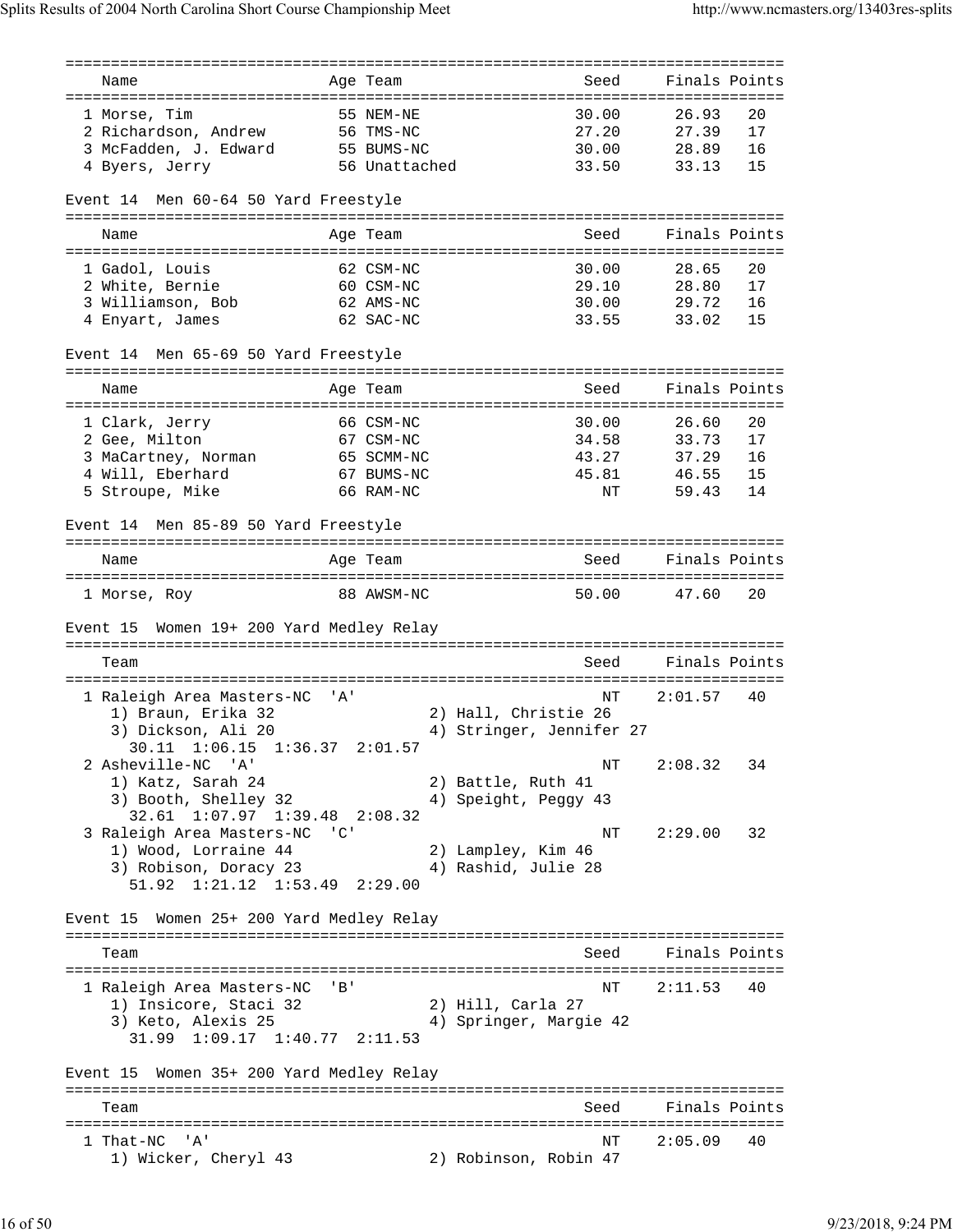3) Culton, Cathy 38 4) Satter, Jane 47 37.22 1:16.65 1:49.93 2:05.09 Event 15 Women 55+ 200 Yard Medley Relay =============================================================================== Team Seed Finals Points =============================================================================== 1 Raleigh Area Masters-NC 'D' 1) Blackwell, Ceil 63 2) Newell, Sally 66 3) Jones, Alice 65 4) Stroupe, Dawn 65 44.74 1:27.04 2:18.43 2:59.72 Event 16 Men 19+ 200 Yard Medley Relay =============================================================================== Team Seed Finals Points =============================================================================== 1 Raleigh Area Masters-NC 'C' NT 1:51.05 40 1) Armfield, John 38 2) Stringer, Sean 28 3) Gellin, Jonathon 23 4) Haberman, Brandon 26 29.04 1:00.16 1:25.12 1:51.05 Event 16 Men 25+ 200 Yard Medley Relay =============================================================================== Team Seed Finals Points =============================================================================== 1 Asheville-NC 'A' 1) Bradshaw, Steve 36 2) Walker, Austin 28 3) Gonzales, Jose 26 (4) Petusky, Steve 26 25.70 54.05 1:17.78 1:41.36 2 Raleigh Area Masters-NC 'B' National Research Research Research Research Research Research Research Research 1) Schad, Dan 39 2) Aber, Dan 30 4) Allen, Scott 32 29.77 1:01.49 1:29.49 1:54.11 Event 16 Men 35+ 200 Yard Medley Relay =============================================================================== Team Seed Finals Points =============================================================================== 1 Raleigh Area Masters-NC 'A' 1) Godfrey, Alan 47 2) Waldbauer, Eric 45 3) Stewart, Henry 40 (4) Mangrum, John 41 30.11 1:02.75 1:27.84 1:53.38 2 Asheville-NC 'B' NT 1:56.34 34 1) Cottam, James 47 2) Easterling, David 48 3) Lechner, Chris 43 4) Weller, Jeff 44 31.22 1:04.47 1:30.21 1:56.34 3 MAC-NC 'A' NT 2:10.56 32 1) McLauchlan, Mark 40 2) Hoover, William 44 3) Dickerman, Dwight 42 4) Williams, Hurbert 44 33.06 1:14.04 1:42.73 2:10.56 4 Asheville-NC 'C'  $N$ T 2:18.52 30<br>1) Williamson, Bob 62 2) Hinton, James 49 1) Williamson, Bob 62 2) Hinton, James 49 3) Palmer, Rick 44 4) Adamson, Kenet 46 41.08 1:17.87 1:49.22 2:18.52 5 Twin Rivers Ymca Masters-NC 'A' NT 2:22.39 28 1) van Meeteren, Hans 60 2) Willms, Chris 41 3) Siegel, Craig 45 4) Husson, Bob 58 48.83 1:23.18 1:56.19 2:22.39 Event 16 Men 45+ 200 Yard Medley Relay =============================================================================== Team Seed Finals Points =============================================================================== 1 NC Masters Swimming-NC 'A' (2008) 79 1:40.79 40 1) Lehman, Fritz 45 2) Dimsdale, Todd 47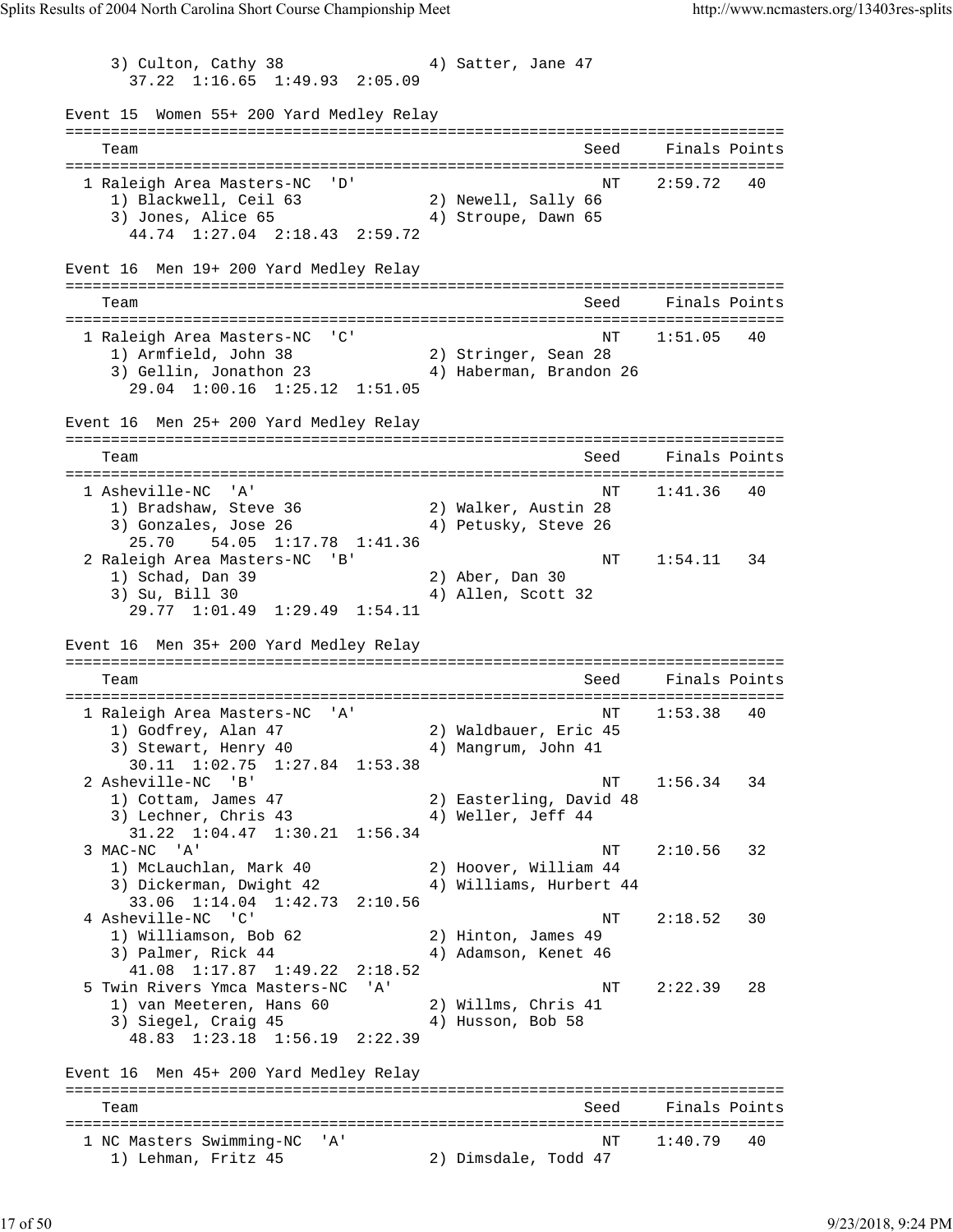3) Mallette, Bruce 51 4) Klein, Jonathan 46 25.62 53.85 1:18.44 1:40.79 Event 17 Women 19-24 100 Yard Breaststroke =============================================================================== Name Age Team Seed Finals Points =============================================================================== 1 Katz, Sarah 24 AMS-NC 1:25.00 1:23.54 20 39.71 1:23.54 Event 17 Women 25-29 100 Yard Breaststroke =============================================================================== Name and Age Team Seed Finals Points =============================================================================== 1 Hall, Christie 26 RAM-NC 1:16.00 1:16.83 20 36.78 1:16.83 Event 17 Women 30-34 100 Yard Breaststroke =============================================================================== Name Age Team Seed Finals Points =============================================================================== 1 Buchoux, Michelle 31 MAC-NC 2:00.00 1:32.22 20 44.07 1:32.22 Event 17 Women 35-39 100 Yard Breaststroke =============================================================================== Name and Age Team Seed Finals Points =============================================================================== 1 Beadle, Allison 39 RAM-NC 1:19.87 1:19.09 37.22 1:19.09 2 Rogers, Christina 39 GCYM-NC 1:24.31 1:27.47 17 41.46 1:27.47 Event 17 Women 40-44 100 Yard Breaststroke =============================================================================== Name and Age Team Seed Finals Points =============================================================================== 1 Battle, Ruth 41 AMS-NC 1:19.00 1:18.20 20 37.33 1:18.20 2 Miller, Bette 44 CSM-NC 1:34.00 1:40.27 17 48.40 1:40.27 Event 17 Women 50-54 100 Yard Breaststroke =============================================================================== Name and Age Team Seed Finals Points =============================================================================== 1 Rogers, Jennie 51 AMS-NC 1:38.00 1:35.75 20 45.75 1:35.75 Event 17 Women 55-59 100 Yard Breaststroke =============================================================================== Name Age Team Seed Finals Points Age Team Seed Finals Points =============================================================================== 1 van Meeteren, Greta 57 TRYM-NC 1:43.00 1:41.11 20 48.09 1:41.11 Event 17 Women 60-64 100 Yard Breaststroke =============================================================================== Name and Age Team Seed Finals Points =============================================================================== 1 Martin, Judy 61 VMST-VA 1:48.00 1:47.16 20 50.32 1:47.16

Event 17 Women 65-69 100 Yard Breaststroke ===============================================================================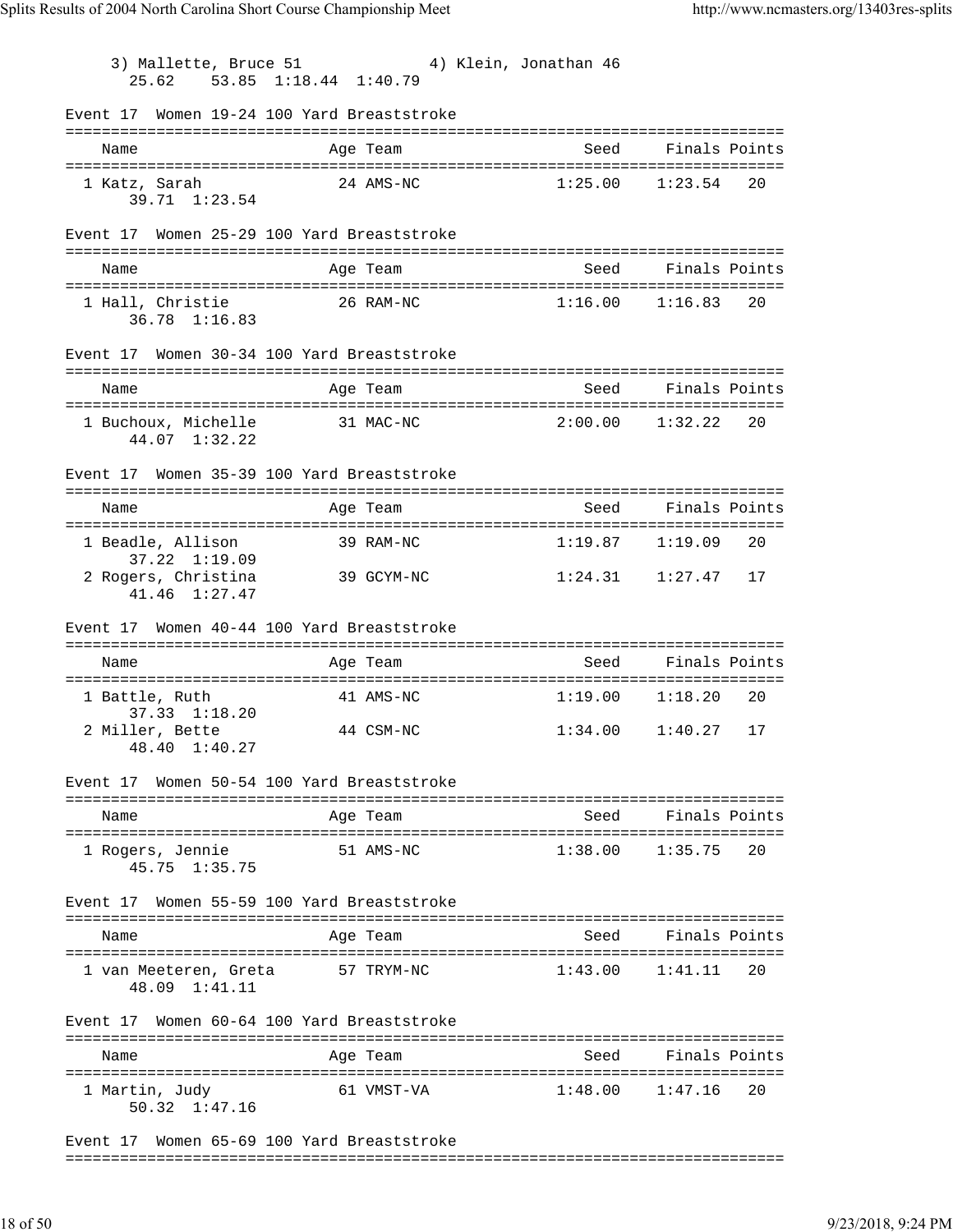| Name                                                   | Age Team   | Seed                   | Finals Points      |    |
|--------------------------------------------------------|------------|------------------------|--------------------|----|
| 1 Jones, Alice<br>52.78 1:50.42                        | 65 RAM-NC  | 1:59.80                | 1:50.42            | 20 |
| 2 Stroupe, Dawn<br>1:51.61<br>54.75                    | 65 RAM-NC  | 1:46.98                | 1:51.61            | 17 |
| Event 18 Men 19-24 100 Yard Breaststroke               |            |                        |                    |    |
| Name                                                   | Age Team   | Seed                   | Finals Points      |    |
| 1 Cavallerano, Ed<br>30.91 1:06.00                     | 23 SAC-NC  | $1:06.41$ $1:06.00$    |                    | 20 |
| Event 18 Men 25-29 100 Yard Breaststroke               |            |                        |                    |    |
| Name                                                   | Age Team   | Seed                   | Finals Points      |    |
| 1 Walker, Austin<br>$30.02 \quad 1:03.59$              | 28 AMS-NC  | 1:05.00                | 1:03.59            | 20 |
| 2 Gonzales, Jose<br>30.72 1:04.88                      | 26 AMS-NC  | 1:04.00                | 1:04.88            | 17 |
| 3 Murphy, Jimmy<br>33.55 1:10.76                       | 28 DAMA-NC | 1:12.90                | 1:10.76            | 16 |
| 4 Petusky, Steve<br>35.32 1:13.75                      | 26 AMS-NC  | 1:10.00                | 1:13.75            | 15 |
| 5 Filippo, Porco<br>$35.52 \quad 1:13.92$              | 26 NCAM-NC | 1:17.00                | 1:13.92            | 14 |
| Event 18 Men 30-34 100 Yard Breaststroke               |            |                        |                    |    |
| Name                                                   | Age Team   | Seed                   | Finals Points      |    |
| 1 Crankshaw, Erik                                      | 31 THAT-NC | 1:09.04                | 1:05.32            | 20 |
| $30.68$ 1:05.32<br>2 Andersen, Morten<br>31.00 1:05.74 | 33 MAC-NC  | 1:07.00                | 1:05.74            | 17 |
| 3 Aber, Dan<br>33.45<br>1:08.92                        | 30 RAM-NC  | 1:09.00                | 1:08.92            | 16 |
| 4 Wilk, Thomas                                         | 31 RAM-NC  | 1:20.00                | 1:16.75            | 15 |
| 36.01<br>1:16.75<br>5 Su, Bill<br>$37.63$ $1:18.09$    | 30 RAM-NC  | $1:25.03$ $1:18.09$ 14 |                    |    |
| Event 18 Men 35-39 100 Yard Breaststroke               |            |                        |                    |    |
| Name                                                   | Age Team   | Seed                   | Finals Points      |    |
| 1 Bradshaw, Steve<br>$35.51$ $1:13.10$                 | 36 AMS-NC  | $1:07.00$ $1:13.10$    |                    | 20 |
| Men 40-44 100 Yard Breaststroke<br>Event 18            |            |                        |                    |    |
| Name                                                   | Age Team   |                        | Seed Finals Points |    |
| 1 Kretz, Rusty                                         | 42 THAT-NC | $1:11.11$ $1:06.75$    |                    | 20 |
| 31.07 1:06.75<br>2 Willms, Chris                       | 41 TRYM-NC | 1:20.00                | 1:13.61            | 17 |
| 34.14 1:13.61<br>3 Celii, Michael                      | 40 RAM-NC  | 1:08.41                | 1:13.88            | 16 |
| 34.78 1:13.88<br>4 Weller, Jeff                        | 44 AMS-NC  | 1:22.00                | 1:19.02            | 15 |
| 37.76 1:19.02<br>5 Palmer, Rick                        | 44 AMS-NC  | 1:20.00                | 1:21.24            | 14 |
| 38.57 1:21.24                                          |            |                        |                    |    |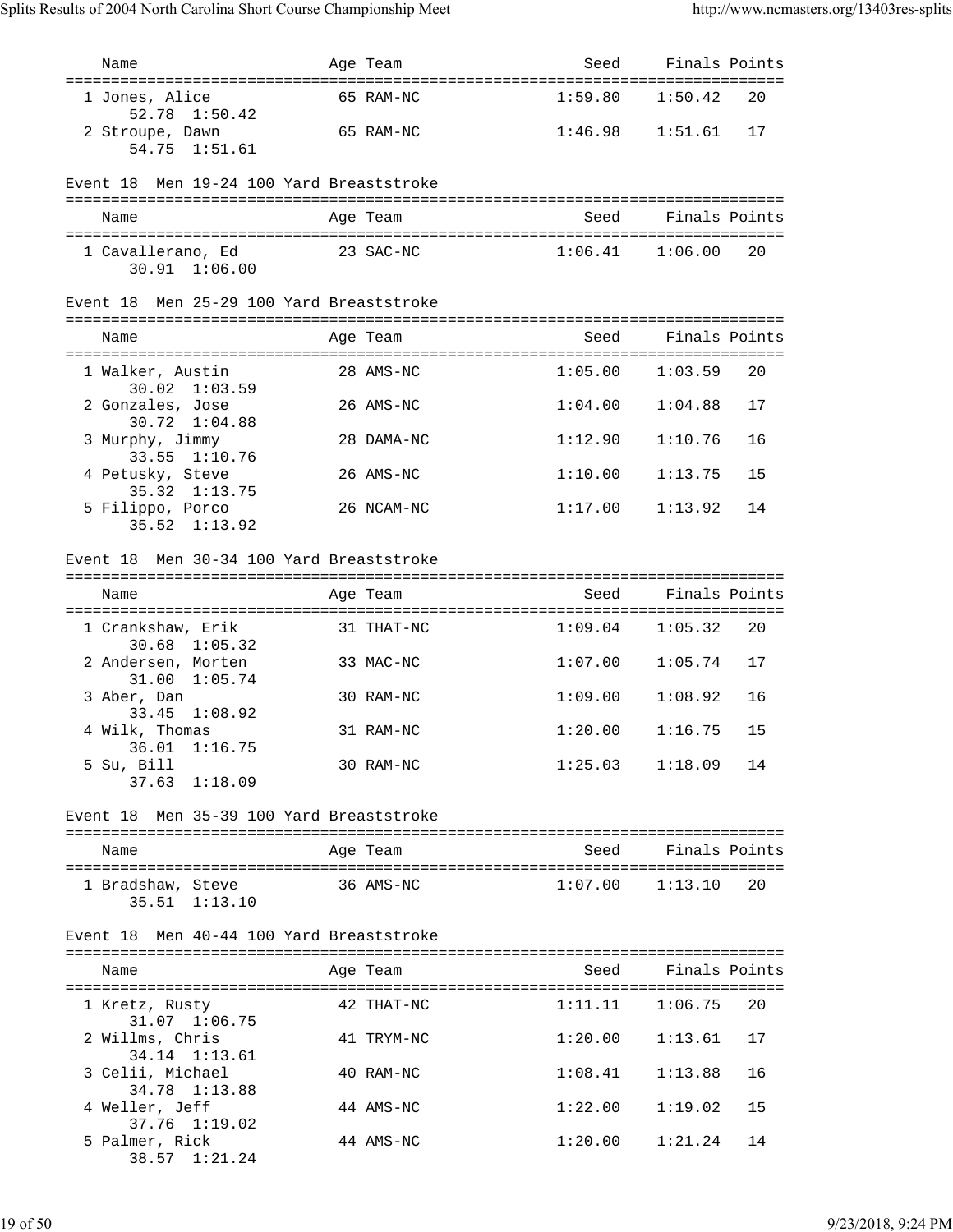| 6 Beauvais, Ernest<br>39.76 1:25.47      | 42 SCMM-NC | NT      | $1:25.47$ 13 |   |
|------------------------------------------|------------|---------|--------------|---|
| 7 Hoover, William<br>40.87 1:25.94       | 44 MAC-NC  | 1:20.00 | $1:25.94$ 12 |   |
| 8 Dickerman, Dwight<br>43.53 1:30.77     | 42 MAC-NC  | NT      | $1:30.77$ 11 |   |
| 9 Williams, Hurbert<br>$42.39$ $1:31.63$ | 44 MAC-NC  | NT      | 1:31.63      | 9 |

### Event 18 Men 45-49 100 Yard Breaststroke

| Name                                     |    | Age Team        | Seed    | Finals Points |    |
|------------------------------------------|----|-----------------|---------|---------------|----|
| 1 Dyer, Andy<br>$30.71 \quad 1:05.22$    |    | $45$ GAJA- $45$ | 1:05.25 | 1:05.22       | 20 |
| 2 Waldbauer, Eric<br>33.87 1:11.62       |    | 45 RAM-NC       | 1:13.00 | 1:11.62       | 17 |
| 3 Easterling, David<br>34.37 1:13.10     |    | 48 AMS-NC       | 1:13.00 | 1:13.10       | 16 |
| 4 Cottam, James<br>35.86 1:15.75         |    | 47 AMS-NC       | 1:15.00 | 1:15.75       | 15 |
| 5 Hinton, James<br>$37.42 \quad 1:18.22$ |    | 49 AMS-NC       | 1:20.00 | 1:18.22       | 14 |
| 6 McClernan, Bill<br>37.33 1:18.81       | 47 | DAMA-NC         | 1:17.94 | 1:18.81       | 13 |
| 7 Adamson, Kenet<br>38.62 1:20.41        |    | 46 AMS-NC       | 1:20.99 | 1:20.41       | 12 |

### Event 18 Men 50-54 100 Yard Breaststroke

| Name                                                                | Age Team                         | Seed    | Finals Points |    |
|---------------------------------------------------------------------|----------------------------------|---------|---------------|----|
| =============================<br>1 Schmitz, Robert<br>32.77 1:08.09 | ==================<br>51 THAT-NC | 1:07.86 | 1:08.09       | 20 |
| 2 Gilchrist, Don<br>$31.95$ $1:08.24$                               | 50 NCMS-NC                       | 1:07.50 | 1:08.24       | 17 |
| 3 Mallette, Bruce<br>33.66 1:12.68                                  | 51 RAM-NC                        | 1:12.00 | 1:12.68       | 16 |
| 4 Singer, Gregory<br>39.60 1:23.76                                  | 53 NCAM-NC                       | 1:20.00 | 1:23.76       | 15 |
| 5 Drumm, Thomas<br>$40.55 \quad 1:24.45$                            | 51 Unattached                    | 1:23.00 | 1:24.45       | 14 |
| 6 Karpinos, Ralph<br>50.87 1:45.80                                  | 54 NCMS-NC                       | 1:50.00 | 1:45.80       | 13 |

#### Event 18 Men 55-59 100 Yard Breaststroke

| Name                                   |                   | Seed                                                               | Finals Points |         |
|----------------------------------------|-------------------|--------------------------------------------------------------------|---------------|---------|
| 1 Husson, Bob                          |                   | 1:18.00                                                            |               | 20      |
| 2 McFadden, J. Edward<br>37.94 1:19.87 |                   | 1:35.00                                                            | 1:19.87       | 17      |
| 3 Byers, Jerry<br>38.65 1:23.19        |                   | 1:21.10                                                            | 1:23.19       | 16      |
| 4 Slaughter, James<br>43.11 1:28.44    |                   | 1:27.25                                                            | 1:28.44       | 15      |
|                                        | $36.56$ $1:15.67$ | Age Team<br>58 TRYM-NC<br>55 BUMS-NC<br>56 Unattached<br>58 RAM-NC |               | 1:15.67 |

## Event 18 Men 60-64 100 Yard Breaststroke

| Name                            | Age Team  | Seed    | Finals Points |      |
|---------------------------------|-----------|---------|---------------|------|
| 1 Gadol, Louis<br>41.94 1:28.94 | 62 CSM-NC | 1:28.00 | 1:28.94       | - 20 |
| 2 Williamson, Bob               | 62 AMS-NC | NΤ      | 1:41.09       | -17  |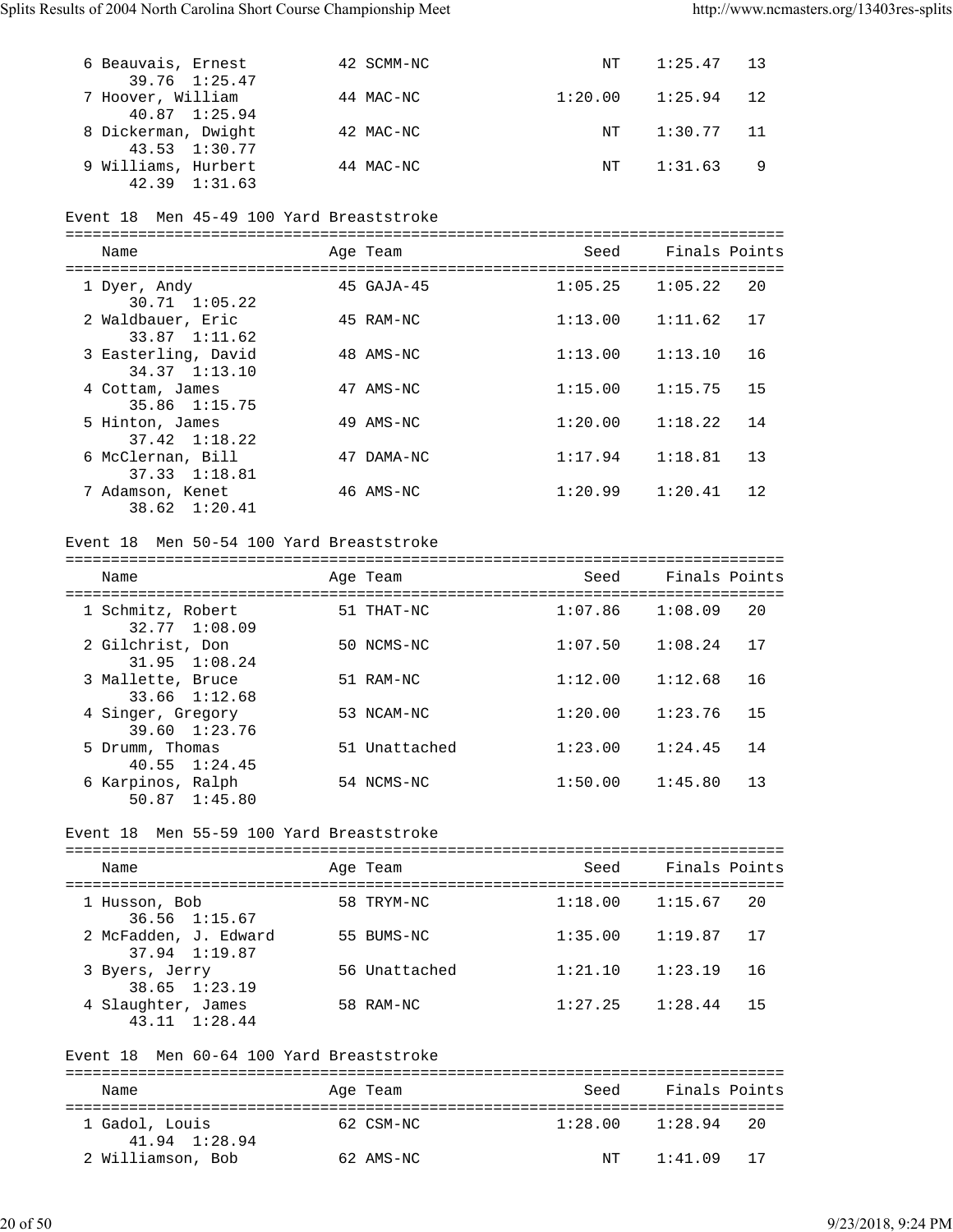46.44 1:41.09

| Event 18 Men 65-69 100 Yard Breaststroke                      |                                                                    |                        |                        |    |
|---------------------------------------------------------------|--------------------------------------------------------------------|------------------------|------------------------|----|
|                                                               |                                                                    |                        |                        |    |
| Name                                                          | Age Team                                                           | Seed Finals Points     |                        |    |
| 1 MaCartney, Norman                                           | 65 SCMM-NC                                                         | 1:35.20                | 1:40.43                | 20 |
| 46.93 1:40.43                                                 |                                                                    |                        |                        |    |
| 2 Will, Eberhard                                              | 67 BUMS-NC                                                         | $1:54.71$ $1:53.77$ 17 |                        |    |
| 51.15 1:53.77                                                 |                                                                    |                        |                        |    |
|                                                               | Event 19 Women 19-24 200 Yard Freestyle                            |                        |                        |    |
|                                                               |                                                                    |                        |                        |    |
| Name                                                          | Age Team                                                           |                        | Seed Finals Points     |    |
| 1 Dickson, Ali                                                | 20 RAM-NC                                                          |                        | $2:00.20$ $2:02.08$    | 20 |
|                                                               | 28.14 58.99 1:30.48 2:02.08                                        |                        |                        |    |
| 2 O'Reilly, Jennifer 24 SAC-NC                                |                                                                    | 2:06.38                | 2:03.44                | 17 |
|                                                               | 29.82 1:00.93 1:32.26 2:03.44                                      |                        |                        |    |
| 3 Alexander, Kelly 23 RAM-NC<br>30.51 1:02.28 1:35.06 2:08.41 |                                                                    | 2:06.00                | 2:08.41                | 16 |
|                                                               |                                                                    | 2:15.00                | 2:19.99                | 15 |
| 4 Katz, Sarah 24 AMS-NC<br>32.07 1:06.87 1:43.14 2:19.99      |                                                                    |                        |                        |    |
|                                                               |                                                                    |                        |                        |    |
|                                                               | Event 19 Women 25-29 200 Yard Freestyle                            |                        |                        |    |
| Name                                                          | Age Team                                                           |                        | Seed Finals Points     |    |
|                                                               |                                                                    |                        |                        |    |
| 1 Stringer, Jennifer 27 RAM-NC                                |                                                                    |                        | $2:00.91$ $2:03.13$ 20 |    |
|                                                               | 28.14 58.74 1:31.01 2:03.13                                        |                        |                        |    |
| 2 Hill, Carla 27 RAM-NC                                       | 32.38 1:07.31 1:43.31 2:19.45                                      | $2:17.00$ $2:19.45$ 17 |                        |    |
|                                                               |                                                                    |                        |                        |    |
|                                                               | Event 19 Women 30-34 200 Yard Freestyle                            |                        |                        |    |
|                                                               |                                                                    |                        |                        |    |
|                                                               |                                                                    |                        |                        |    |
| Name                                                          | Age Team                                                           | Seed                   | Finals Points          |    |
|                                                               |                                                                    |                        |                        |    |
| 1 Hogan, Patricia                                             | 34 NCAM-NC                                                         | $2:19.68$ $2:18.81$    |                        | 20 |
|                                                               | 32.76 1:08.31 1:44.10 2:18.81<br>$32$ AMS-NC                       | $2:35.00$ $2:26.17$ 17 |                        |    |
| 2 Booth, Shelley                                              | 34.16 1:11.23 1:48.36 2:26.17                                      |                        |                        |    |
| 3 Tessari, Shannon 31 RAM-NC                                  |                                                                    | NT                     | 2:47.43                | 16 |
|                                                               |                                                                    |                        |                        |    |
| 4 Baden, Sara                                                 | 36.82 1:18.78 2:03.48 2:47.43<br>len, Sara 32 DAMA-N<br>32 DAMA-NC |                        | $3:10.00$ $2:47.61$ 15 |    |
|                                                               | 38.50 1:20.27 2:03.83 2:47.61                                      |                        |                        |    |
|                                                               | Event 19 Women 35-39 200 Yard Freestyle                            |                        |                        |    |
|                                                               |                                                                    |                        |                        |    |
| Name                                                          | Age Team                                                           | Seed                   | Finals Points          |    |
|                                                               |                                                                    |                        |                        |    |
| 1 Williams, Heidi                                             | 35 NCAM-NC<br>29.75 1:01.64 1:35.07 2:07.58                        |                        | $2:06.08$ $2:07.58$    | 20 |
| 2 Culton, Cathy                                               | 38 THAT-NC                                                         | NT                     | $2:34.70$ 17           |    |
|                                                               | 32.40 1:10.71 1:53.39 2:34.70                                      |                        |                        |    |
|                                                               |                                                                    |                        |                        |    |
|                                                               | Event 19 Women 40-44 200 Yard Freestyle                            |                        |                        |    |
| Name                                                          | Age Team                                                           |                        | Seed Finals Points     |    |
|                                                               |                                                                    |                        |                        |    |
| 1 Battle, Ruth                                                | 41 AMS-NC                                                          |                        | $2:08.00$ $2:08.07$    | 20 |
|                                                               | 29.69 1:02.29 1:35.54 2:08.07                                      |                        |                        |    |
| 2 Rohner, Patricia 44 RAM-NC                                  |                                                                    |                        | $2:20.00$ $2:15.81$ 17 |    |
| 3 Woodard, Alis 43 MAC-NC                                     | 32.76 1:08.09 1:42.22 2:15.81<br>35.52 1:13.85 1:52.84 2:28.41     |                        | $2:32.57$ $2:28.41$    | 16 |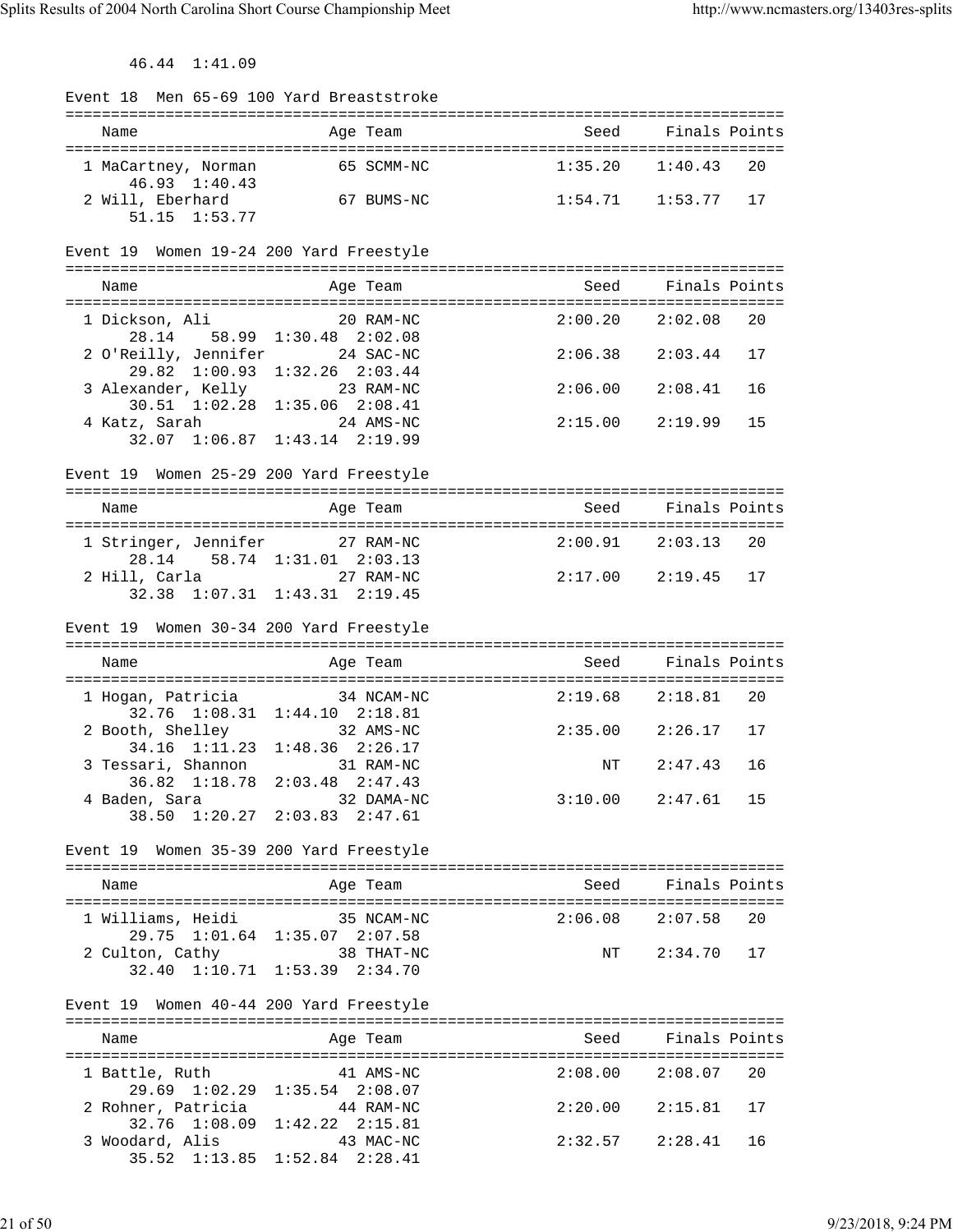4 Willms, Ann 42 TRYM-NC 3:00.00 2:45.03 15 35.43 1:16.64 2:00.63 2:45.03 Event 19 Women 45-49 200 Yard Freestyle =============================================================================== Age Team Seed Finals Points =============================================================================== 1 Lampley, Kim  $46$  RAM-NC 33.00 1:09.15 1:47.32 2:25.30 2 Satter, Jane 47 THAT-NC NT 2:38.91 17 35.52 1:14.85 1:57.78 2:38.91 3 London, Stephanie 46 THAT-NC 15 NT 3:17.72 16 41.61 1:30.47 2:21.76 3:17.72 Event 19 Women 50-54 200 Yard Freestyle =============================================================================== Name Age Team Seed Finals Points =============================================================================== 1 Sargeant, Pat 50 RAM-NC 2:19.50 2:18.31 20 33.03 1:09.02 1:44.74 2:18.31 2 Bernstorf, Carol 51 GCYM-NC 4:00.54 3:53.32 17 47.74 1:45.49 2:51.81 3:53.32 Event 19 Women 60-64 200 Yard Freestyle =============================================================================== Name **Age Team** Age Team Seed Finals Points =============================================================================== 1 Husson, Susan 60 TRYM-NC 3:25.00 3:19.08 20 43.88 1:33.63 2:26.33 3:19.08 Event 19 Women 65-69 200 Yard Freestyle =============================================================================== Name and Age Team Seed Finals Points =============================================================================== 1 Jones, Alice 65 RAM-NC 3:51.50 3:51.29 20 47.42 1:44.94 2:48.42 3:51.29 Event 19 Women 75-79 200 Yard Freestyle =============================================================================== Name Age Team Seed Finals Points =============================================================================== 1 Carr, Florence 78 Fmm-FL 3:13.05 3:39.61 20 52.20 1:49.83 2:48.37 3:39.61 Event 20 Men 19-24 200 Yard Freestyle =============================================================================== Name **Age Team** Age Team Seed Finals Points =============================================================================== 1 Gellin, Jonathon 23 RAM-NC 1:52.50 1:52.67 20 26.75 55.49 1:24.19 1:52.67 Event 20 Men 25-29 200 Yard Freestyle =============================================================================== Name Age Team Seed Finals Points =============================================================================== 1 Haberman, Brandon 26 RAM-NC 28.78 1:00.38 1:32.33 2:04.23 2 Filippo, Porco 26 NCAM-NC 2:15.00 2:13.09 17 29.75 1:02.72 1:37.83 2:13.09 Event 20 Men 30-34 200 Yard Freestyle =============================================================================== Name **Age Team** Age Team Seed Finals Points =============================================================================== 1 Jaffe, Robert 33 RAM-NC 2:04.35 2:05.41 20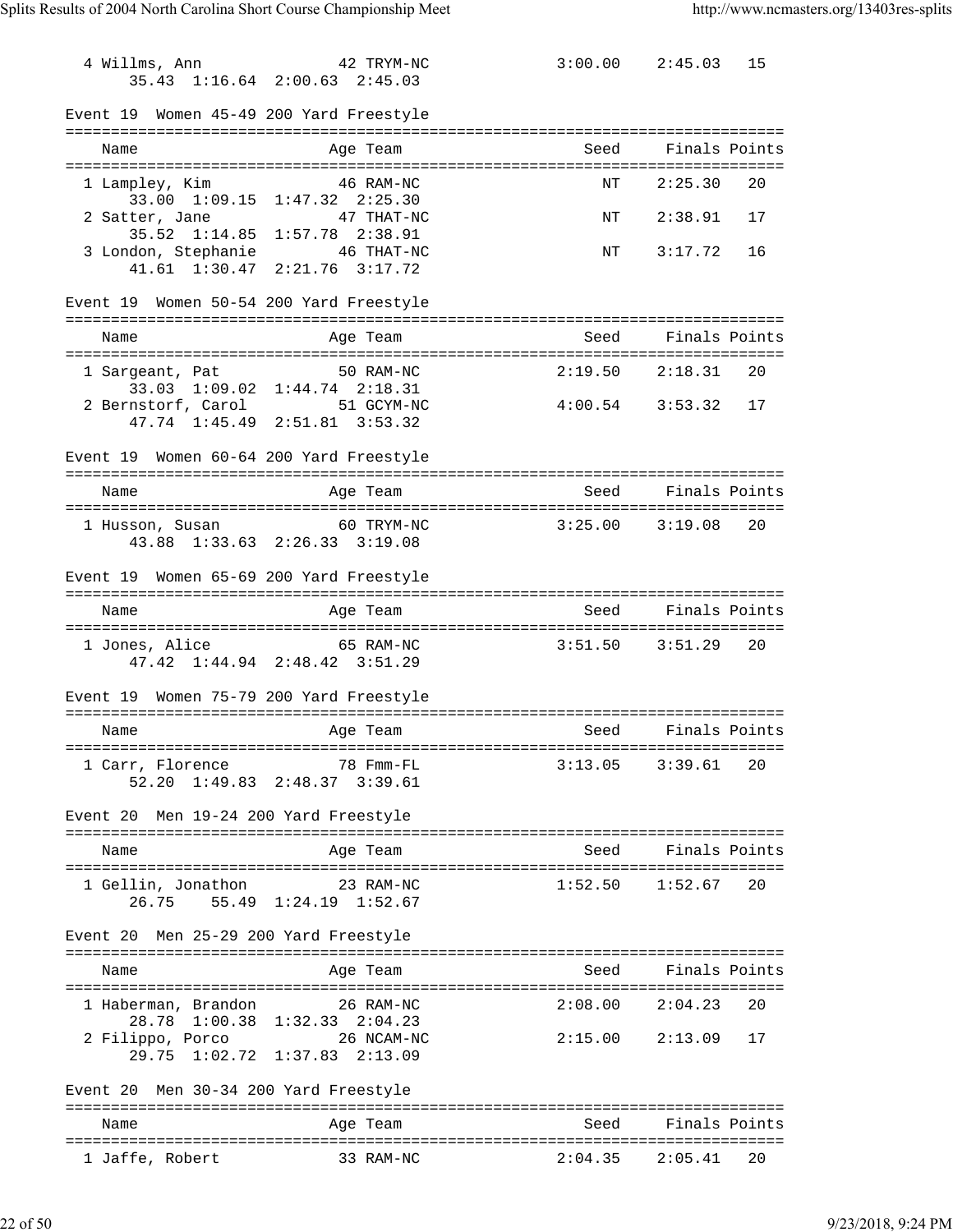| 3 Sousa, Greg 34 DAMA-NC                | 27.50 58.74 1:32.44 2:05.41<br>2 Mekarski, Mike 31 Unattached<br>29.83 1:03.54 1:38.64 2:13.46<br>31.56 1:07.38 1:44.46 2:18.67 | NT 2:13.46 17<br>$2:40.00$ $2:18.67$ 16 |                        |      |
|-----------------------------------------|---------------------------------------------------------------------------------------------------------------------------------|-----------------------------------------|------------------------|------|
| Event 20 Men 35-39 200 Yard Freestyle   |                                                                                                                                 |                                         |                        |      |
| Name                                    | Age Team                                                                                                                        | Seed Finals Points                      |                        |      |
|                                         |                                                                                                                                 |                                         |                        |      |
| Event 20 Men 40-44 200 Yard Freestyle   |                                                                                                                                 |                                         |                        |      |
| Name                                    | Aqe Team                                                                                                                        | Seed Finals Points                      |                        |      |
| 1 Stewart, Henry 40 RAM-NC              | 25.77 53.39 1:22.08 1:51.00                                                                                                     | $1:50.50$ $1:51.00$ 20                  |                        |      |
| 2 Lechner, Chris 43 AMS-NC              | 25.72 55.22 1:25.64 1:56.04                                                                                                     | $1:58.30$ $1:56.04$                     |                        | 17   |
| 3 Smith, Jeff 41 CSM-NC                 |                                                                                                                                 | 1:58.00                                 | 1:56.24                | 16   |
| 27.40 56.43<br>4 Williams, Hurbert      | $1:26.68$ $1:56.24$<br>44 MAC-NC                                                                                                | $\mathrm{NT}$                           | 1:57.74                | 15   |
| 28.72 59.28<br>5 Magdanz, Greg          | $1:29.42$ $1:57.74$<br>40 RAM-NC                                                                                                | $2:10.00$ $2:07.66$                     |                        | 14   |
| 28.99 59.63<br>6 Celii, Michael         | $1:32.91$ $2:07.66$<br>40 RAM-NC                                                                                                | $2:11.15$ $2:13.29$                     |                        | 13   |
| $30.81$ $1:04.18$<br>7 McLauchlan, Mark | $1:38.73$ $2:13.29$<br>40 MAC-NC                                                                                                | $2:11.00$ $2:17.36$                     |                        | 12   |
| 31.48<br>8 Willms, Chris 41 TRYM-NC     | $1:42.75$ $2:17.36$<br>32.21 1:09.40 1:49.15 2:29.39                                                                            | $2:40.00$ $2:29.39$                     |                        | 11   |
| Event 20 Men 45-49 200 Yard Freestyle   |                                                                                                                                 |                                         |                        |      |
| Name                                    | Age Team                                                                                                                        | Seed Finals Points                      |                        |      |
| 1 Phillips, John 45 CSM-NC              |                                                                                                                                 | $2:06.00$ $2:04.47$ 20                  |                        |      |
|                                         | 29.40 1:00.62 1:32.62 2:04.47<br>2 Siegel, Craig and 45 TRYM-NC                                                                 | $2:07.02$ $2:07.35$ 17                  |                        |      |
| 3 Hinton, James                         | 29.16 1:00.49 1:33.18 2:07.35<br>49 AMS-NC                                                                                      |                                         | $2:15.00$ $2:19.63$ 16 |      |
|                                         | 31.80 1:07.12 1:43.65 2:19.63                                                                                                   |                                         |                        |      |
| Event 20 Men 50-54 200 Yard Freestyle   |                                                                                                                                 |                                         |                        |      |
| Name                                    | Age Team                                                                                                                        |                                         | Seed Finals Points     |      |
| 1 Glass, Ernie                          | 54 CSM-NC                                                                                                                       |                                         | $2:12.00$ $2:10.37$    | 20   |
| 2 McGraw, Dennis                        | 29.82 1:02.51 1:36.47 2:10.37<br>52 DAMA-NC                                                                                     | $2:25.00$ $2:16.00$                     |                        | 17   |
| 3 Gosha, Joseph                         | 30.01 1:03.95 1:40.13 2:16.00<br>50 NCMS-NC                                                                                     | $2:40.00$ $2:37.61$                     |                        | 16   |
| 4 Karpinos, Ralph 54 NCMS-NC            | 35.75 1:15.40 1:56.56 2:37.61<br>40.60 1:27.83 2:16.19 3:01.66                                                                  | $3:04.00$ $3:01.66$                     |                        | 15   |
|                                         |                                                                                                                                 |                                         |                        |      |
| Event 20 Men 55-59 200 Yard Freestyle   |                                                                                                                                 |                                         |                        |      |
| Name                                    | Age Team                                                                                                                        | Seed                                    | Finals Points          |      |
| 1 Morse, Tim                            | 55 NEM-NE<br>28.92 1:00.97 1:34.98 2:08.64                                                                                      | $2:20.00$ $2:08.64$                     |                        | - 20 |
| 2 Husson, Bob                           | 58 TRYM-NC                                                                                                                      |                                         | $2:35.00$ $2:29.52$    | 17   |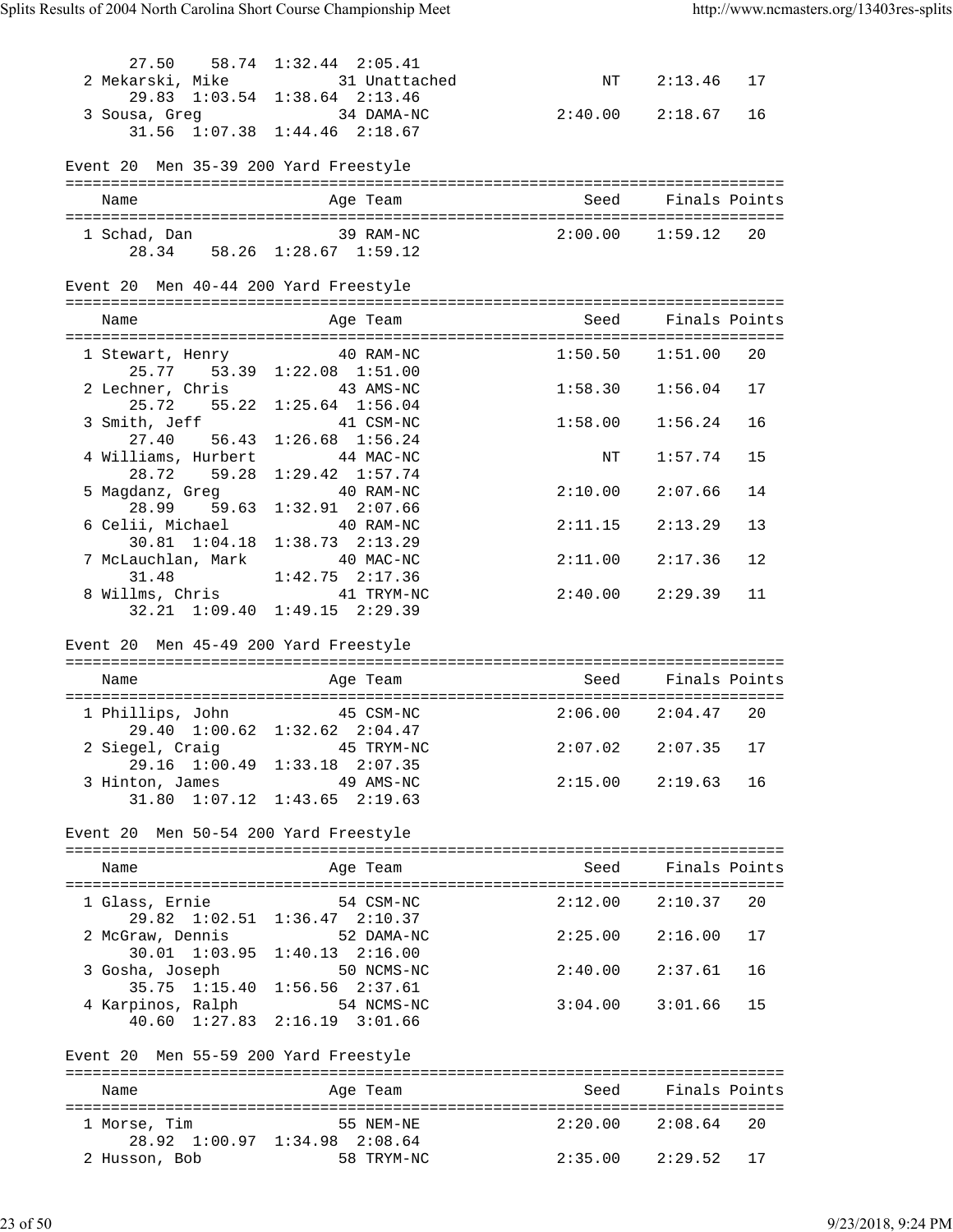|                                         | 34.51 1:12.44 1:51.17 2:29.52                                               |                     |                    |    |
|-----------------------------------------|-----------------------------------------------------------------------------|---------------------|--------------------|----|
| 3 McFadden, J. Edward 55 BUMS-NC        | 34.96 1:12.58 1:52.44 2:31.51                                               | $2:30.00$ $2:31.51$ |                    | 16 |
| 4 Richardson, Andrew 56 TMS-NC          | 32.55 1:09.08 1:50.59 2:32.25                                               | $2:23.00$ $2:32.25$ |                    | 15 |
| 5 Slaughter, James 58 RAM-NC            | 39.58 1:21.42 2:03.62 2:42.12                                               | $2:35.91$ $2:42.12$ |                    | 14 |
|                                         |                                                                             |                     |                    |    |
| Event 20 Men 60-64 200 Yard Freestyle   |                                                                             |                     |                    |    |
| Name                                    | Age Team                                                                    | Seed Finals Points  |                    |    |
| 1 White, Bernie                         | 60 CSM-NC                                                                   | $2:42.00$ $2:36.48$ |                    | 20 |
| 2 Williamson, Bob                       | 37.30 1:17.30 1:57.80 2:36.48<br>62 AMS-NC                                  |                     | NT 2:42.48         | 17 |
|                                         | 36.94 1:18.84 2:02.06 2:42.48<br>62 SAC-NC                                  | $2:54.00$ $2:45.15$ |                    | 16 |
| 3 Enyart, James                         | 36.50 1:17.48 2:01.50 2:45.15                                               |                     |                    |    |
| 4 Gadol, Louis                          | 62 CSM-NC<br>37.10 1:23.27 2:09.90 2:54.25                                  | $2:28.00$ $2:54.25$ |                    | 15 |
| Event 20 Men 70-74 200 Yard Freestyle   |                                                                             |                     |                    |    |
|                                         |                                                                             |                     |                    |    |
| Name                                    | Age Team                                                                    | Seed                | Finals Points      |    |
| 1 Marsil, John                          | 72 RAM-NC 3:38.00 3:24.68 20                                                |                     |                    |    |
|                                         | 44.14 1:35.21 2:30.67 3:24.68                                               |                     |                    |    |
| Event 20 Men 85-89 200 Yard Freestyle   |                                                                             |                     |                    |    |
| Name                                    | Age Team                                                                    | Seed Finals Points  |                    |    |
|                                         |                                                                             |                     |                    |    |
|                                         | 1 Morse, Roy 88 AWSM-NC 5:00.00 4:19.75 20<br>55.45 2:01.87 3:12.41 4:19.75 |                     |                    |    |
| Event 21 Women 19-24 50 Yard Backstroke |                                                                             |                     |                    |    |
| Name                                    | Age Team                                                                    | Seed                | Finals Points      |    |
|                                         |                                                                             |                     |                    |    |
| 1 Robison, Doracy 23 RAM-NC             | 2 Steger, Karen 24 MAC-NC 36.03 34.53 17                                    | 32.66               | 33.30              | 20 |
| Event 21                                | Women 25-29 50 Yard Backstroke                                              |                     |                    |    |
| Name                                    | Age Team                                                                    |                     | Seed Finals Points |    |
|                                         |                                                                             |                     |                    |    |
| 1 Reilly, Sarah                         | 28 DAMA-NC                                                                  |                     | 37.46 36.26        | 20 |
| Event 21                                | Women 30-34 50 Yard Backstroke                                              |                     |                    |    |
| Name                                    | Age Team                                                                    | Seed                | Finals Points      |    |
| 1 Braun, Erika                          | 32 RAM-NC                                                                   | 29.00               | 29.91              | 20 |
| 2 Tessari, Shannon                      | 31 RAM-NC                                                                   | ΝT                  | 40.61 17           |    |
| Event 21                                | Women 35-39 50 Yard Backstroke                                              |                     |                    |    |
| Name                                    | Age Team                                                                    |                     | Seed Finals Points |    |
| 1 Williams, Heidi                       | 35 NCAM-NC                                                                  |                     | 31.00 32.66        | 20 |
| Event 21                                | Women 40-44 50 Yard Backstroke                                              |                     |                    |    |
| Name                                    | Age Team                                                                    | Seed                | Finals Points      |    |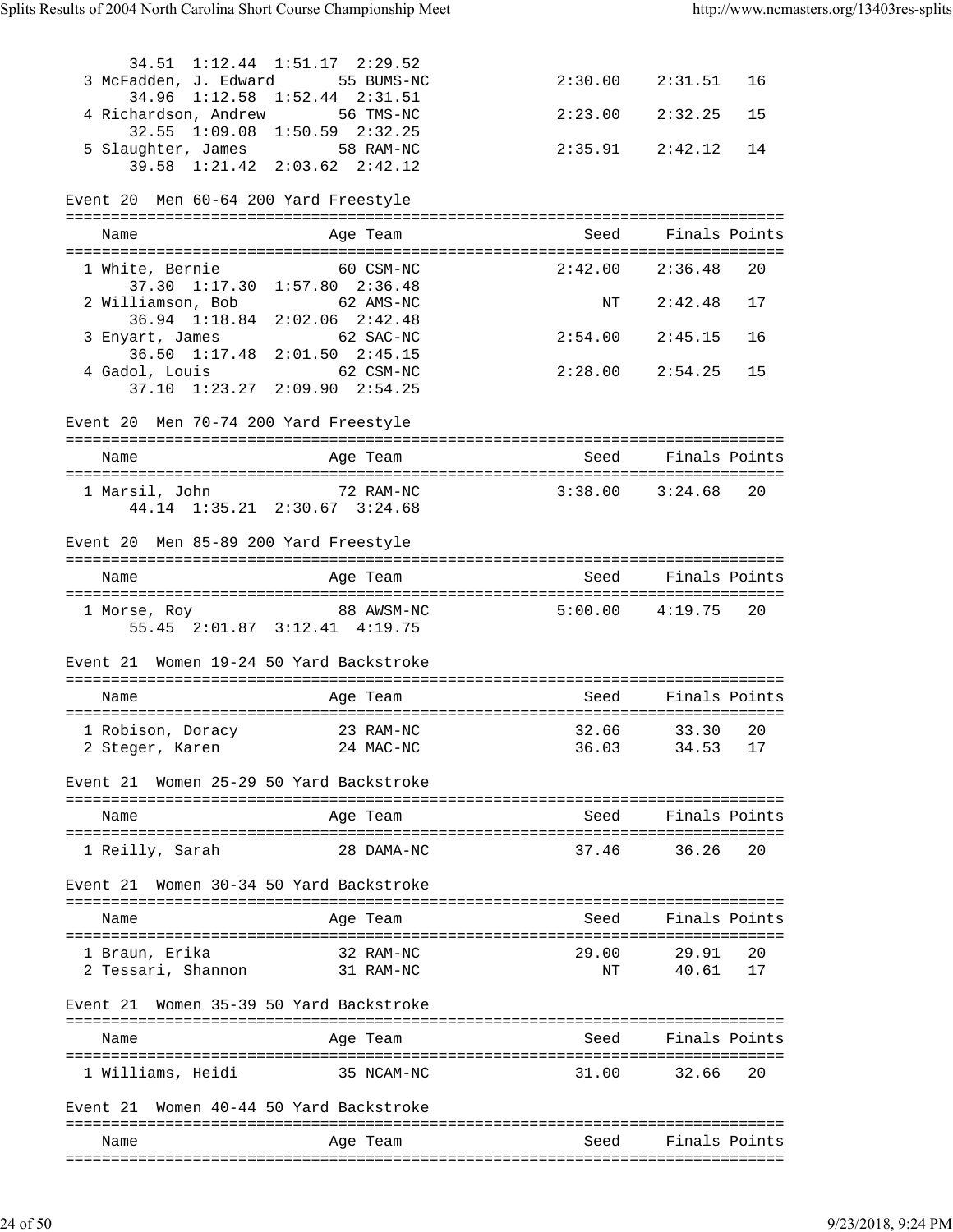| 1 Battle, Ruth                                  | 41 AMS-NC               | 32.00                                      | 32.39<br>20                |
|-------------------------------------------------|-------------------------|--------------------------------------------|----------------------------|
| 2 Wicker, Cheryl                                | 43 THAT-NC              | 38.78                                      | 37.01<br>17                |
| 3 Speight, Peggy                                | 43 NCMS-NC              | 35.68                                      | 16<br>37.45                |
| 4 Willms, Ann                                   | 42 TRYM-NC              | 50.00                                      | 15<br>38.66                |
| Women 45-49 50 Yard Backstroke<br>Event 21      |                         |                                            |                            |
| Name                                            | Age Team                | Seed                                       | Finals Points              |
| 1 Robinson, Robin                               | 47 THAT-NC              | 36.92                                      | 36.06<br>20                |
| Women 50-54 50 Yard Backstroke<br>Event 21      |                         |                                            |                            |
| Name                                            | Age Team                | Seed                                       | Finals Points              |
| 1 Sargeant, Pat                                 | 50 RAM-NC               | 36.00                                      | 20<br>35.93                |
| 2 Bernstorf, Carol                              | 51 GCYM-NC              | 1:05.54                                    | 55.29<br>17                |
| 3 Phillips, Rita                                | 50 CSM-NC               | 57.41                                      | 57.84<br>16                |
| Women 55-59 50 Yard Backstroke<br>Event 21      |                         |                                            |                            |
|                                                 |                         | Seed                                       | Finals Points              |
| Name                                            | Age Team                |                                            |                            |
| 1 Mitchell, Jeannie                             | 57 AMS-NC               | 37.05                                      | 36.61<br>20                |
| Event 21 Women 60-64 50 Yard Backstroke         |                         |                                            |                            |
| Name                                            | Age Team                | Seed                                       | Finals Points              |
| 1 Blackwell, Ceil                               | 63 RAM-NC               | 45.00                                      | 42.91<br>20                |
| 2 Martin, Judy                                  | 61 VMST-VA              | 46.89                                      | 44.83<br>17                |
| Women 65-69 50 Yard Backstroke<br>Event 21      |                         |                                            |                            |
| Name                                            | Age Team                | Seed                                       | Finals Points              |
|                                                 |                         |                                            |                            |
| 1 Newell, Sally                                 | 66 RAM-NC               | 42.17                                      | 42.09<br>20                |
| Women 70-74 50 Yard Backstroke<br>Event 21      |                         |                                            |                            |
| and the Magnetic Preasurer and the Team<br>Name |                         | in the state of the Seed Seed Section 2014 | Finals Points              |
| 1 Schaefer, Betty                               | 72 VMST-VA              | 59.40                                      | 1:02.78<br>20              |
| Women 75-79 50 Yard Backstroke<br>Event 21      |                         |                                            |                            |
| Name                                            | Age Team                | Seed                                       | Finals Points              |
| 1 Carr, Florence                                | 78 Fmm-FL               | 47.20                                      | 49.76<br>20                |
| Men 25-29 50 Yard Backstroke<br>Event 22        |                         |                                            |                            |
| Name                                            | Age Team                | Seed                                       | Finals Points              |
|                                                 |                         |                                            |                            |
| 1 Stringer, Sean                                | 28 RAM-NC               | 26.50                                      | 26.13<br>20                |
| 2 Walker, Austin<br>3 Sevick, Chris             | 28 AMS-NC<br>29 NCAM-NC | 31.00<br>30.60                             | 29.00<br>17<br>16<br>30.30 |
| 4 Murphy, Jimmy                                 | 28 DAMA-NC              | 31.24                                      | 15<br>30.39                |
| 5 Petusky, Steve                                | 26 AMS-NC               | ΝT                                         | 14<br>31.19                |
| Men 30-34 50 Yard Backstroke<br>Event 22        |                         |                                            |                            |
|                                                 |                         |                                            |                            |
| Name                                            | Age Team                | Seed                                       | Finals Points              |
| 1 Mekarski, Mike                                | 31 Unattached           | ΝT                                         | 35.11<br>20                |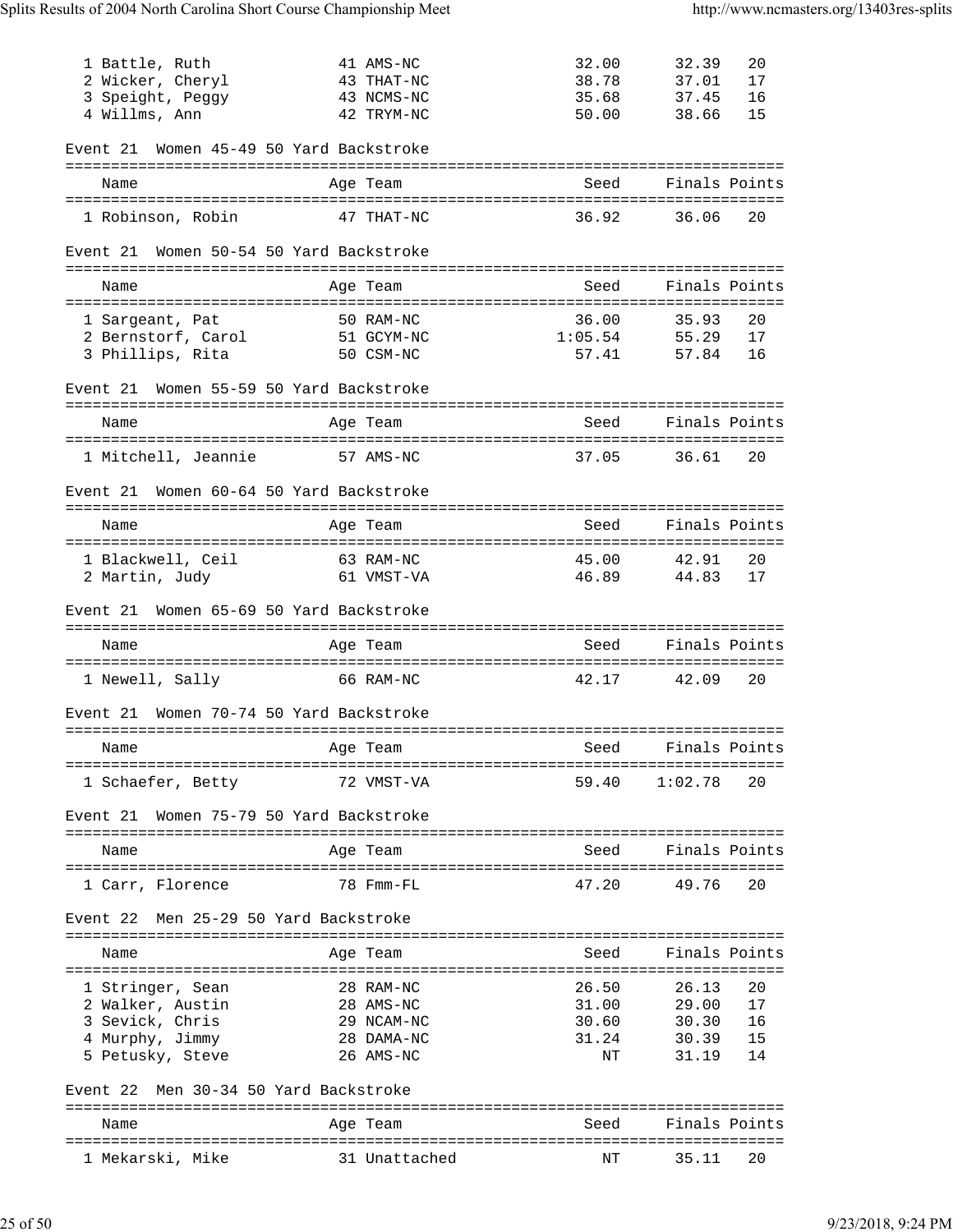| Event 22 Men 35-39 50 Yard Backstroke                                                                                                                            |                                                                                                        |                                                                   |                                                                                                             |
|------------------------------------------------------------------------------------------------------------------------------------------------------------------|--------------------------------------------------------------------------------------------------------|-------------------------------------------------------------------|-------------------------------------------------------------------------------------------------------------|
| Name                                                                                                                                                             | Age Team                                                                                               | Seed                                                              | Finals Points                                                                                               |
| 1 Bradshaw, Steve<br>2 Armfield, John                                                                                                                            | 36 AMS-NC<br>38 RAM-NC                                                                                 | 25.00<br>29.50                                                    | 25.79<br>20<br>28.78<br>17                                                                                  |
| Men 40-44 50 Yard Backstroke<br>Event 22                                                                                                                         |                                                                                                        |                                                                   |                                                                                                             |
| Name                                                                                                                                                             | Age Team                                                                                               | Seed                                                              | Finals Points                                                                                               |
| 1 Malsbury, David<br>2 Smith, Jeff<br>3 Stewart, Henry<br>4 Lechner, Chris<br>5 Palmer, Rick<br>6 Weller, Jeff<br>7 Williams, Hurbert                            | 42 VMST-VA<br>41 CSM-NC<br>40 RAM-NC<br>43 AMS-NC<br>44 AMS-NC<br>44 AMS-NC<br>44 MAC-NC               | 27.34<br>28.00<br>27.81<br>30.60<br>32.00<br>40.00<br>ΝT          | 26.39<br>20<br>17<br>28.20<br>16<br>28.70<br>15<br>30.59<br>14<br>37.61<br>13<br>37.74<br>12<br>39.88       |
| Men 45-49 50 Yard Backstroke<br>Event 22                                                                                                                         |                                                                                                        |                                                                   |                                                                                                             |
| Name                                                                                                                                                             | Age Team                                                                                               | Seed                                                              | Finals Points                                                                                               |
| 1 Lehman, Fritz<br>2 Fiest, Eric<br>3 Shields, Larry<br>4 Carrow, Hill<br>5 Easterling, David<br>6 O'Donnell, Jeremiah<br>7 Adamson, Kenet<br>-- McClernan, Bill | 45 RAM-NC<br>45 RAM-NC<br>47 CSM-NC<br>49 RAM-NC<br>48 AMS-NC<br>45 NCMS-NC<br>46 AMS-NC<br>47 DAMA-NC | 25.00<br>28.00<br>31.29<br>33.00<br>34.00<br>ΝT<br>38.43<br>40.69 | 20<br>25.59<br>29.16<br>17<br>16<br>31.78<br>15<br>32.69<br>14<br>33.03<br>13<br>36.12<br>12<br>37.43<br>DQ |
| Event 22 Men 50-54 50 Yard Backstroke                                                                                                                            |                                                                                                        |                                                                   |                                                                                                             |
| Name                                                                                                                                                             | Age Team                                                                                               | Seed                                                              | Finals Points                                                                                               |
| 1 Glass, Ernie                                                                                                                                                   | 54 CSM-NC                                                                                              | 34.00                                                             | 33.54<br>20                                                                                                 |
| Men 55-59 50 Yard Backstroke<br>Event 22                                                                                                                         |                                                                                                        |                                                                   |                                                                                                             |
| Name                                                                                                                                                             | Age Team                                                                                               | Seed                                                              | Finals Points                                                                                               |
| 1 McFadden, J. Edward<br>2 Byers, Jerry                                                                                                                          | 55 BUMS-NC<br>56 Unattached                                                                            | 36.00<br>44.38                                                    | 37.63<br>20<br>42.74<br>17                                                                                  |
| Men 60-64 50 Yard Backstroke<br>Event 22                                                                                                                         |                                                                                                        |                                                                   |                                                                                                             |
| Name                                                                                                                                                             | Age Team                                                                                               | Seed                                                              | Finals Points                                                                                               |
| 1 Williamson, Bob<br>2 Enyart, James                                                                                                                             | 62 AMS-NC<br>62 SAC-NC                                                                                 | ΝT<br>48.00                                                       | 39.79<br>20<br>46.93<br>17                                                                                  |
| Men 65-69 50 Yard Backstroke<br>Event 22                                                                                                                         |                                                                                                        |                                                                   |                                                                                                             |
| Name                                                                                                                                                             | Age Team                                                                                               | Seed                                                              | Finals Points                                                                                               |
| 1 Pinkerton, Rolffs<br>2 Gee, Milton<br>3 Stroupe, Mike                                                                                                          | 65 NCAM-NC<br>67 CSM-NC<br>66 RAM-NC                                                                   | ΝT<br>42.77<br>NΤ                                                 | 20<br>35.74<br>42.39<br>17<br>16<br>1:37.25                                                                 |
| Men 85-89 50 Yard Backstroke<br>Event 22                                                                                                                         |                                                                                                        |                                                                   |                                                                                                             |
| Name                                                                                                                                                             | Age Team                                                                                               | Seed                                                              | Finals Points                                                                                               |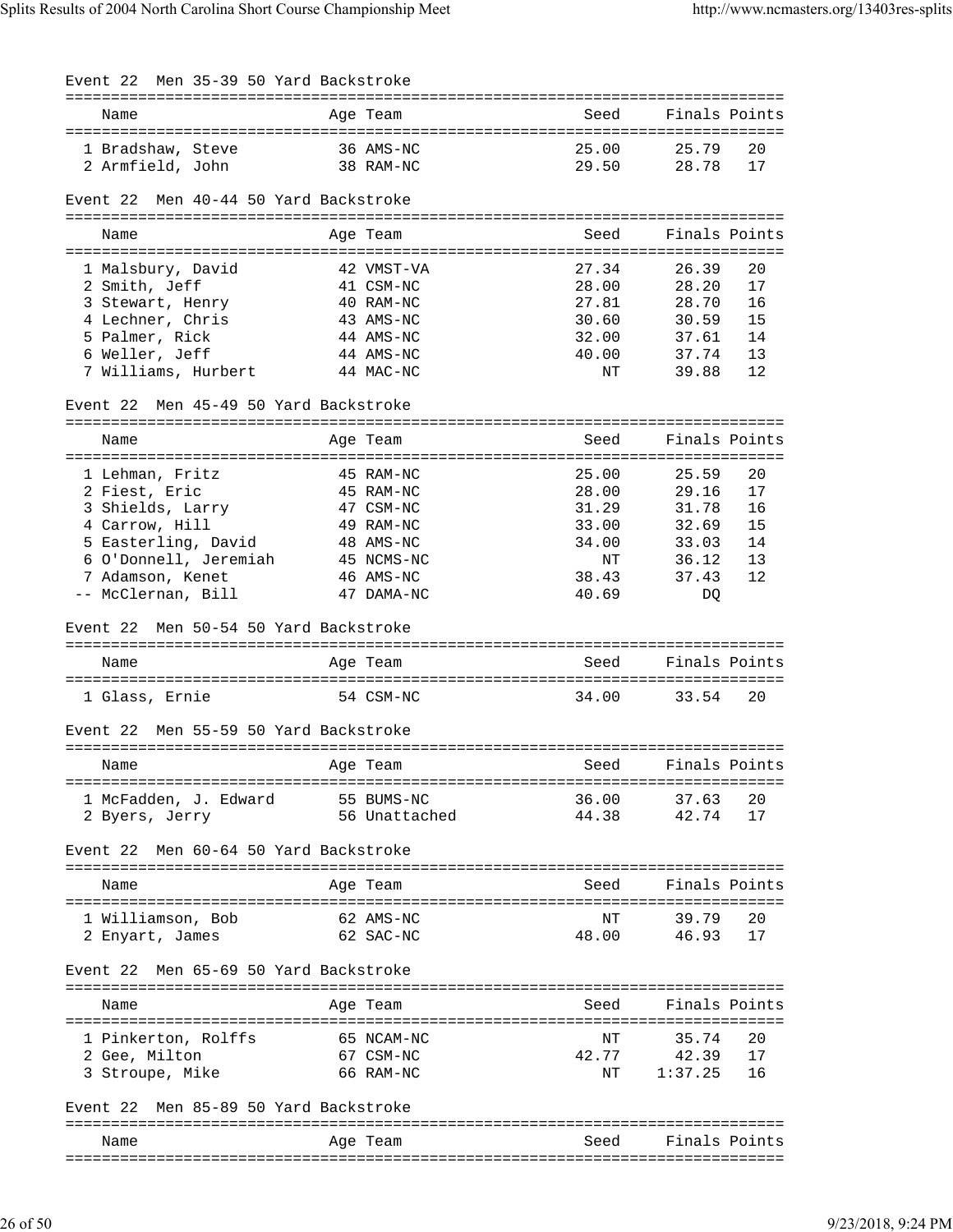1 Holdrege, Fred 87 RAM-NC 52.48 56.33 20 Event 23 Women 19-24 400 Yard IM =============================================================================== Seed Finals Points =============================================================================== 1 Katz, Sarah 24 AMS-NC 5:08.00 5:26.43 20 36.10 1:17.85 2:00.76 2:41.04 3:27.16 4:12.65 4:50.07 5:26.43 Event 23 Women 25-29 400 Yard IM =============================================================================== Name and Age Team Seed Finals Points =============================================================================== 1 Rashid, Julie 28 RAM-NC 43.74 1:30.08 2:20.45 3:10.89 4:02.57 4:55.26 5:41.84 6:24.62 Event 23 Women 35-39 400 Yard IM =============================================================================== Name and Age Team Seed Finals Points =============================================================================== 1 Beadle, Allison 39 RAM-NC 6:30.00 5:40.85 20 33.66 1:12.69 1:59.91 2:45.70 3:32.50 4:19.88 5:01.40 5:40.85 Event 23 Women 40-44 400 Yard IM =============================================================================== Name Age Team Seed Finals Points =============================================================================== 1 Woodard, Alis 43 MAC-NC 7:10.00 6:46.81 20 42.68 1:29.53 3:19.12 4:22.30 5:25.87 6:09.74 6:46.81 Event 23 Women 50-54 400 Yard IM =============================================================================== Name Age Team Seed Finals Points Age Team Seed Finals Points =============================================================================== 1 Rogers, Jennie 51 AMS-NC 6:44.00 6:35.01 20 47.54 1:44.84 2:34.82 3:21.03 4:14.97 5:09.94 5:53.83 6:35.01 Event 24 Men 19-24 400 Yard IM =============================================================================== Name **Age Team** Age Team Seed Finals Points =============================================================================== 1 Cavallerano, Ed 23 SAC-NC 4:35.06 4:44.38 20 29.83 1:03.24 1:40.81 2:17.82 2:56.91 3:36.85 4:12.97 4:44.38 Event 24 Men 30-34 400 Yard IM =============================================================================== Name and Age Team and Seed Finals Points =============================================================================== 1 Crankshaw, Erik 31 THAT-NC 4:30.24 4:29.38 20 27.87 1:00.05 1:36.17 2:11.40 2:49.99 3:28.43 3:59.83 4:29.38 2 Andersen, Morten 33 MAC-NC 4:50.00 4:43.72 17 28.99 1:01.97 1:39.79 2:17.45 2:58.50 3:40.87 4:13.71 4:43.72 3 Shotts, Steven 33 Fact-FL 5:18.62 5:16.52 16 31.44 1:08.68 1:52.15 2:34.81 3:21.91 4:08.79 4:43.25 5:16.52 Event 24 Men 40-44 400 Yard IM =============================================================================== Name and Age Team Seed Finals Points =============================================================================== 1 Mangrum, John 41 RAM-NC 5:08.98 5:08.65 20 32.54 1:10.46 1:50.67 2:30.11 3:14.81 4:00.59 4:35.57 5:08.65 Event 24 Men 45-49 400 Yard IM =============================================================================== Name Team Age Team Seed Finals Points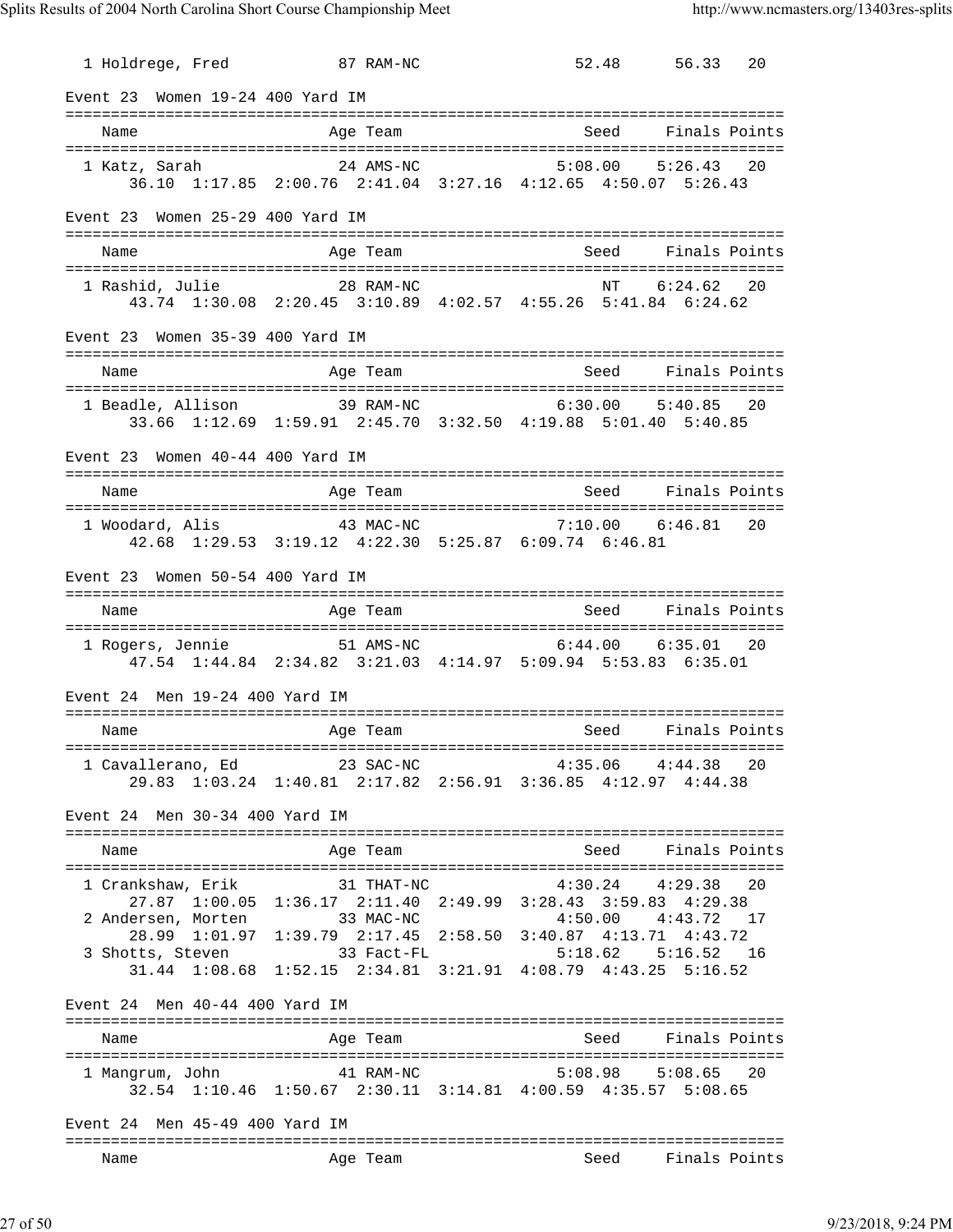=============================================================================== 1 Adamson, Kenet 46 AMS-NC NT 6:05.28 20 38.03 1:26.06 2:16.85 3:06.24 3:57.04 4:44.65 5:25.70 6:05.28 Event 24 Men 65-69 400 Yard IM =============================================================================== Name Age Team Seed Finals Points =============================================================================== 1 MaCartney, Norman 65 SCMM-NC 7:56.18 7:42.72 20 56.23 2:04.52 3:02.81 3:57.12 4:59.75 6:02.86 6:54.69 7:42.72 Event 47 Women 19+ 800 Yard Freestyle Relay =============================================================================== Team Seed Finals Points =============================================================================== 1 Asheville-NC 'B' 1 Asheville-NC 'B' 1 Asheville-NC 'B' 1 Asheville-NC 'B' 2) Speight, Peqqy 43 1) Katz, Sarah 24 2) Speight, Peggy 43 3) Booth, Shelley 32 4) Battle, Ruth 41 31.41 1:07.14 1:45.18 2:22.50 2:57.20 3:35.67 4:16.39 4:56.53 5:30.45 6:09.30 6:48.87 7:27.45 8:00.13 8:37.33 9:15.00 9:52.57 Event 48 Men 25+ 800 Yard Freestyle Relay =============================================================================== Team Seed Finals Points =============================================================================== 1 Asheville-NC 'A' 1) Bradshaw, Steve 36 2) Walker, Austin 28 3) Lechner, Chris 43 4) Gonzales, Jose 26 27.00 55.78 1:25.74 1:55.82 2:23.97 2:54.53 3:24.66 3:54.31 4:21.10 4:51.45 5:22.29 5:52.61 6:17.35 6:45.20 7:14.80 7:45.74 2 Asheville-NC 'C' NT 8:50.49 34 1) Petusky, Steve 26 2) Easterling, David 48 3) Hinton, James 49 (4) Cottam, James 47 31.58 1:07.08 1:44.38 2:20.80 2:51.94 3:26.46 4:02.26 4:38.14 5:06.57 5:39.32 6:12.43 6:42.56 7:12.72 7:44.71 8:17.61 8:50.49 Event 48 Men 45+ 800 Yard Freestyle Relay =============================================================================== Team Seed Finals Points =============================================================================== 1 NC Masters Swimming-NC 'A' NT 7:35.16 40 1) Klein, Jonathan 46 2) Gilchrist, Don 50 3) Godfrey, Alan 47 4) Lehman, Fritz 45 25.96 54.12 1:23.38 1:52.67 2:18.30 2:46.95 3:16.44 3:46.55 4:12.88 4:41.77 5:11.43 5:41.98 6:07.88 6:36.63 7:05.73 7:35.16 Event 25 Women 19-24 100 Yard IM =============================================================================== Name and Age Team Seed Finals Points =============================================================================== 1 Dickson, Ali 20 RAM-NC NT 1:07.98 20 32.20 1:07.98 2 Robison, Doracy 23 RAM-NC 1:12.08 1:10.06 17 32.75 1:10.06 3 Katz, Sarah 24 AMS-NC 1:10.00 1:10.74 16 32.71 1:10.74 4 Baker, Brooke 23 DAMA-NC 1:15.00 1:12.45 15 33.32 1:12.45 5 Steger, Karen 24 MAC-NC 1:15.42 1:14.33 14 33.76 1:14.33 6 Downing, Bess 23 BUMS-NC NT 1:33.03 13 44.15 1:33.03

Event 25 Women 25-29 100 Yard IM

===============================================================================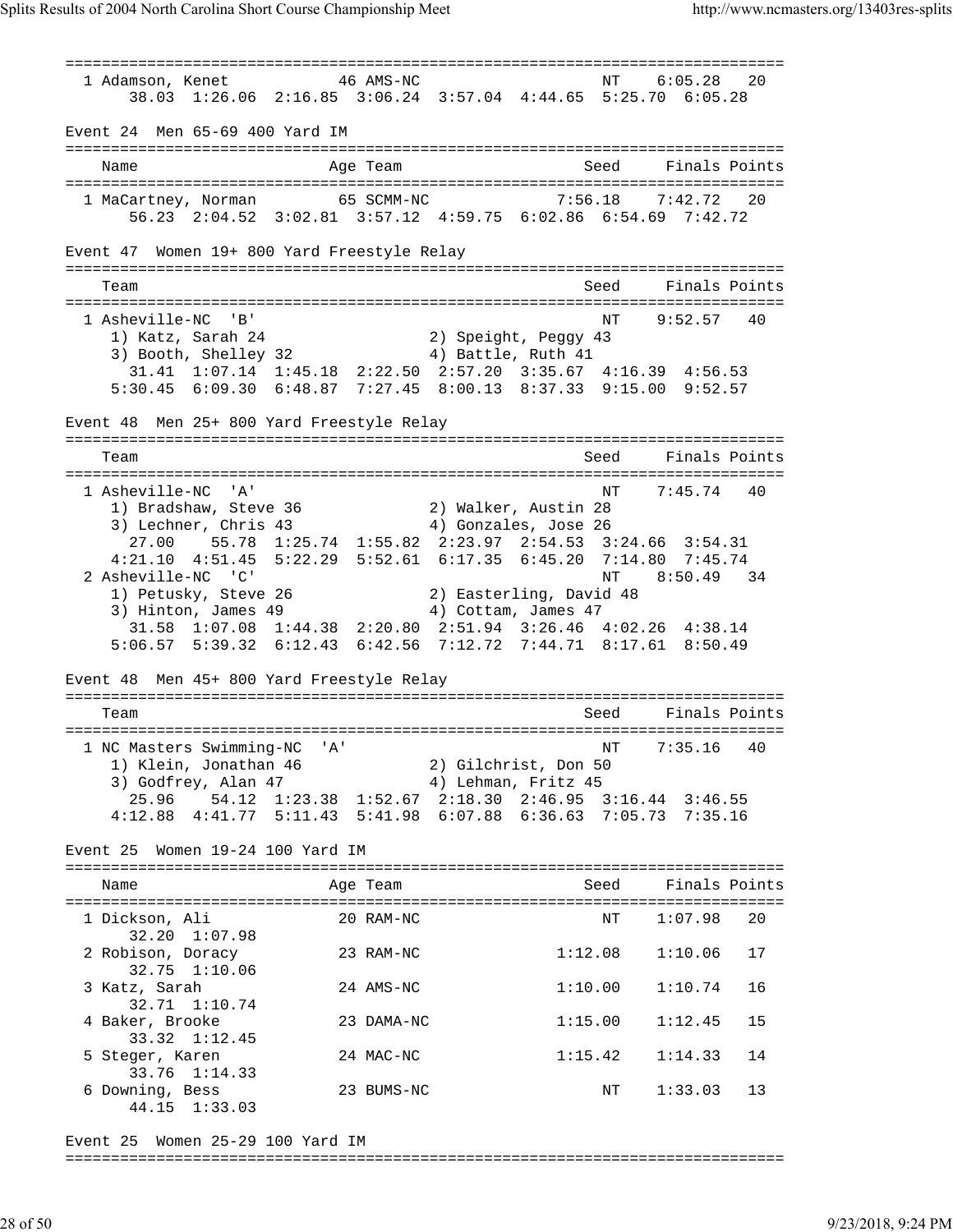| Name                                                | Age Team   | Seed                | Finals Points          |    |
|-----------------------------------------------------|------------|---------------------|------------------------|----|
| 1 Stringer, Jennifer<br>30.58 1:04.67               | 27 RAM-NC  |                     | $1:03.99$ $1:04.67$ 20 |    |
| 2 Hall, Christie<br>34.10 1:10.35                   | 26 RAM-NC  | 1:12.00             | 1:10.35                | 17 |
| 3 Keto, Alexis<br>34.17 1:14.27                     | 25 RAM-NC  | 1:12.00             | 1:14.27                | 16 |
| Event 25 Women 30-34 100 Yard IM                    |            |                     |                        |    |
| Name                                                | Age Team   | Seed                | Finals Points          |    |
| 1 Braun, Erika                                      | 32 RAM-NC  |                     | $1:05.07$ $1:03.02$    | 20 |
| 28.79 1:03.02<br>2 Insicore, Staci                  | 32 RAM-NC  | 1:08.03             | 1:09.46                | 17 |
| 31.98 1:09.46<br>3 Booth, Shelley<br>35.34 1:13.91  | 32 AMS-NC  | $\mathrm{NT}$       | 1:13.91                | 16 |
| 4 Buchoux, Michelle<br>$40.21 \quad 1:24.95$        | 31 MAC-NC  | 2:00.00             | 1:24.95                | 15 |
| Event 25 Women 35-39 100 Yard IM                    |            |                     |                        |    |
| Name                                                | Age Team   | Seed                | Finals Points          |    |
| 1 Williams, Heidi                                   | 35 NCAM-NC |                     | $1:07.27$ $1:10.17$ 20 |    |
| 32.21 1:10.17<br>2 Culton, Cathy                    | 38 THAT-NC | 1:22.00             | 1:19.60                | 17 |
| 36.91 1:19.60<br>3 Hoffmann, Jill                   | 39 NCMS-NC | 1:20.83             | 1:20.53                | 16 |
| $36.93 \quad 1:20.53$                               |            |                     |                        |    |
|                                                     |            |                     |                        |    |
| Event 25 Women 40-44 100 Yard IM                    |            |                     |                        |    |
| Name                                                | Age Team   | Seed                | Finals Points          |    |
| 1 Battle, Ruth                                      | 41 AMS-NC  |                     | $1:06.00$ $1:07.42$ 20 |    |
| 31.39 1:07.42<br>2 McEachran, Frances               | 42 GCYM-NC | $1:10.00$ $1:07.63$ |                        | 17 |
| 30.90 1:07.63<br>3 Speight, Peggy                   | 43 NCMS-NC | 1:14.49             | 1:17.46                | 16 |
| 36.24 1:17.46<br>4 Wicker, Cheryl                   | 43 THAT-NC | 1:24.76             | 1:24.24                | 15 |
| 38.88 1:24.24<br>5 Miller, Bette<br>49.61 1:40.03   | 44 CSM-NC  | 1:41.00             | 1:40.03                | 14 |
| Women 45-49 100 Yard IM<br>Event 25                 |            |                     |                        |    |
| Name                                                | Age Team   | Seed                | Finals Points          |    |
| 1 Kammer, Maryellen                                 | 46 GCYM-NC | 1:13.40             | 1:13.23                | 20 |
| 34.74 1:13.23<br>2 Lampley, Kim                     | 46 RAM-NC  | 1:25.00             | 1:14.40                | 17 |
| 34.37 1:14.40<br>3 Robinson, Robin<br>36.21 1:15.76 | 47 THAT-NC | 1:16.25             | 1:15.76                | 16 |
| Women 50-54 100 Yard IM<br>Event 25                 |            |                     |                        |    |
| Name                                                | Age Team   | Seed                | Finals Points          |    |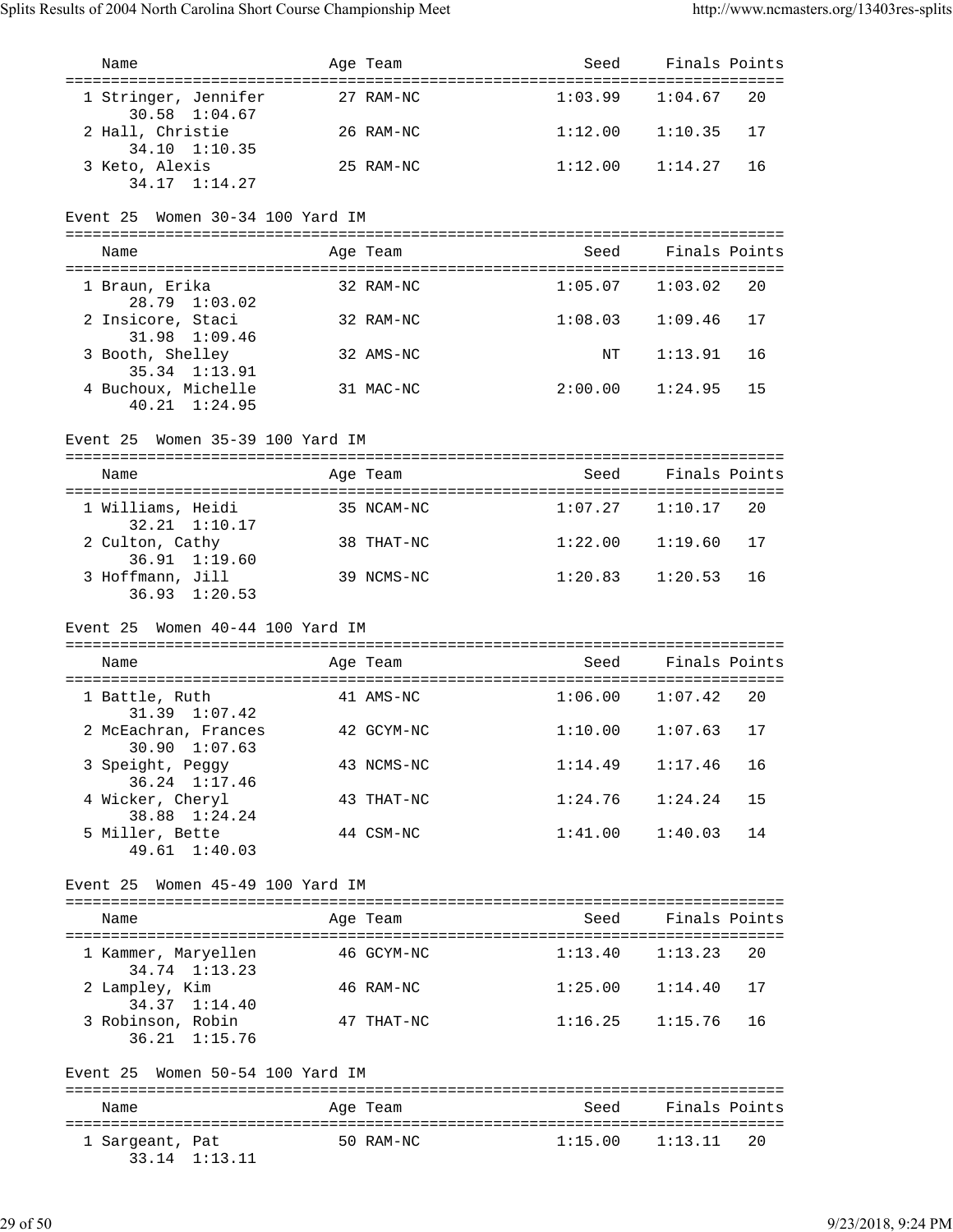| 2 Bernstorf, Carol<br>$57.26$ $2:05.22$          | 51 GCYM-NC | $2:10.91$ $2:05.22$ |               | 17 |
|--------------------------------------------------|------------|---------------------|---------------|----|
| Event 25 Women 55-59 100 Yard IM                 |            |                     |               |    |
| Name                                             | Age Team   | Seed                | Finals Points |    |
| 1 Mitchell, Jeannie<br>38.09 1:23.04             | 57 AMS-NC  | 1:24.21             | 1:23.04       | 20 |
| Event 25 Women 60-64 100 Yard IM                 |            |                     |               |    |
| Name                                             | Age Team   | Seed                | Finals Points |    |
| 1 Blackwell, Ceil<br>45.99 1:34.13               | 63 RAM-NC  | 1:38.00             | 1:34.13       | 20 |
| 2 Martin, Judy<br>48.39 1:40.54                  | 61 VMST-VA | $1:50.00$ $1:40.54$ |               | 17 |
| Event 25 Women 75-79 100 Yard IM                 |            |                     |               |    |
| Name                                             | Age Team   | Seed                | Finals Points |    |
| 1 Carr, Florence<br>56.92 2:00.92                | 78 Fmm-FL  | 1:43.24             | 2:00.92       | 20 |
| Event 26 Men 25-29 100 Yard IM                   |            |                     |               |    |
| Name                                             | Age Team   | Seed                | Finals Points |    |
| 1 Gonzales, Jose<br>26.66 57.14                  | 26 AMS-NC  | 1:00.00             | 57.14         | 20 |
| 2 Walker, Austin<br>28.44 59.84                  | 28 AMS-NC  | $1:00.00$ 59.84     |               | 17 |
| 3 Stringer, Sean<br>25.65 1:00.64                | 28 RAM-NC  | 59.00               | 1:00.64       | 16 |
| 4 Murphy, Jimmy<br>29.04 1:02.04                 | 28 DAMA-NC | 1:03.73             | 1:02.04       | 15 |
| 5 Petusky, Steve<br>30.34 1:04.88                | 26 AMS-NC  | 1:03.50             | 1:04.88       | 14 |
| 6 Haberman, Brandon<br>30.23 1:05.87             | 26 RAM-NC  | $1:07.00$ $1:05.87$ |               | 13 |
| 7 Bhave, Prakash<br>31.70 1:06.28                | 26 DAMA-NC | 1:07.83             | 1:06.28       | 12 |
| 8 Browning JR, Joseph<br>31.24 1:10.12           | 28 THAT-NC | 1:15.00             | 1:10.12       | 11 |
| 9 Bottomley, Kevin<br>36.75 1:17.35              | 28 GCYM-NC | 1:16.79             | 1:17.35       | 9  |
| Event 26 Men 30-34 100 Yard IM                   |            |                     |               |    |
| Name                                             | Age Team   | Seed                | Finals Points |    |
| l Andersen, Morten                               | 33 MAC-NC  | 59.80               | 57.85         | 20 |
| 27.80 57.85<br>2 Allen, Scott                    | 32 RAM-NC  | $1:07.00$ $1:05.53$ |               | 17 |
| $30.77$ $1:05.53$<br>3 Aber, Dan                 | 30 RAM-NC  | 1:04.00             | 1:05.88       | 16 |
| 32.41 1:05.88<br>4 Jaffe, Robert                 | 33 RAM-NC  | 1:06.00             | 1:06.01       | 15 |
| 31.00 1:06.01<br>5 Su, Bill<br>$30.96$ $1:06.32$ | 30 RAM-NC  | 1:10.02             | 1:06.32       | 14 |

Event 26 Men 35-39 100 Yard IM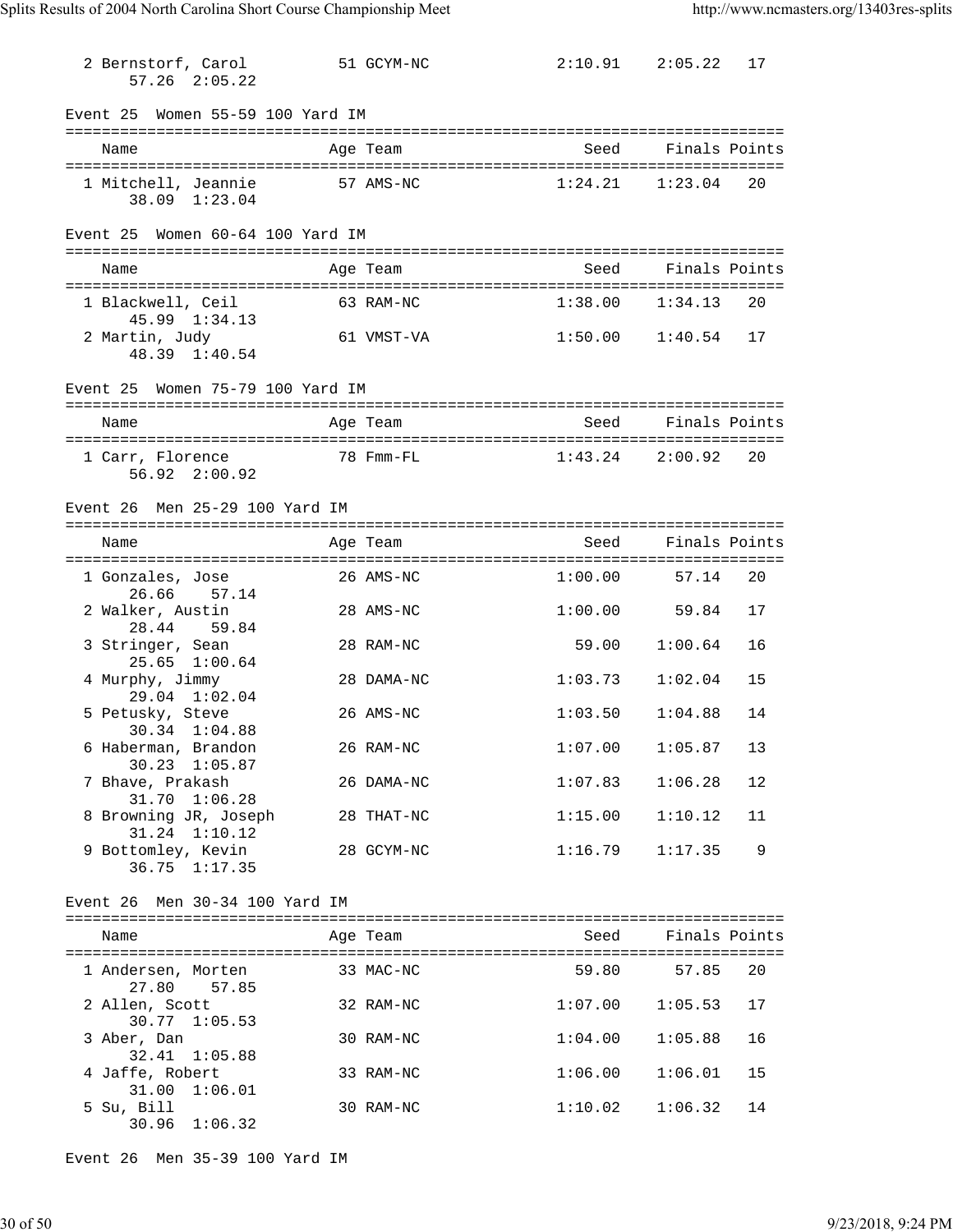| Name                                                | Age Team   | Seed                | Finals Points  |      |
|-----------------------------------------------------|------------|---------------------|----------------|------|
| 1 Bradshaw, Steve<br>29.41 59.88                    | 36 AMS-NC  | 56.00               | 59.88          | 20   |
| 2 LE Vine, Robert<br>27.99 1:01.86                  | 39 DAMA-NC | 1:03.50             | 1:01.86        | 17   |
| 3 Armfield, John<br>$29.16 \quad 1:04.49$           | 38 RAM-NC  | 1:04.50             | 1:04.49        | 16   |
| Event 26 Men 40-44 100 Yard IM                      |            |                     |                |      |
| Name                                                | Age Team   | Seed                | Finals Points  |      |
| 1 Malsbury, David<br>26.61 57.95                    | 42 VMST-VA | 59.77               | 57.95          | - 20 |
| 2 Stewart, Henry<br>27.15<br>58.88                  | 40 RAM-NC  | 57.87               | 58.88          | 17   |
| 3 Smith, Jeff<br>28.28 1:00.41                      | 41 CSM-NC  | 1:01.00             | 1:00.41        | 16   |
| 4 Stern, Benjamin<br>28.39 1:01.05                  | 40 NCAM-NC | 1:04.00             | 1:01.05        | 15   |
| 5 Lechner, Chris<br>28.89 1:02.49                   | 43 AMS-NC  | 1:03.20             | 1:02.49        | 14   |
| 6 Kretz, Rusty<br>29.86 1:03.88                     | 42 THAT-NC | 1:03.05             | 1:03.88        | 13   |
| 7 Weller, Jeff<br>35.38 1:12.17                     | 44 AMS-NC  | 1:16.00             | 1:12.17        | 12   |
| 8 Palmer, Rick<br>36.15 1:15.26                     | 44 AMS-NC  | 1:15.00             | 1:15.26        | 11   |
| Event 26 Men 45-49 100 Yard IM                      |            |                     |                |      |
|                                                     |            |                     |                |      |
|                                                     |            |                     |                |      |
| Name                                                | Age Team   | Seed                | Finals Points  |      |
| 1 Godfrey, Alan<br>28.10 1:00.29                    | 47 RAM-NC  | 1:00.00             | $1:00.29$ 18.5 |      |
| 1 Fiest, Eric                                       | 45 RAM-NC  | 1:00.00             | 1:00.29        | 18.5 |
| $27.57$ $1:00.29$<br>3 Phillips, John               | 45 CSM-NC  | 1:03.00             | 1:02.25        | 16   |
| 29.03 1:02.25<br>4 Cottam, James                    | 47 AMS-NC  | 1:05.00             | 1:04.05        | 15   |
| 29.99 1:04.05<br>5 Easterling, David                | 48 AMS-NC  | 1:07.00             | 1:08.68        | 14   |
| $31.20 \quad 1:08.68$<br>6 Flack, John              | 48 NCMS-NC | 1:06.00             | 1:08.90        | 13   |
| 31.59 1:08.90<br>7 Hinton, James                    | 49 AMS-NC  | 1:10.00             | 1:10.43        | 12   |
| 32.91 1:10.43<br>8 O'Donnell, Jeremiah              | 45 NCMS-NC | 1:11.56             | 1:10.89        | 11   |
| 33.77 1:10.89<br>9 Adamson, Kenet                   | 46 AMS-NC  | 1:13.20             | 1:13.05        | 9    |
| $33.27$ $1:13.05$<br>10 McClernan, Bill             | 47 DAMA-NC | 1:13.50             | 1:13.94        | 7    |
| 37.56 1:13.94                                       |            |                     |                |      |
| Event 26 Men 50-54 100 Yard IM                      |            |                     |                |      |
| Name                                                | Age Team   | Seed                | Finals Points  |      |
| 1 Mallette, Bruce 51 RAM-NC                         |            | $1:04.00$ 59.35     |                | -20  |
| 26.42 59.35<br>2 Lee, Terrence<br>$30.19$ $1:05.02$ | 54 THAT-NC | $1:07.00$ $1:05.02$ |                | 17   |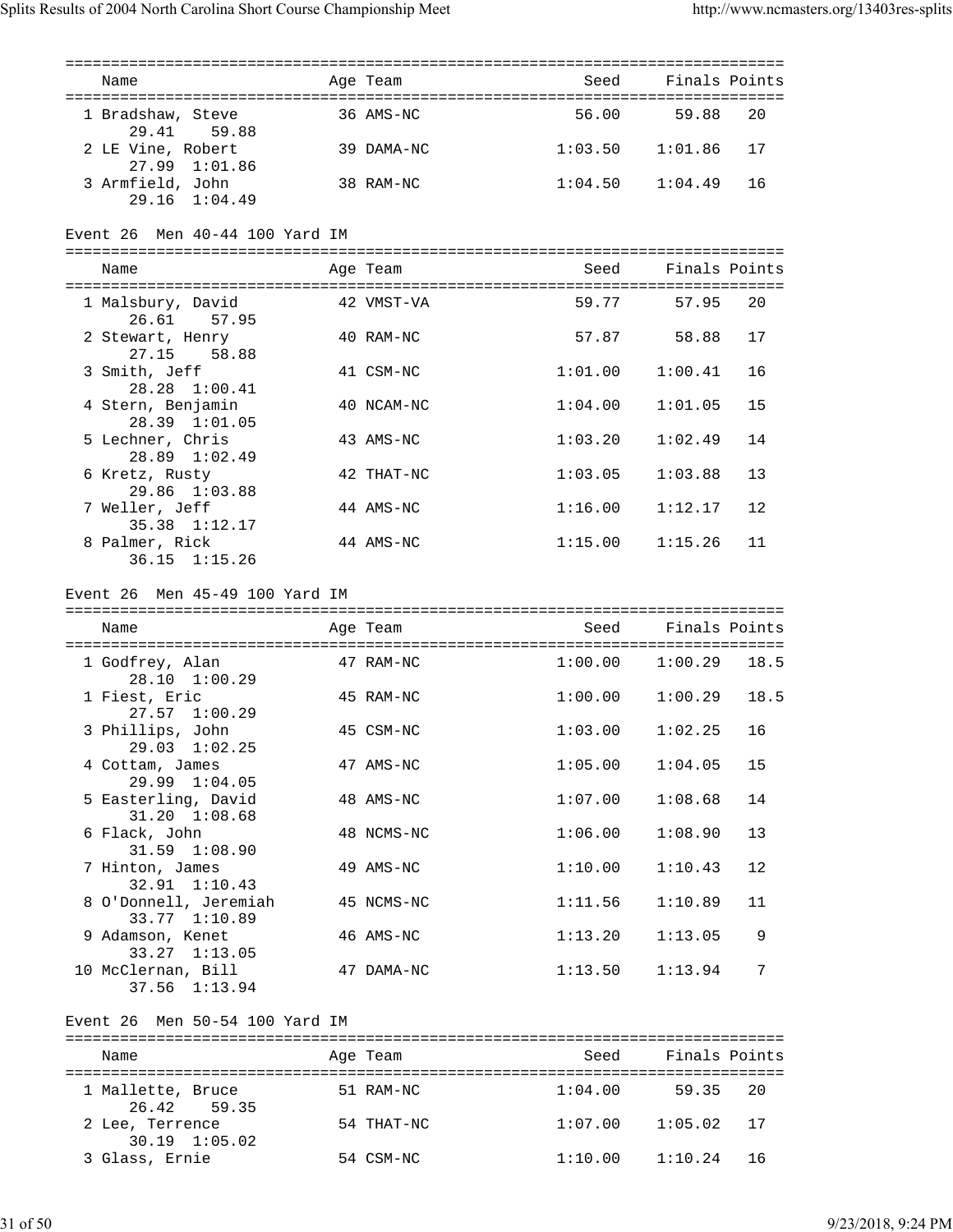| 32.14 1:10.24                                                                            |                                              |                                 |                        |      |
|------------------------------------------------------------------------------------------|----------------------------------------------|---------------------------------|------------------------|------|
| 4 McGraw, Dennis<br>33.24 1:10.97                                                        | 52 DAMA-NC                                   | 1:14.00                         | 1:10.97                | 15   |
| 5 Singer, Gregory<br>$35.62 \quad 1:16.49$                                               | 53 NCAM-NC                                   | 1:30.00                         | 1:16.49                | 14   |
| 6 Gosha, Joseph<br>37.87 1:19.89                                                         | 50 NCMS-NC                                   | 1:20.00                         | 1:19.89                | 13   |
| 7 Drumm, Thomas<br>40.67 1:24.88                                                         | 51 Unattached                                | 1:25.00                         | 1:24.88                | 12   |
| Event 26 Men 55-59 100 Yard IM                                                           |                                              |                                 |                        |      |
| Name                                                                                     | Age Team                                     |                                 | Seed Finals Points     |      |
| 44.40 1:28.92                                                                            | 1 Slaughter, James 58 RAM-NC 1:25.25 1:28.92 |                                 |                        | - 20 |
| Event 26 Men 60-64 100 Yard IM                                                           |                                              |                                 |                        |      |
| Name                                                                                     | Age Team                                     |                                 | Seed Finals Points     |      |
|                                                                                          |                                              |                                 |                        |      |
| 1 White, Bernie<br>37.72 1:18.44                                                         | 60 CSM-NC                                    |                                 | $1:17.00$ $1:18.44$    | -20  |
| 2 Gadol, Louis<br>$37.42 \quad 1:21.22$                                                  | 62 CSM-NC                                    |                                 | $1:20.00$ $1:21.22$    | 17   |
| 3 Williamson, Bob<br>38.84 1:23.63                                                       | 62 AMS-NC                                    | 1:26.00                         | 1:23.63                | 16   |
| 4 Enyart, James<br>47.05 1:41.94                                                         | 62 SAC-NC                                    | 1:48.00                         | 1:41.94                | 15   |
| Event 27 Women 19-24 200 Yard Butterfly                                                  |                                              |                                 |                        |      |
| Name                                                                                     | Age Team                                     | Seed                            | Finals Points          |      |
| 1 Alexander, Kelly 23 RAM-NC                                                             |                                              |                                 | $2:21.00$ $2:34.07$ 20 |      |
| 33.69 1:12.09 1:52.17 2:34.07<br>2 Katz, Sarah                                           | 24 AMS-NC                                    |                                 | $2:40.00$ $2:46.94$    | 17   |
| 37.15 1:20.53 2:04.77 2:46.94                                                            |                                              |                                 |                        |      |
| Event 27 Women 40-44 200 Yard Butterfly                                                  |                                              |                                 |                        |      |
| Name                                                                                     | Age Team                                     | Seed                            | Finals Points          |      |
| ====================================<br>1 Woodard, Alis<br>43.58 1:30.56 2:21.39 3:14.40 | 43 MAC-NC                                    | ;============================== | $3:33.59$ $3:14.40$    | 20   |
| Event 27 Women 50-54 200 Yard Butterfly                                                  |                                              |                                 |                        |      |
| Name                                                                                     | Age Team                                     | Seed                            | Finals Points          |      |
| 1 Rogers, Jennie<br>45.20 1:41.48 2:40.72 3:37.38                                        | 51 AMS-NC                                    |                                 | $3:40.00$ $3:37.38$    | 20   |
| Men 19-24 200 Yard Butterfly<br>Event 28                                                 |                                              |                                 |                        |      |
| Name                                                                                     | Age Team                                     |                                 | Seed Finals Points     |      |
| 1 Gellin, Jonathon<br>27.73 59.28 1:31.68 2:04.90                                        | 23 RAM-NC                                    |                                 | $2:06.99$ $2:04.90$    | 20   |
| Event 28 Men 30-34 200 Yard Butterfly                                                    |                                              |                                 |                        |      |
| Name                                                                                     | Age Team                                     | Seed                            | Finals Points          |      |
| 1 Tvermoes, Nicolai                                                                      | 33 DAMA-NC                                   | $2:08.00$ $2:04.98$             |                        | 20   |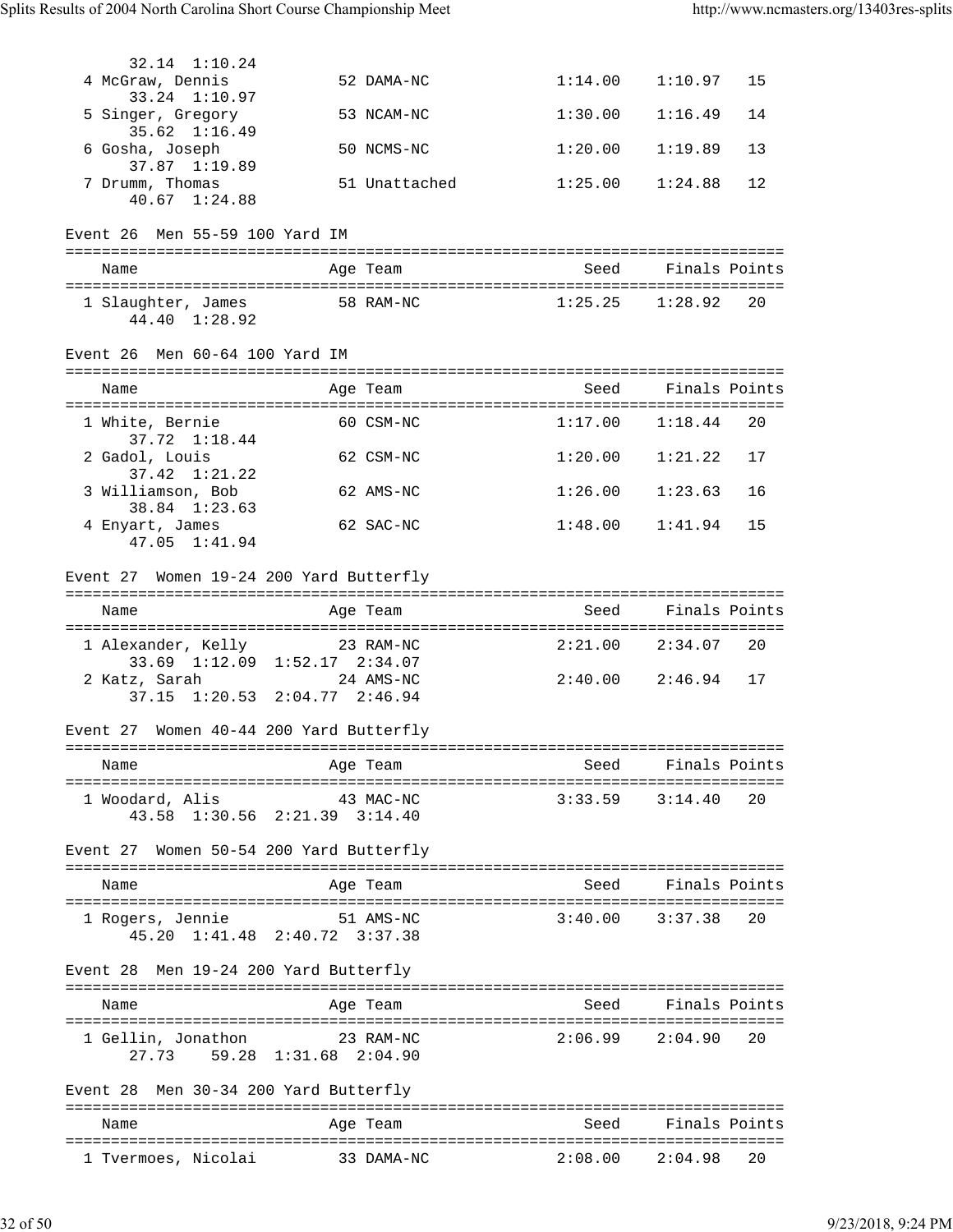26.59 57.34 1:29.83 2:04.98<br>2 Crankshaw, Erik 31 THAT-NC  $2:09.28$   $2:05.23$  17 27.72 1:00.58 1:33.27 2:05.23 3 Shotts, Steven 33 Fact-FL 2:43.20 2:40.77 16 34.57 1:15.65 1:58.10 2:40.77 Event 28 Men 40-44 200 Yard Butterfly =============================================================================== Name and Age Team and Seed Finals Points =============================================================================== 1 Weischedel, Brian 44 NCMS-NC 2:16.00 2:12.65 20 29.82 1:02.86 1:37.03 2:12.65 2 Mangrum, John 41 RAM-NC 2:36.65 2:33.60 17 32.03 1:09.91 1:50.62 2:33.60 Event 28 Men 45-49 200 Yard Butterfly =============================================================================== Name Age Team Seed Finals Points =============================================================================== 1 Cottam, James 47 AMS-NC 2:20.00 2:20.33 20 33.83 1:08.94 1:44.05 2:20.33 Event 28 Men 60-64 200 Yard Butterfly =============================================================================== Name and Age Team Seed Finals Points =============================================================================== 1 Poiletman, Robert 60 COL-55 2:11.00 2:16.70 20 30.18 1:05.22 1:41.07 2:16.70 Event 28 Men 65-69 200 Yard Butterfly =============================================================================== Name and Age Team Seed Finals Points =============================================================================== -- MaCartney, Norman 65 SCMM-NC 4:56.54 DQ 56.42 Event 29 Women 19+ 200 Yard Freestyle Relay =============================================================================== Seed Finals Points =============================================================================== 1 Raleigh Area Masters-NC 'A' National Communication of the Mass of the Mass of the Mass of the Mass of the Ma 1) Dickson, Ali 20 2) Hill, Carla 27 3) Robison, Doracy 23 (4) Lampley, Kim 46 27.19 56.06 1:26.19 1:57.36 2 Asheville-NC 'A' NT 1:59.04 34 1) Booth, Shelley 32 2) Rogers, Jennie 51 3) Katz, Sarah 24  $\hskip1cm$  4) Speight, Peggy 43 28.23 1:02.02 1:30.02 1:59.04 Event 29 Women 25+ 200 Yard Freestyle Relay =============================================================================== Team Seed Finals Points =============================================================================== 1 Raleigh Area Masters-NC 'B' National Research Communication of the NT 1:45.52 40 1) Braun, Erika 32 2) Keto, Alexis 25 3) Insicore, Staci 32 4) Stringer, Jennifer 27 24.97 52.32 1:20.38 1:45.52 Event 29 Women 35+ 200 Yard Freestyle Relay =============================================================================== Team Seed Finals Points =============================================================================== 1 That-NC 'A' NT 2:05.76 40 1) Robinson, Robin 47 (2) Satter, Jane 47 3) Wicker, Cheryl 43 4) Culton, Cathy 38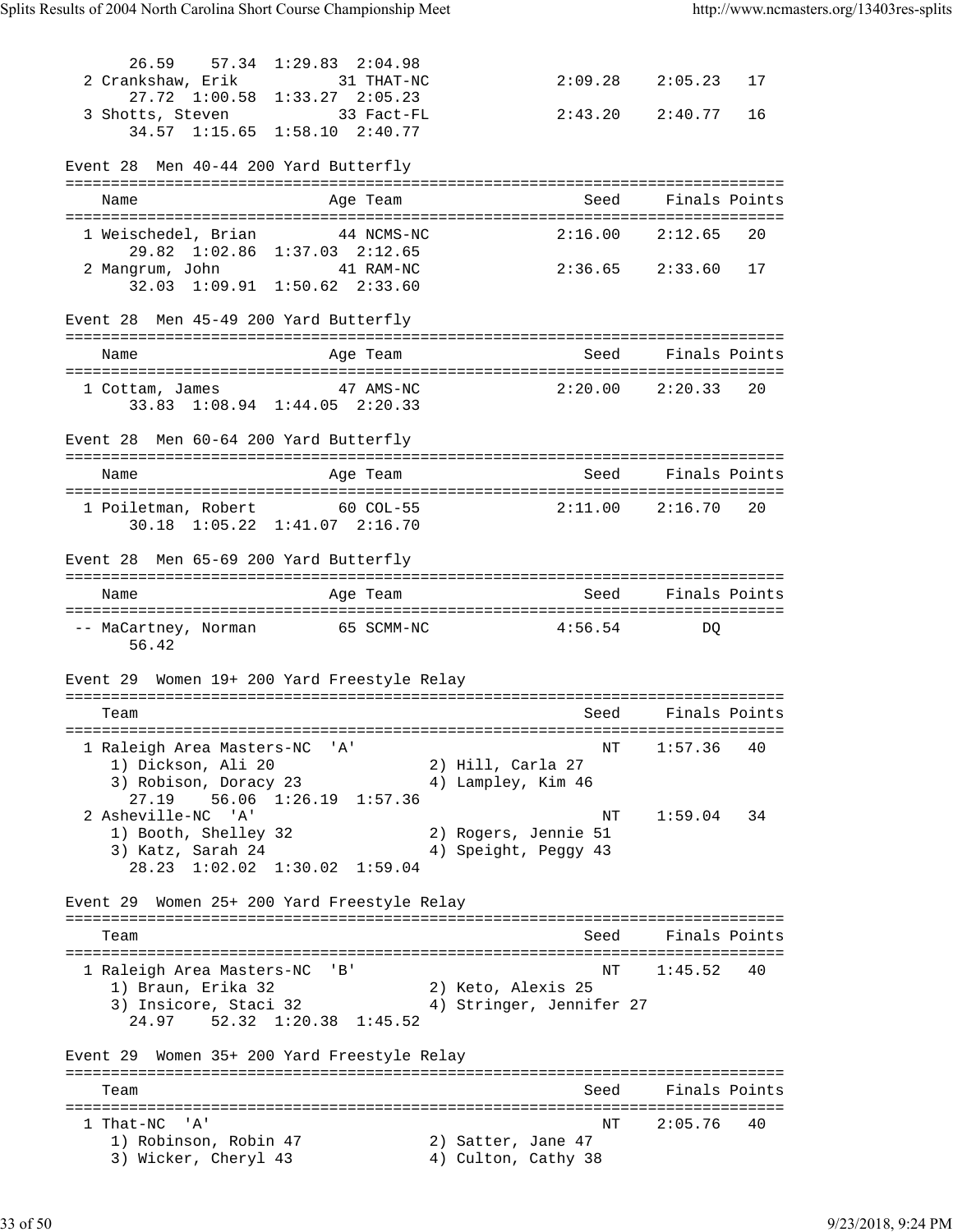29.51 1:03.18 1:38.16 2:05.76

Event 30 Men 25+ 200 Yard Freestyle Relay =============================================================================== Team Seed Finals Points =============================================================================== 1 Asheville-NC 'A' NT 1:30.85 40 1) Gonzales, Jose 26 2) Walker, Austin 28 3) Bradshaw, Steve 36 4) Lechner, Chris 43 21.78 44.94 1:07.80 1:30.85 2 Raleigh Area Masters-NC 'B' NT 1:43.07 34 1) Su, Bill 30 2) Schad, Dan 39 3) Allen, Scott 32 4) Haberman, Brandon 26 26.85 51.99 1:17.87 1:43.07 3 Asheville-NC 'B' NT 1:44.27 32 1) Petusky, Steve 26 2) Weller, Jeff 44 3) Easterling, David 48 4) Cottam, James 47 24.49 50.36 1:17.23 1:44.27 4 Raleigh Area Masters-NC 'C' NT 1:49.73 30 1) Mangrum, John 41 2) Armfield, John 38 3) Weatherman, Steve 48 4) Aber, Dan 30 27.60 56.75 1:22.92 1:49.73 Event 30 Men 35+ 200 Yard Freestyle Relay =============================================================================== Team Seed Finals Points =============================================================================== 1 That-NC 'A' NT 1:39.57 40 1) Schmitz, Robert 51 2) Lee, Terrence 54 3) Kretz, Rusty 42 4) Klein, Jonathan 46 23.46 50.02 1:15.29 1:39.57 2 Asheville-NC 'C' NT 1:56.34 34 1) Hinton, James 49 2) Adamson, Kenet 46 3) Palmer, Rick 44 4) Williamson, Bob 62 28.56 57.45 1:26.30 1:56.34 Event 31 Women 19-24 100 Yard Backstroke =============================================================================== Name The Age Team Seed Finals Points =============================================================================== 1 Baker, Brooke 23 DAMA-NC 1:11.00 1:10.28 20 34.48 1:10.28 2 Downing, Bess 23 BUMS-NC 1:29.00 1:28.10 17 42.95 1:28.10 Event 31 Women 30-34 100 Yard Backstroke =============================================================================== Name and Age Team Seed Finals Points =============================================================================== 1 Braun, Erika 32 RAM-NC<br>31.37 1:04.70<br>2 Insicore, Staci 32 RAM-NC 31.37 1:04.70<br>2 Insicore, Staci  $1:06.03$   $1:07.37$  17 33.06 1:07.37 Event 31 Women 35-39 100 Yard Backstroke =============================================================================== Name Age Team Seed Finals Points Age Team Seed Finals Points =============================================================================== 1 Williams, Heidi 35 NCAM-NC 1:06.74 1:08.76 20 33.69 1:08.76 2 Hoffmann, Jill 39 NCMS-NC 1:19.41 1:17.99 17 37.99 1:17.99

Event 31 Women 40-44 100 Yard Backstroke

===============================================================================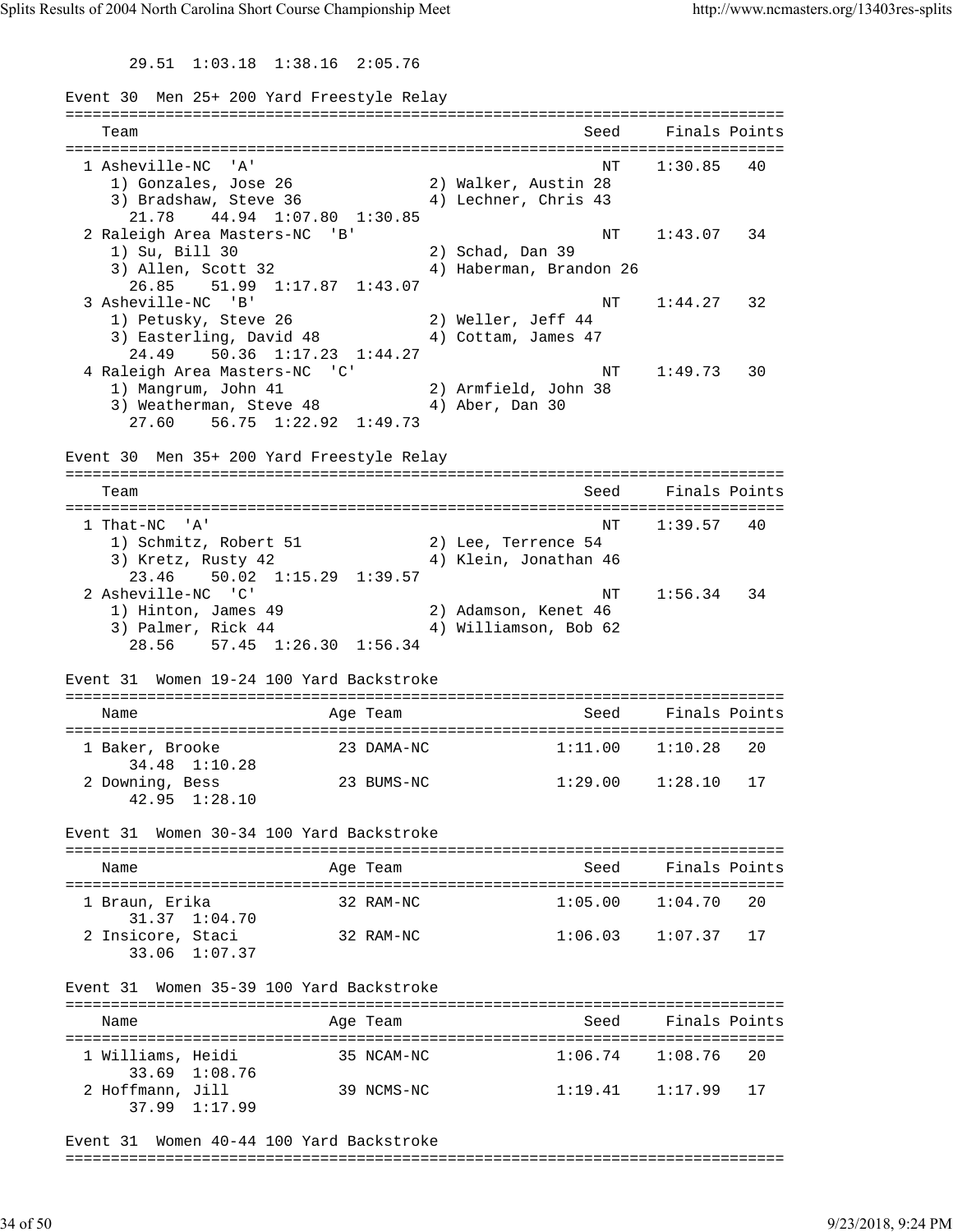| Name                                         |                           | Age Team   | Seed                           | Finals Points          |    |
|----------------------------------------------|---------------------------|------------|--------------------------------|------------------------|----|
| ======================================       |                           |            |                                |                        |    |
| 1 McEachran, Frances<br>33.16 1:07.73        |                           | 42 GCYM-NC | 1:11.99                        | 1:07.73                | 20 |
| 2 Battle, Ruth<br>33.41 1:08.65              |                           | 41 AMS-NC  | 1:10.00                        | 1:08.65                | 17 |
| 3 Speight, Peggy<br>40.90 1:23.41            |                           | 43 NCMS-NC | 1:17.00                        | 1:23.41                | 16 |
| 4 Wicker, Cheryl<br>40.16 1:23.51            |                           | 43 THAT-NC | 1:26.75                        | 1:23.51                | 15 |
| 5 Woodard, Alis<br>46.06 1:29.41             |                           | 43 MAC-NC  | 1:29.58                        | 1:29.41                | 14 |
| Event 31 Women 45-49 100 Yard Backstroke     |                           |            |                                |                        |    |
| Name                                         |                           | Age Team   | Seed                           | Finals Points          |    |
| 1 Robinson, Robin<br>38.93 1:18.91           |                           | 47 THAT-NC | $1:18.00$ $1:18.91$            |                        | 20 |
| Event 31 Women 50-54 100 Yard Backstroke     |                           |            |                                |                        |    |
| Name                                         |                           | Age Team   | Seed                           | Finals Points          |    |
| 1 Sargeant, Pat<br>37.48 1:17.03             |                           | 50 RAM-NC  |                                | $1:17.00$ $1:17.03$    | 20 |
| 2 Bernstorf, Carol<br>57.16 1:56.65          |                           | 51 GCYM-NC | 2:03.76                        | 1:56.65                | 17 |
| 3 Phillips, Rita<br>58.70 1:59.83            |                           | 50 CSM-NC  | 1:58.54                        | 1:59.83                | 16 |
|                                              |                           |            |                                |                        |    |
| Event 31 Women 55-59 100 Yard Backstroke     |                           |            |                                |                        |    |
|                                              |                           |            |                                |                        |    |
| Name                                         |                           | Age Team   | Seed                           | Finals Points          |    |
| 1 Mitchell, Jeannie<br>$37.23$ $1:16.91$     |                           | 57 AMS-NC  |                                | $1:23.88$ $1:16.91$    | 20 |
| Women 60-64 100 Yard Backstroke<br>Event 31  |                           |            |                                |                        |    |
|                                              |                           |            |                                |                        |    |
| Name                                         | and the Team and Aqe Team |            | in the state of the Seed Seed. | Finals Points          |    |
| 1 Blackwell, Ceil 63 RAM-NC<br>47.58 1:34.55 |                           |            |                                | $1:38.00$ $1:34.55$ 20 |    |
| 2 Martin, Judy<br>48.39 1:41.37              |                           | 61 VMST-VA |                                | $1:47.00$ $1:41.37$ 17 |    |
| Event 31 Women 75-79 100 Yard Backstroke     |                           |            |                                |                        |    |
| Name                                         |                           | Age Team   |                                | Seed Finals Points     |    |
| 1 Carr, Florence<br>59.77 1:58.35            | 78 Fmm-FL                 |            |                                | $1:47.77$ $1:58.35$ 20 |    |
| Event 32 Men 25-29 100 Yard Backstroke       |                           |            |                                |                        |    |
|                                              |                           |            |                                |                        |    |
| Name                                         |                           | Age Team   |                                | Seed Finals Points     |    |
| 1 Murphy, Jimmy<br>31.33 1:04.28             |                           | 28 DAMA-NC | $1:05.52$ $1:04.28$            |                        | 20 |
| 2 Sevick, Chris<br>31.53 1:05.05             |                           | 29 NCAM-NC |                                | $1:05.59$ $1:05.05$    | 17 |

33.66 1:08.39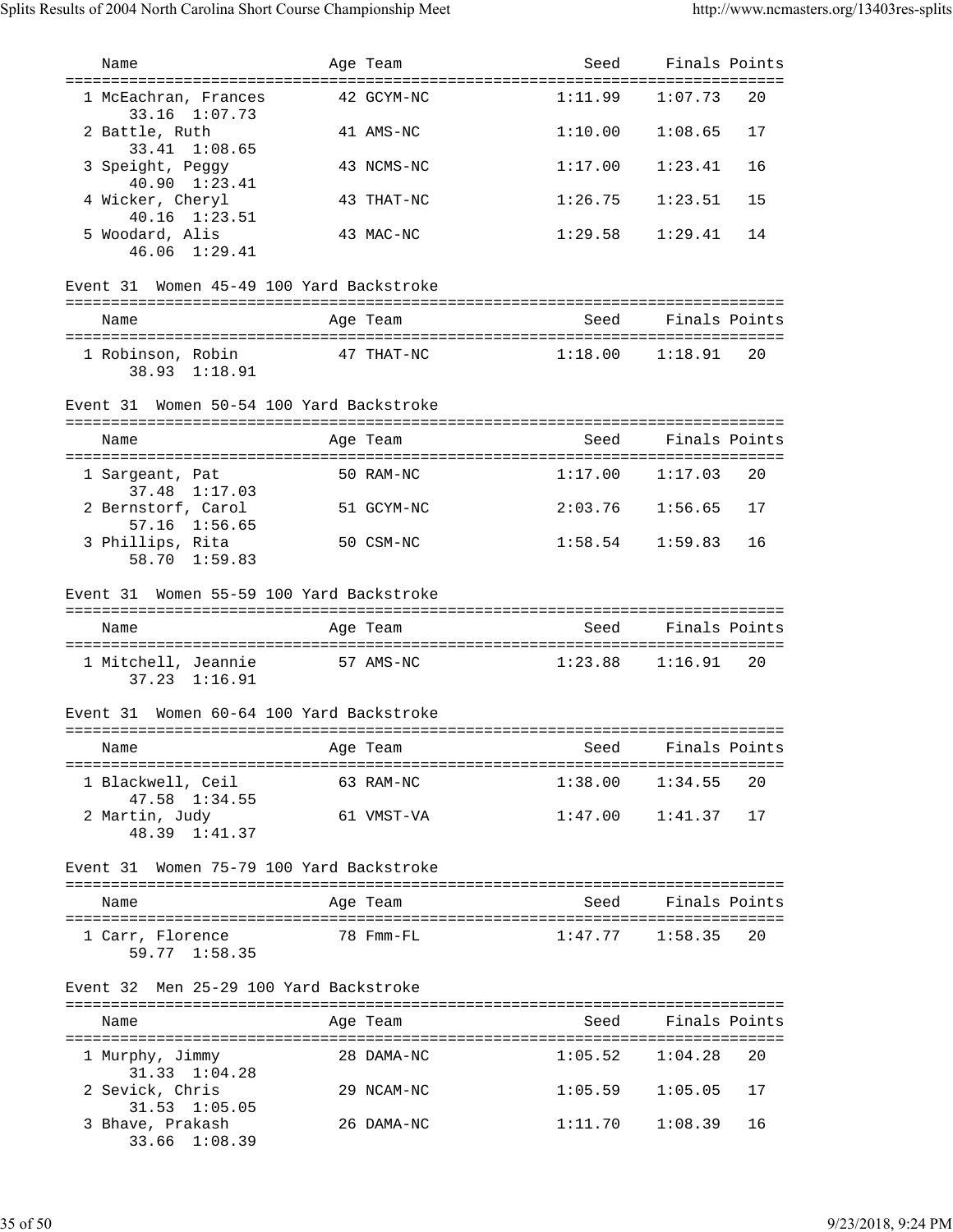| Men 30-34 100 Yard Backstroke<br>Event 32                       |            |                     |                   |
|-----------------------------------------------------------------|------------|---------------------|-------------------|
| Name                                                            | Age Team   | Seed                | Finals Points     |
| 1 Crankshaw, Erik<br>27.97 57.13                                | 31 THAT-NC |                     | 57.32 57.13<br>20 |
| Men 35-39 100 Yard Backstroke<br>Event 32                       |            |                     |                   |
| Name                                                            | Age Team   | Seed                | Finals Points     |
| 1 Bradshaw, Steve                                               | 36 AMS-NC  | 55.00               | 54.79<br>20       |
| 27.11 54.79<br>2 LE Vine, Robert                                | 39 DAMA-NC | $1:01.50$ $1:01.39$ | 17                |
| 29.97 1:01.39<br>3 Schad, Dan                                   | 39 RAM-NC  | 1:04.00             | 1:03.42<br>16     |
| $31.08$ $1:03.42$<br>4 Armfield, John<br>30.93 1:04.87          | 38 RAM-NC  | 1:03.50             | 15<br>1:04.87     |
| Event 32 Men 40-44 100 Yard Backstroke                          |            |                     |                   |
| Name                                                            | Age Team   | Seed                | Finals Points     |
| 1 Smith, Jeff                                                   | 41 CSM-NC  | 1:01.00             | 1:00.15<br>20     |
| $29.63 \quad 1:00.15$<br>2 Stern, Benjamin<br>$30.99$ $1:02.32$ | 40 NCAM-NC | 1:10.00             | 17<br>1:02.32     |
| 3 Mangrum, John<br>33.31 1:06.66                                | 41 RAM-NC  | 1:06.83             | 1:06.66<br>16     |
| 4 Lechner, Chris<br>33.72 1:09.30                               | 43 AMS-NC  | 1:04.50             | 15<br>1:09.30     |
| 5 Palmer, Rick<br>$41.20 \quad 1:26.62$                         | 44 AMS-NC  | 1:15.00             | 1:26.62<br>14     |
| Event 32 Men 45-49 100 Yard Backstroke                          |            |                     |                   |
| Name                                                            | Age Team   | Seed                | Finals Points     |
| 1 Fiest, Eric                                                   | 45 RAM-NC  | $1:00.00$ $1:01.50$ | 20                |
| 30.71 1:01.50<br>2 Godfrey, Alan<br>$31.26$ $1:02.60$           | 47 RAM-NC  | 1:00.50             | 1:02.60<br>17     |
| 3 Phillips, John<br>32.32 1:06.79                               | 45 CSM-NC  | 1:06.00             | 1:06.79<br>16     |
| 4 Cottam, James<br>36.02 1:09.86                                | 47 AMS-NC  | 1:07.00             | 15<br>1:09.86     |
| 5 Weatherman, Steve<br>35.58 1:12.45                            | 48 RAM-NC  | 1:10.00             | 14<br>1:12.45     |
| Event 32 Men 60-64 100 Yard Backstroke                          |            |                     |                   |
| Name                                                            | Age Team   | Seed                | Finals Points     |
| 1 Williamson, Bob<br>42.89 1:28.00                              | 62 AMS-NC  | 1:40.00             | 20<br>1:28.00     |
| 2 Enyart, James<br>52.25 1:44.96                                | 62 SAC-NC  | 1:44.00             | 1:44.96<br>17     |
| Event 32 Men 65-69 100 Yard Backstroke                          |            |                     |                   |
| Name                                                            | Age Team   | Seed                | Finals Points     |
| 1 Pinkerton, Rolffs<br>39.06 1:21.76                            | 65 NCAM-NC | ΝT                  | 1:21.76<br>20     |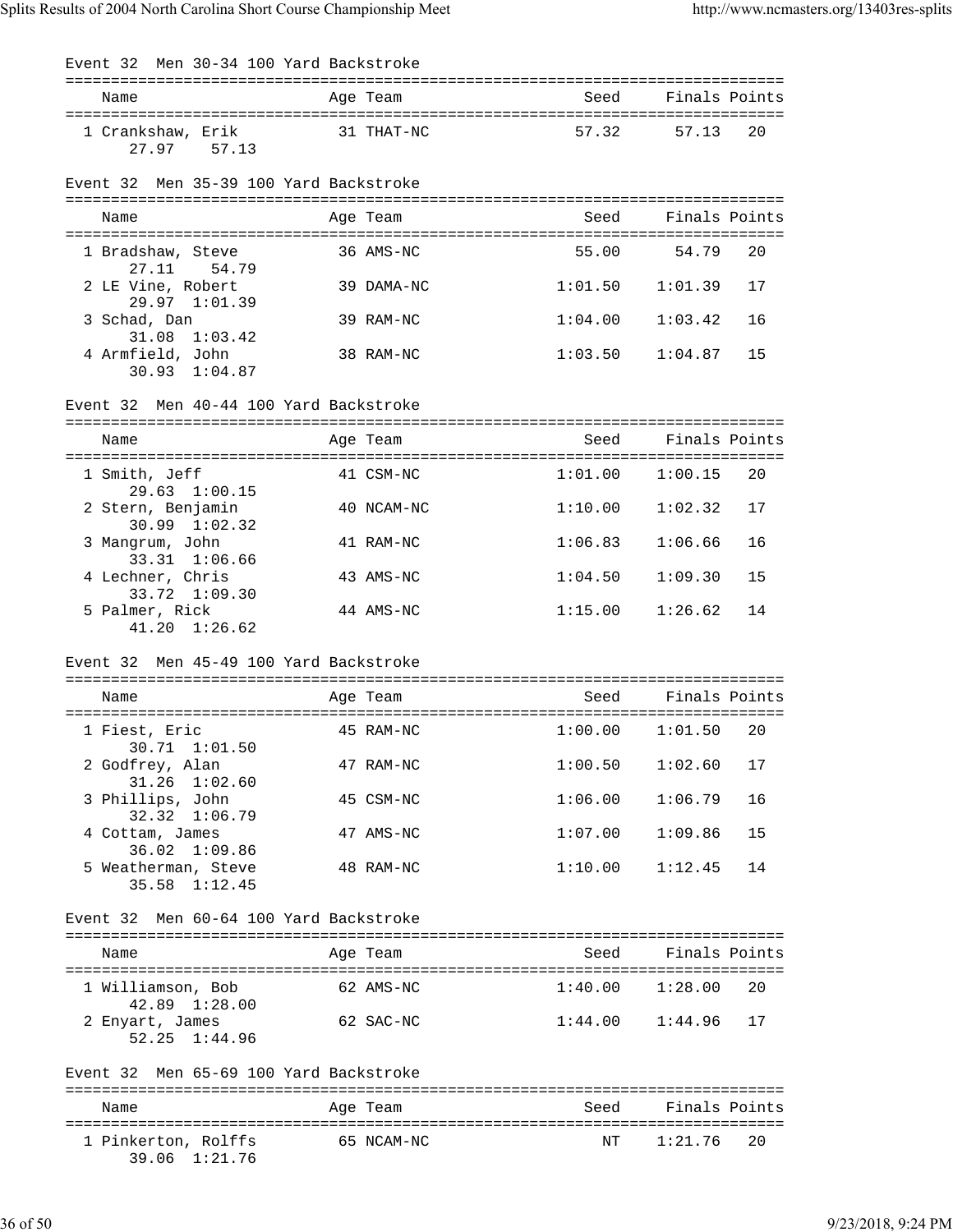| 2 MaCartney, Norman<br>47.35 1:36.47                                                            | 65 SCMM-NC                                          | 1:43.82                                                              | 1:36.47                          | 17                   |
|-------------------------------------------------------------------------------------------------|-----------------------------------------------------|----------------------------------------------------------------------|----------------------------------|----------------------|
| Women 19-24 50 Yard Breaststroke<br>Event 33                                                    |                                                     |                                                                      |                                  |                      |
| Name                                                                                            | Age Team                                            | Seed                                                                 | Finals Points                    |                      |
| 1 Katz, Sarah                                                                                   | 24 AMS-NC                                           | NΤ                                                                   | 38.03                            | 20                   |
| Women 25-29 50 Yard Breaststroke<br>Event 33                                                    |                                                     |                                                                      |                                  |                      |
| Name                                                                                            | Age Team                                            | Seed                                                                 | Finals Points                    |                      |
| 1 Hill, Carla<br>2 Reilly, Sarah                                                                | 27 RAM-NC<br>28 DAMA-NC                             | 39.00<br>41.62                                                       | 37.16<br>42.02                   | 20<br>17             |
| Women 30-34 50 Yard Breaststroke<br>Event 33                                                    |                                                     |                                                                      |                                  |                      |
| Name                                                                                            | Age Team                                            | Seed                                                                 | Finals Points                    |                      |
| 1 Buchoux, Michelle                                                                             | 31 MAC-NC                                           | 50.00                                                                | 43.02                            | 20                   |
| Women 40-44 50 Yard Breaststroke<br>Event 33                                                    |                                                     |                                                                      |                                  |                      |
| Name                                                                                            | Age Team                                            | Seed                                                                 | Finals Points                    |                      |
| 1 Battle, Ruth<br>2 Speight, Peggy<br>3 Miller, Bette                                           | 41 AMS-NC<br>43 NCMS-NC<br>44 CSM-NC                | 35.80<br>39.89<br>43.50                                              | 36.56<br>41.28<br>46.43          | 20<br>17<br>16       |
| Women 45-49 50 Yard Breaststroke<br>Event 33                                                    |                                                     |                                                                      |                                  |                      |
| Name                                                                                            | Age Team                                            | Seed                                                                 | Finals Points                    |                      |
| 1 Kammer, Maryellen 46 GCYM-NC<br>2 London, Stephanie                                           | 46 THAT-NC                                          | 37.40<br>NΤ                                                          | 38.28<br>50.57                   | 20<br>17             |
| Women 50-54 50 Yard Breaststroke<br>Event 33                                                    |                                                     |                                                                      |                                  |                      |
| Name                                                                                            | Age Team                                            | Seed                                                                 | Finals Points                    |                      |
| ----------------------------------<br>1 Sargeant, Pat<br>2 Rogers, Jennie<br>3 Bernstorf, Carol | 50 RAM-NC<br>51 AMS-NC<br>51 GCYM-NC                | __________________________________<br>40.30<br>45.00<br>1:18.91      | 40.37<br>43.19<br>1:08.48        | 20<br>17<br>16       |
| Women 60-64 50 Yard Breaststroke<br>Event 33                                                    |                                                     |                                                                      | ------------------               |                      |
| Name                                                                                            | Age Team                                            | Seed                                                                 | Finals Points                    |                      |
| 1 Martin, Judy                                                                                  | 61 VMST-VA                                          | 48.84                                                                | 47.28                            | 20                   |
| Women 65-69 50 Yard Breaststroke<br>Event 33                                                    |                                                     |                                                                      |                                  |                      |
| Name                                                                                            | Age Team                                            | Seed                                                                 | Finals Points                    |                      |
| 1 Stroupe, Dawn                                                                                 | 65 RAM-NC                                           | 50.17                                                                | 51.05                            | 20                   |
| Event 34 Men 25-29 50 Yard Breaststroke                                                         |                                                     |                                                                      |                                  |                      |
| Name                                                                                            | Age Team                                            | Seed                                                                 | Finals Points                    |                      |
| 1 Walker, Austin<br>2 Filippo, Porco<br>3 Murphy, Jimmy<br>4 Bottomley, Kevin                   | 28 AMS-NC<br>26 NCAM-NC<br>28 DAMA-NC<br>28 GCYM-NC | ================================<br>29.00<br>34.34<br>32.61<br>40.69 | 28.96<br>32.53<br>32.77<br>39.53 | 20<br>17<br>16<br>15 |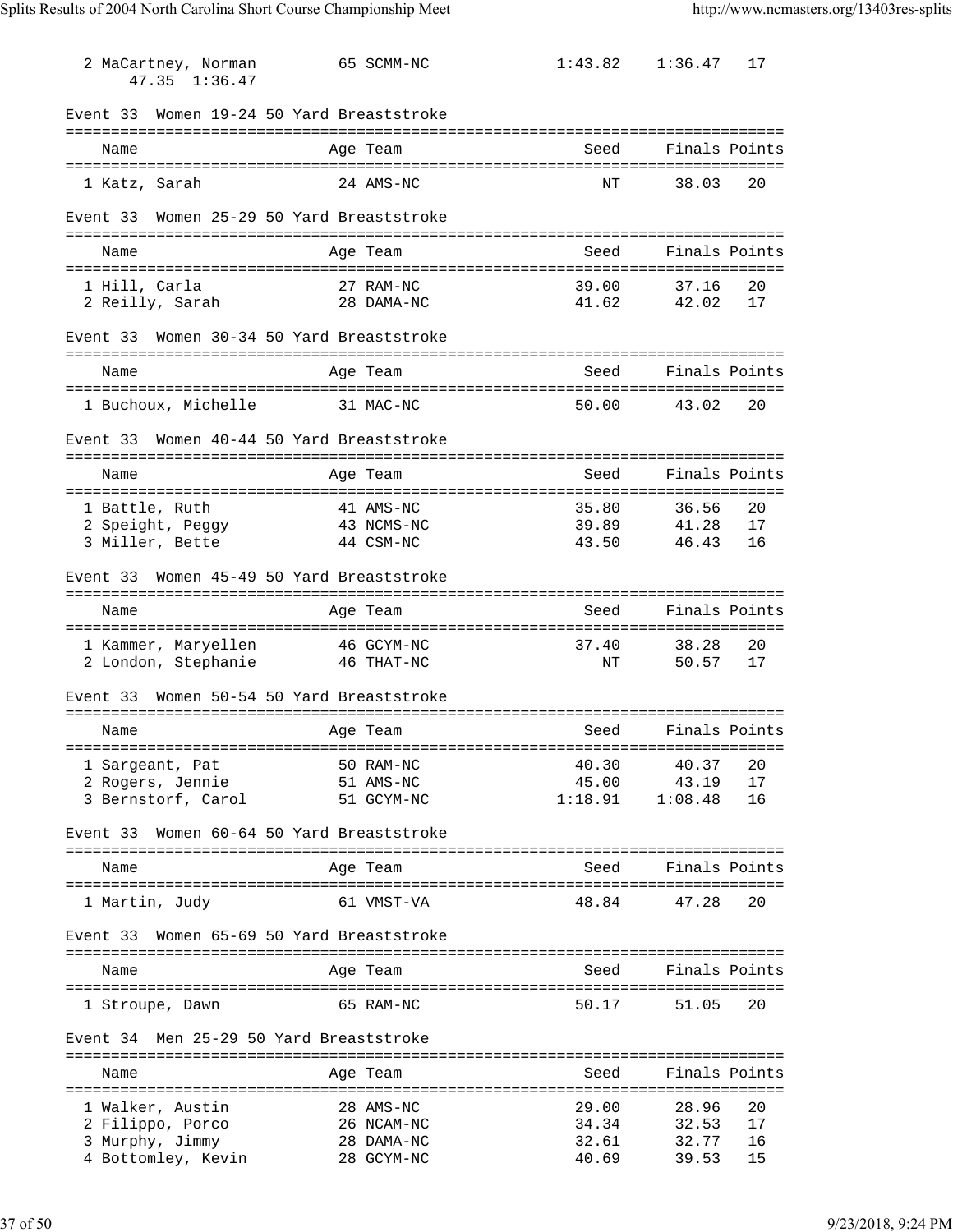| Men 30-34 50 Yard Breaststroke<br>Event 34 |                         |                |                               |
|--------------------------------------------|-------------------------|----------------|-------------------------------|
| Name                                       | Age Team                | Seed           | Finals Points                 |
| 1 Andersen, Morten                         | 33 MAC-NC               | 32.00          | 20<br>29.89                   |
| 2 Aber, Dan                                | 30 RAM-NC               | 31.00          | 32.25<br>17                   |
| 3 Su, Bill                                 | 30 RAM-NC               | 37.01          | 36.26<br>16                   |
| Men 35-39 50 Yard Breaststroke<br>Event 34 |                         |                |                               |
| Name                                       | Age Team                | Seed           | Finals Points                 |
| 1 Bradshaw, Steve                          | 36 AMS-NC               | 33.00          | 33.01<br>20                   |
| 2 LE Vine, Robert                          | 39 DAMA-NC              | 36.90          | 34.49<br>17                   |
| 3 Mondul, Michael                          | 35 VMST-VA              | 38.04          | 16<br>35.89                   |
| Event 34 Men 40-44 50 Yard Breaststroke    |                         |                |                               |
| Name                                       | Age Team                | Seed           | Finals Points                 |
|                                            |                         |                |                               |
| 1 Malsbury, David                          | 42 VMST-VA              | 29.55          | 20<br>28.96                   |
| 2 Kretz, Rusty<br>3 Stewart, Henry         | 42 THAT-NC<br>40 RAM-NC | 32.10<br>34.00 | 29.82<br>17<br>31.23<br>16    |
| 4 Lechner, Chris                           | 43 AMS-NC               | 32.80          | 15<br>33.12                   |
| 5 Celii, Michael                           | 40 RAM-NC               | NΤ             | 14<br>33.37                   |
| 6 Weller, Jeff                             | 44 AMS-NC               | 36.00          | 13<br>34.75                   |
| 7 Palmer, Rick                             | 44 AMS-NC               | 35.00          | 12<br>37.84                   |
| Event 34 Men 45-49 50 Yard Breaststroke    |                         |                |                               |
| Name                                       | Age Team                | Seed           | Finals Points                 |
|                                            |                         |                |                               |
| 1 Waldbauer, Eric                          | 45 RAM-NC               | 34.00          | 20<br>33.22                   |
| 2 O'Donnell, Jeremiah                      | 45 NCMS-NC              | NΤ             | 17<br>34.03                   |
| 3 Easterling, David                        | 48 AMS-NC               | 34.00          | 16<br>34.21                   |
| 4 Hinton, James<br>5 McClernan, Bill       | 49 AMS-NC<br>47 DAMA-NC | 36.00<br>35.34 | 15<br>35.79<br>14<br>36.06    |
| 6 Adamson, Kenet                           | 46 AMS-NC               | 36.60          | 37.03<br>13                   |
|                                            |                         |                |                               |
| Event 34 Men 50-54 50 Yard Breaststroke    |                         |                |                               |
| Name                                       | Age Team                | Seed           | Finals Points<br>============ |
| 1 Schmitz, Robert                          | 51 THAT-NC              | 31.67          | 30.91<br>20                   |
| 2 Lee, Terrence                            | 54 THAT-NC              | 33.00          | 32.32<br>17                   |
| 3 Gosha, Joseph                            | 50 NCMS-NC              | 40.00          | 37.12<br>16                   |
| 4 Singer, Gregory                          | 53 NCAM-NC              | 40.00          | 15<br>37.70                   |
| 5 Drumm, Thomas                            | 51 Unattached           | 38.00          | 14<br>39.40                   |
| Men 55-59 50 Yard Breaststroke<br>Event 34 |                         |                |                               |
| Name                                       | Age Team                | Seed           | Finals Points                 |
| 1 Slaughter, James                         | 58 RAM-NC               | 37.71          | 38.42<br>20                   |
| 2 Morse, Tim                               | 55 NEM-NE               | 40.00          | 17<br>44.63                   |
| Men 60-64 50 Yard Breaststroke<br>Event 34 |                         |                |                               |
| Name                                       | Age Team                | Seed           | Finals Points                 |
| ==================================         |                         |                |                               |
| 1 Gadol, Louis                             | 62 CSM-NC               | 38.00          | 20<br>38.14                   |
| 2 Enyart, James                            | 62 SAC-NC               | 57.00          | 55.38<br>17                   |
| -- Williamson, Bob                         | 62 AMS-NC               | 45.00          | DQ                            |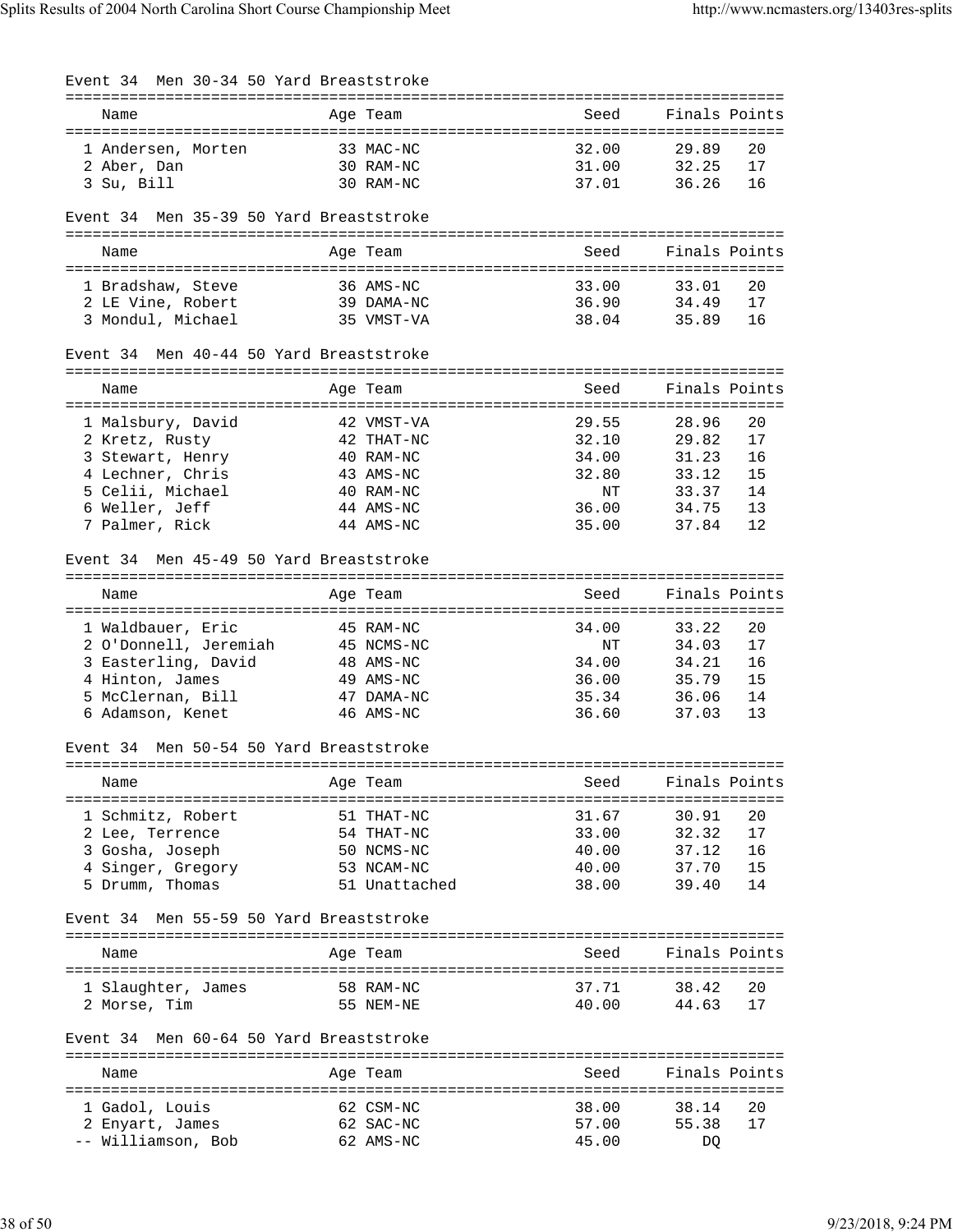Event 34 Men 65-69 50 Yard Breaststroke =============================================================================== Name and Age Team and Seed Finals Points =============================================================================== 1 Gee, Milton 67 CSM-NC 41.67 40.84 20 2 Will, Eberhard 67 BUMS-NC 49.51 48.85 17 3 Stroupe, Mike 66 RAM-NC NT 1:27.59 16 Event 34 Men 85-89 50 Yard Breaststroke =============================================================================== Name **Age Team** Age Team Seed Finals Points =============================================================================== 1 Morse, Roy 88 AWSM-NC 1:15.00 1:14.80 20 Event 35 Women 35+ 400 Yard Medley Relay =============================================================================== Team Seed Finals Points =============================================================================== NT 5:27.27 40 1) Wicker, Cheryl 43 2) Robinson, Robin 47 3) Culton, Cathy 38 4) Satter, Jane 47 42.05 1:26.50 2:07.85 2:53.08 3:09.37 3:27.61 4:48.30 5:27.27 Event 36 Men 25+ 400 Yard Medley Relay =============================================================================== Team Seed Finals Points =============================================================================== 1 Raleigh Area Masters-NC 'B' National Raleigh Area Masters-NC 'B' 1) Stewart, Henry 40 2) Stringer, Sean 28 3) Mallette, Bruce 51 (4) Schad, Dan 39 30.13 1:02.39 1:36.03 2:14.89 2:41.02 3:11.08 3:37.57 4:05.46 2 Durham Aquatic Masters-NC 'A' 1) Bhave, Prakash 26 2) Murphy, Jimmy 28 3) Tvermoes, Nicolai 33 4) Sousa, Greg 34 33.82 1:09.36 1:43.13 2:21.60 2:47.06 3:16.49 3:45.87 4:16.99 3 Raleigh Area Masters-NC 'C' 1) Aber, Dan 30 19 Nu atherman, Steve 48 1) Aber, Dan 30 2) Weatherman, Steve 48 3) Mangrum, John 41 4) Godfrey, Alan 47 Mangrum, John 41 (1993)<br>35.54 1:10.78 1:44.65 2:21.28 2:51.97 3:27.73 3:54.80 4:24.46 4 Raleigh Area Masters-NC 'A' National Action of the Masses of Article 2014 and Masses and Masses of Article 2014 1) Armfield, John 38 2) Su, Bill 30 3) Haberman, Brandon 26 (4) Allen, Scott 32 31.97 1:07.08 1:43.37 2:23.98 2:54.00 3:30.22 3:57.93 4:29.25 Event 36 Men 45+ 400 Yard Medley Relay =============================================================================== Team Seed Finals Points =============================================================================== 1 NC Masters Swimming-NC 'A' NT 3:42.85 40 1) Lehman, Fritz 45 2) Dimsdale, Todd 47 3) Lehman, Tim 46 4) Klein, Jonathan 46 26.71 54.24 1:22.97 1:55.84 2:22.23 2:52.56 3:08.68 3:42.85 Event 37 Women 19-24 200 Yard Breaststroke =============================================================================== Name Age Team Seed Finals Points =============================================================================== 1 Katz, Sarah 24 AMS-NC NT 2:55.74 20 40.39 1:25.36 2:11.47 2:55.74 Event 37 Women 25-29 200 Yard Breaststroke =============================================================================== Name **Age Team** Age Team Seed Finals Points =============================================================================== 1 Hall, Christie 26 RAM-NC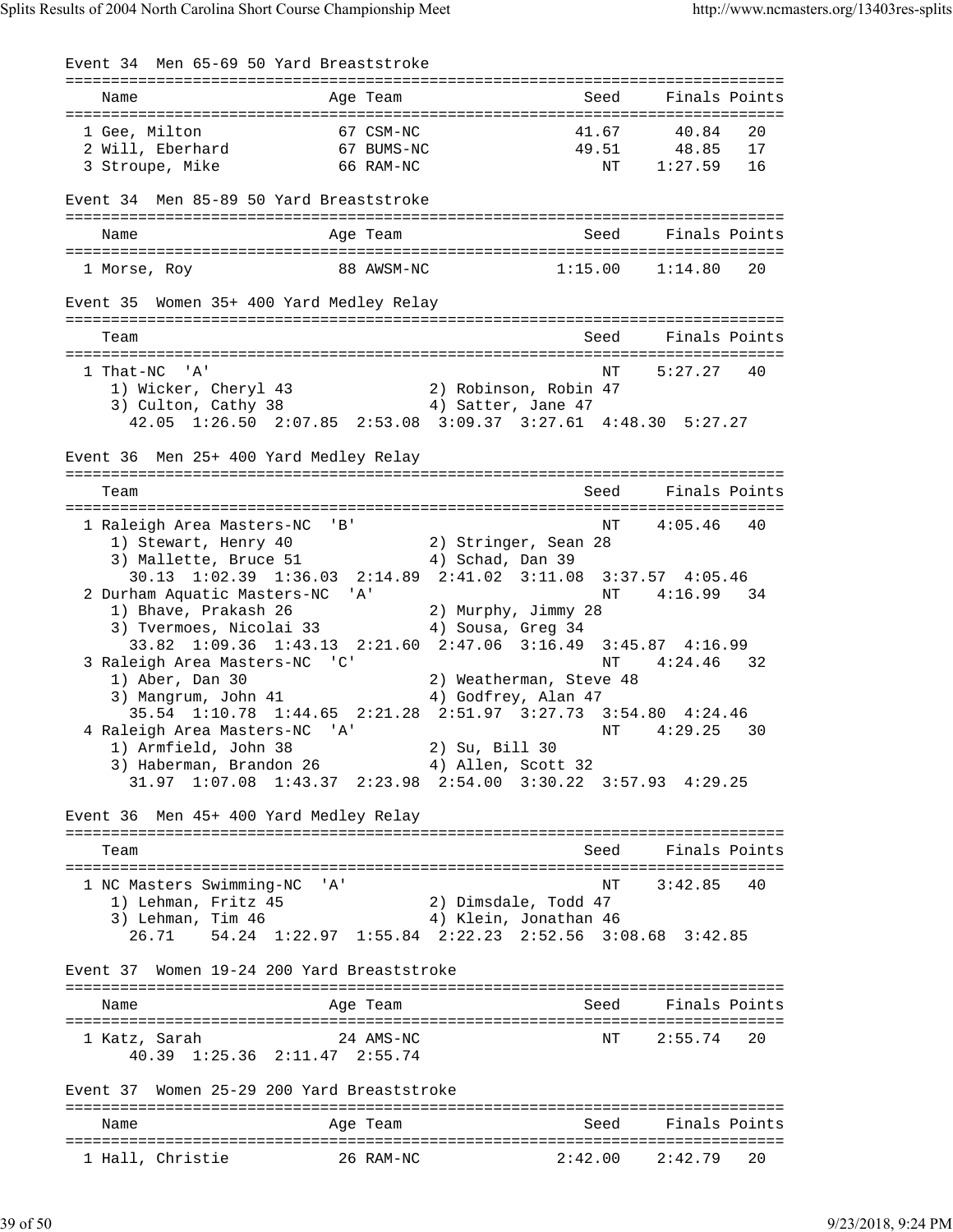37.46 1:18.79 2:00.70 2:42.79

|                                          | Event 37 Women 40-44 200 Yard Breaststroke  |                        |                     |    |
|------------------------------------------|---------------------------------------------|------------------------|---------------------|----|
| Name                                     | Age Team                                    |                        | Seed Finals Points  |    |
|                                          |                                             |                        |                     |    |
| 1 Miller, Bette 44 CSM-NC                |                                             | 3:25.00                | 3:34.91             | 20 |
|                                          | 49.51 1:44.56 2:40.53 3:34.91               |                        |                     |    |
|                                          | Event 37 Women 50-54 200 Yard Breaststroke  |                        |                     |    |
|                                          |                                             |                        |                     |    |
| Name                                     | Age Team                                    | Seed                   | Finals Points       |    |
| 1 Rogers, Jennie 51 AMS-NC               | 47.66 1:41.68 2:35.06 3:26.86               |                        | $3:30.00$ $3:26.86$ | 20 |
|                                          | Event 37 Women 65-69 200 Yard Breaststroke  |                        |                     |    |
| Name                                     | Age Team                                    | Seed                   | Finals Points       |    |
|                                          |                                             |                        |                     |    |
| 1 Stroupe, Dawn 65 RAM-NC                | 53.51 1:55.82 2:59.75 4:01.72               | $3:43.15$ $4:01.72$    |                     | 20 |
|                                          |                                             |                        |                     |    |
| Event 38                                 | Men 25-29 200 Yard Breaststroke             |                        |                     |    |
| Name                                     | Age Team                                    |                        | Seed Finals Points  |    |
|                                          |                                             |                        |                     |    |
| 1 Walker, Austin                         | 28 AMS-NC                                   | 2:20.00 2:23.82        |                     | 20 |
| 2 Filippo, Porco 26 NCAM-NC              | 32.83 1:10.52 1:47.95 2:23.82               |                        |                     |    |
|                                          | 37.12 1:18.85 2:03.39 2:45.50               | 2:50.00 2:45.50 17     |                     |    |
|                                          |                                             |                        |                     |    |
| Event 38 Men 30-34 200 Yard Breaststroke |                                             |                        |                     |    |
|                                          |                                             |                        |                     |    |
| Name                                     | Age Team                                    | Seed                   | Finals Points       |    |
|                                          |                                             |                        |                     |    |
| 1 Crankshaw, Erik                        | 31 THAT-NC<br>32.08 1:09.88 1:47.14 2:23.33 | 2:28.38                | 2:23.33             | 20 |
| 2 Aber, Dan                              | 30 RAM-NC                                   | $2:31.00$ $2:30.82$ 17 |                     |    |
|                                          | 34.28 1:12.50 1:51.22 2:30.82               |                        |                     |    |
| Event 38 Men 40-44 200 Yard Breaststroke |                                             |                        |                     |    |
|                                          |                                             |                        |                     |    |
| Name                                     | Age Team                                    | Seed                   | Finals Points       |    |
| 1 Stern, Benjamin 40 NCAM-NC             |                                             | $2:50.00$ $2:33.02$    |                     | 20 |
|                                          | 35.96 1:14.90 1:53.87 2:33.02               |                        |                     |    |
| 2 Mangrum, John                          | 41 RAM-NC                                   | 2:40.00                | 2:44.58             | 17 |
| 3 Celii, Michael                         | 37.71 1:19.07 2:02.17 2:44.58<br>40 RAM-NC  | 2:37.55                | 2:47.01             | 16 |
| 37.86 1:20.05                            | $2:03.45$ $2:47.01$                         |                        |                     |    |
| 4 Weller, Jeff                           | 44 AMS-NC                                   | 2:55.00                | 2:57.45             | 15 |
|                                          | 39.12 1:24.33 2:10.81 2:57.45               | 3:15.00                | 3:03.46             | 14 |
| 5 Beauvais, Ernest 42 SCMM-NC            | 40.60 1:26.72 2:14.95 3:03.46               |                        |                     |    |
|                                          |                                             |                        |                     |    |
| Event 38 Men 45-49 200 Yard Breaststroke |                                             |                        |                     |    |
| Name                                     | Age Team                                    |                        | Seed Finals Points  |    |
|                                          |                                             |                        |                     |    |
| 1 Waldbauer, Eric 45 RAM-NC              |                                             | 2:38.50                | 2:35.10             | 20 |
| 2 Cottam, James                          | 35.07 1:14.38 1:54.90 2:35.10<br>47 AMS-NC  | 2:40.00                | 2:38.38             | 17 |
| 3 Easterling, David                      | 37.20 1:16.56 1:57.01 2:38.38<br>48 AMS-NC  | 2:42.00                | 2:41.63             | 16 |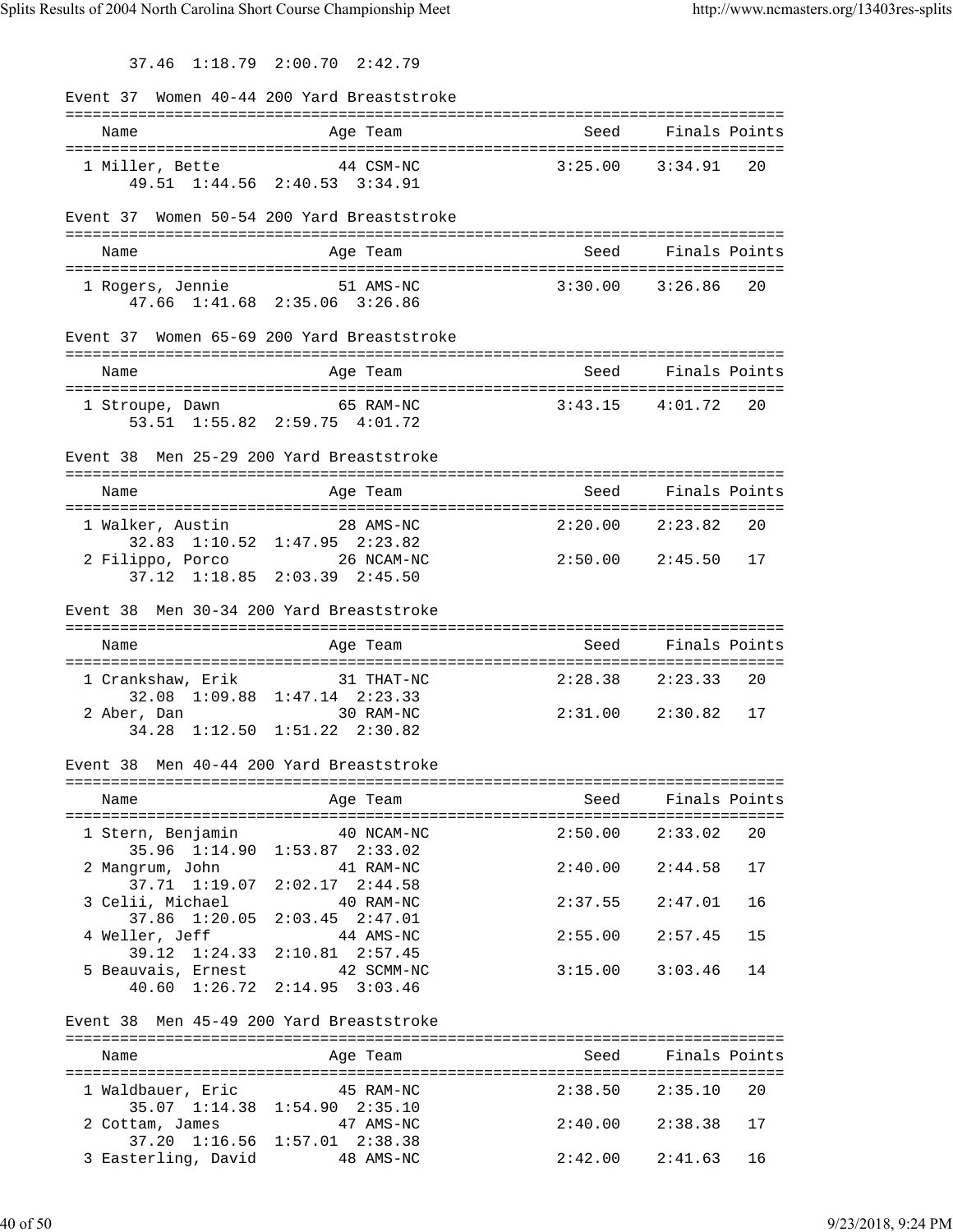|                                          | 37.34 1:18.47 2:00.22 2:41.63                                   |                        |                     |    |
|------------------------------------------|-----------------------------------------------------------------|------------------------|---------------------|----|
| 4 Hinton, James                          | 49 AMS-NC                                                       |                        | $2:50.00$ $2:51.19$ | 15 |
| 5 Adamson, Kenet 46 AMS-NC               | 38.78 1:22.12 2:06.78 2:51.19                                   | $2:53.67$ $2:57.51$    |                     | 14 |
|                                          | 39.40 1:24.02 2:12.49 2:57.51                                   |                        |                     |    |
| Event 38 Men 50-54 200 Yard Breaststroke |                                                                 |                        |                     |    |
|                                          |                                                                 |                        |                     |    |
| Name                                     | Age Team                                                        |                        | Seed Finals Points  |    |
| 1 Lee, Terrence                          | 54 THAT-NC                                                      | $2:38.00$ $2:41.10$ 20 |                     |    |
|                                          | 36.25 1:16.89 1:59.27 2:41.10                                   |                        |                     |    |
| 2 Drumm, Thomas                          | 51 Unattached 2:59.00 3:05.34<br>42.25 1:28.25 2:16.72 3:05.34  |                        |                     | 17 |
| 3 Primm, Michael 50 NCMS-NC              |                                                                 |                        | NT 3:19.36          | 16 |
|                                          | 47.19 1:37.77 2:29.32 3:19.36                                   |                        |                     |    |
| Event 38 Men 55-59 200 Yard Breaststroke |                                                                 |                        |                     |    |
| Name                                     | Age Team                                                        | Seed                   | Finals Points       |    |
|                                          |                                                                 |                        |                     |    |
|                                          | 1 Slaughter, James 58 RAM-NC                                    | $3:17.17$ $3:15.07$ 20 |                     |    |
|                                          | 43.95 1:33.32 2:24.35 3:15.07                                   |                        |                     |    |
| Event 38 Men 60-64 200 Yard Breaststroke |                                                                 |                        |                     |    |
| Name                                     | Age Team                                                        |                        | Seed Finals Points  |    |
|                                          |                                                                 |                        |                     |    |
| 1 Poiletman, Robert 60 COL-55            | 36.32 1:16.57 1:58.13 2:39.81                                   | 2:37.00 2:39.81 20     |                     |    |
| 2 Gadol, Louis 62 CSM-NC                 |                                                                 | $3:00.00$ $3:15.80$ 17 |                     |    |
|                                          | 42.41 1:33.43 2:26.51 3:15.80                                   |                        |                     |    |
|                                          |                                                                 |                        |                     |    |
| Event 38 Men 65-69 200 Yard Breaststroke |                                                                 |                        |                     |    |
| Name                                     | Age Team                                                        | Seed                   | Finals Points       |    |
|                                          |                                                                 |                        |                     |    |
|                                          | 1 MaCartney, Norman 65 SCMM-NC<br>47.82 1:44.24 2:44.23 3:41.99 | $3:43.05$ $3:41.99$ 20 |                     |    |
| Event 39 Women 19-24 100 Yard Freestyle  |                                                                 |                        |                     |    |
| Name                                     |                                                                 | Seed                   | Finals Points       |    |
|                                          | Age Team                                                        |                        |                     |    |
| 1 Dickson, Ali<br>27.66<br>57.94         | 20 RAM-NC                                                       | 57.10                  | 57.94               | 20 |
| 2 Steger, Karen                          | 24 MAC-NC                                                       | $1:05.50$ $1:03.53$    |                     | 17 |
| $30.74$ 1:03.53                          |                                                                 |                        |                     |    |
| Event 39 Women 25-29 100 Yard Freestyle  |                                                                 |                        |                     |    |
| Name                                     | Age Team                                                        | Seed                   | Finals Points       |    |
| 1 Shiqehara, Karen                       | 28 TMS-NC                                                       | 1:05.00                | 1:03.45             | 20 |
| $30.47 \quad 1:03.45$                    |                                                                 |                        |                     |    |
| 2 Hill, Carla                            | 27 RAM-NC                                                       | 1:08.00                | 1:04.31             | 17 |
| 31.02 1:04.31                            | 28 DAMA-NC                                                      | 1:01.41                | 1:08.14             | 16 |
| 3 Reilly, Sarah<br>32.64 1:08.14         |                                                                 |                        |                     |    |
|                                          |                                                                 |                        |                     |    |
| Event 39 Women 30-34 100 Yard Freestyle  |                                                                 |                        |                     |    |
| Name                                     | Age Team                                                        | Seed                   | Finals Points       |    |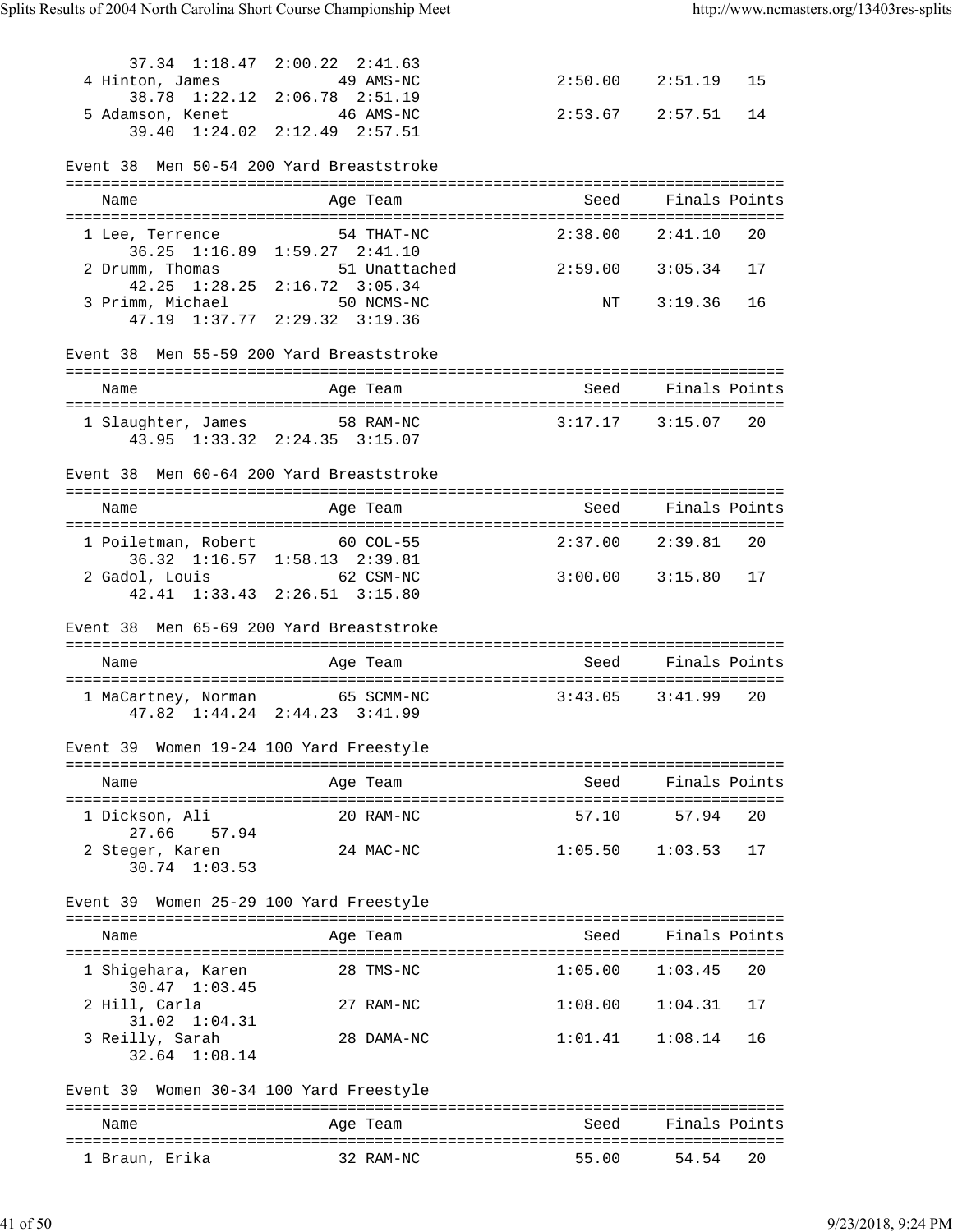| 29.23 1:00.60<br>3 Tessari, Shannon<br>16<br>31 RAM-NC<br>ΝT<br>1:12.86<br>34.86 1:12.86<br>4 Baden, Sara<br>32 DAMA-NC<br>1:30.00<br>15<br>1:14.67<br>37.02 1:14.67<br>Event 39 Women 35-39 100 Yard Freestyle<br>Finals Points<br>Seed<br>Name<br>Age Team<br>59.88<br>20<br>1 Williams, Heidi<br>59.38<br>35 NCAM-NC<br>28.71 59.38<br>2 Culton, Cathy<br>1:06.82<br>17<br>38 THAT-NC<br>NΤ<br>31.46 1:06.82<br>3 Hoffmann, Jill<br>39 NCMS-NC<br>1:11.63<br>1:11.51<br>16<br>33.70 1:11.51<br>4 Hoffner, Lee-ann<br>1:42.00<br>15<br>36 NCMS-NC<br>1:34.41<br>46.62 1:34.41<br>Event 39 Women 40-44 100 Yard Freestyle<br>Finals Points<br>Age Team<br>Seed<br>Name<br>1 Battle, Ruth<br>41 AMS-NC<br>57.00<br>57.01<br>20<br>26.96 57.01<br>2 Speight, Peggy<br>$1:02.20$ $1:05.13$<br>17<br>43 NCMS-NC<br>$30.70$ $1:05.13$<br>Event 39 Women 45-49 100 Yard Freestyle<br>Seed Finals Points<br>Age Team<br>Name<br>1 Robinson, Robin<br>$1:06.67$ $1:06.56$<br>20<br>47 THAT-NC<br>31.88 1:06.56<br>17<br>2 Satter, Jane<br>47 THAT-NC<br>$1:14.73$ $1:13.17$<br>35.46 1:13.17<br>3 London, Stephanie<br>1:27.46<br>16<br>ΝT<br>46 THAT-NC<br>$42.82 \quad 1:27.46$<br>Event 39 Women 50-54 100 Yard Freestyle<br>Seed Finals Points<br>Name<br>Age Team<br>20<br>50 RAM-NC<br>$1:03.00$ $1:02.44$<br>1 Sargeant, Pat<br>29.79 1:02.44<br>17<br>2 Bernstorf, Carol 51 GCYM-NC<br>1:54.53<br>1:44.90<br>48.10 1:44.90<br>Event 40 Men 25-29 100 Yard Freestyle<br>Seed<br>Finals Points<br>Age Team<br>Name<br>48.00<br>26 AMS-NC<br>48.46<br>20<br>1 Gonzales, Jose<br>24.12<br>48.46<br>2 Walker, Austin<br>52.75<br>51.52<br>17<br>28 AMS-NC<br>24.80<br>51.52<br>3 Haberman, Brandon<br>26 RAM-NC<br>57.00<br>55.37<br>16<br>26.51<br>55.37<br>56.45 56.43<br>15<br>4 Murphy, Jimmy<br>28 DAMA-NC<br>26.71 56.43<br>5 Bottomley, Kevin<br>1:08.36<br>1:09.39<br>14<br>28 GCYM-NC<br>33.46 1:09.39 | 26.11<br>54.54<br>2 Insicore, Staci | 32 RAM-NC | NT | 1:00.60 | 17 |
|-------------------------------------------------------------------------------------------------------------------------------------------------------------------------------------------------------------------------------------------------------------------------------------------------------------------------------------------------------------------------------------------------------------------------------------------------------------------------------------------------------------------------------------------------------------------------------------------------------------------------------------------------------------------------------------------------------------------------------------------------------------------------------------------------------------------------------------------------------------------------------------------------------------------------------------------------------------------------------------------------------------------------------------------------------------------------------------------------------------------------------------------------------------------------------------------------------------------------------------------------------------------------------------------------------------------------------------------------------------------------------------------------------------------------------------------------------------------------------------------------------------------------------------------------------------------------------------------------------------------------------------------------------------------------------------------------------------------------------------------------------------------------------------------------------------------------------------------------------------------------------------------------------------|-------------------------------------|-----------|----|---------|----|
|                                                                                                                                                                                                                                                                                                                                                                                                                                                                                                                                                                                                                                                                                                                                                                                                                                                                                                                                                                                                                                                                                                                                                                                                                                                                                                                                                                                                                                                                                                                                                                                                                                                                                                                                                                                                                                                                                                             |                                     |           |    |         |    |
|                                                                                                                                                                                                                                                                                                                                                                                                                                                                                                                                                                                                                                                                                                                                                                                                                                                                                                                                                                                                                                                                                                                                                                                                                                                                                                                                                                                                                                                                                                                                                                                                                                                                                                                                                                                                                                                                                                             |                                     |           |    |         |    |
|                                                                                                                                                                                                                                                                                                                                                                                                                                                                                                                                                                                                                                                                                                                                                                                                                                                                                                                                                                                                                                                                                                                                                                                                                                                                                                                                                                                                                                                                                                                                                                                                                                                                                                                                                                                                                                                                                                             |                                     |           |    |         |    |
|                                                                                                                                                                                                                                                                                                                                                                                                                                                                                                                                                                                                                                                                                                                                                                                                                                                                                                                                                                                                                                                                                                                                                                                                                                                                                                                                                                                                                                                                                                                                                                                                                                                                                                                                                                                                                                                                                                             |                                     |           |    |         |    |
|                                                                                                                                                                                                                                                                                                                                                                                                                                                                                                                                                                                                                                                                                                                                                                                                                                                                                                                                                                                                                                                                                                                                                                                                                                                                                                                                                                                                                                                                                                                                                                                                                                                                                                                                                                                                                                                                                                             |                                     |           |    |         |    |
|                                                                                                                                                                                                                                                                                                                                                                                                                                                                                                                                                                                                                                                                                                                                                                                                                                                                                                                                                                                                                                                                                                                                                                                                                                                                                                                                                                                                                                                                                                                                                                                                                                                                                                                                                                                                                                                                                                             |                                     |           |    |         |    |
|                                                                                                                                                                                                                                                                                                                                                                                                                                                                                                                                                                                                                                                                                                                                                                                                                                                                                                                                                                                                                                                                                                                                                                                                                                                                                                                                                                                                                                                                                                                                                                                                                                                                                                                                                                                                                                                                                                             |                                     |           |    |         |    |
|                                                                                                                                                                                                                                                                                                                                                                                                                                                                                                                                                                                                                                                                                                                                                                                                                                                                                                                                                                                                                                                                                                                                                                                                                                                                                                                                                                                                                                                                                                                                                                                                                                                                                                                                                                                                                                                                                                             |                                     |           |    |         |    |
|                                                                                                                                                                                                                                                                                                                                                                                                                                                                                                                                                                                                                                                                                                                                                                                                                                                                                                                                                                                                                                                                                                                                                                                                                                                                                                                                                                                                                                                                                                                                                                                                                                                                                                                                                                                                                                                                                                             |                                     |           |    |         |    |
|                                                                                                                                                                                                                                                                                                                                                                                                                                                                                                                                                                                                                                                                                                                                                                                                                                                                                                                                                                                                                                                                                                                                                                                                                                                                                                                                                                                                                                                                                                                                                                                                                                                                                                                                                                                                                                                                                                             |                                     |           |    |         |    |
|                                                                                                                                                                                                                                                                                                                                                                                                                                                                                                                                                                                                                                                                                                                                                                                                                                                                                                                                                                                                                                                                                                                                                                                                                                                                                                                                                                                                                                                                                                                                                                                                                                                                                                                                                                                                                                                                                                             |                                     |           |    |         |    |
|                                                                                                                                                                                                                                                                                                                                                                                                                                                                                                                                                                                                                                                                                                                                                                                                                                                                                                                                                                                                                                                                                                                                                                                                                                                                                                                                                                                                                                                                                                                                                                                                                                                                                                                                                                                                                                                                                                             |                                     |           |    |         |    |
|                                                                                                                                                                                                                                                                                                                                                                                                                                                                                                                                                                                                                                                                                                                                                                                                                                                                                                                                                                                                                                                                                                                                                                                                                                                                                                                                                                                                                                                                                                                                                                                                                                                                                                                                                                                                                                                                                                             |                                     |           |    |         |    |
|                                                                                                                                                                                                                                                                                                                                                                                                                                                                                                                                                                                                                                                                                                                                                                                                                                                                                                                                                                                                                                                                                                                                                                                                                                                                                                                                                                                                                                                                                                                                                                                                                                                                                                                                                                                                                                                                                                             |                                     |           |    |         |    |
|                                                                                                                                                                                                                                                                                                                                                                                                                                                                                                                                                                                                                                                                                                                                                                                                                                                                                                                                                                                                                                                                                                                                                                                                                                                                                                                                                                                                                                                                                                                                                                                                                                                                                                                                                                                                                                                                                                             |                                     |           |    |         |    |
|                                                                                                                                                                                                                                                                                                                                                                                                                                                                                                                                                                                                                                                                                                                                                                                                                                                                                                                                                                                                                                                                                                                                                                                                                                                                                                                                                                                                                                                                                                                                                                                                                                                                                                                                                                                                                                                                                                             |                                     |           |    |         |    |
|                                                                                                                                                                                                                                                                                                                                                                                                                                                                                                                                                                                                                                                                                                                                                                                                                                                                                                                                                                                                                                                                                                                                                                                                                                                                                                                                                                                                                                                                                                                                                                                                                                                                                                                                                                                                                                                                                                             |                                     |           |    |         |    |
|                                                                                                                                                                                                                                                                                                                                                                                                                                                                                                                                                                                                                                                                                                                                                                                                                                                                                                                                                                                                                                                                                                                                                                                                                                                                                                                                                                                                                                                                                                                                                                                                                                                                                                                                                                                                                                                                                                             |                                     |           |    |         |    |
|                                                                                                                                                                                                                                                                                                                                                                                                                                                                                                                                                                                                                                                                                                                                                                                                                                                                                                                                                                                                                                                                                                                                                                                                                                                                                                                                                                                                                                                                                                                                                                                                                                                                                                                                                                                                                                                                                                             |                                     |           |    |         |    |
|                                                                                                                                                                                                                                                                                                                                                                                                                                                                                                                                                                                                                                                                                                                                                                                                                                                                                                                                                                                                                                                                                                                                                                                                                                                                                                                                                                                                                                                                                                                                                                                                                                                                                                                                                                                                                                                                                                             |                                     |           |    |         |    |
|                                                                                                                                                                                                                                                                                                                                                                                                                                                                                                                                                                                                                                                                                                                                                                                                                                                                                                                                                                                                                                                                                                                                                                                                                                                                                                                                                                                                                                                                                                                                                                                                                                                                                                                                                                                                                                                                                                             |                                     |           |    |         |    |
|                                                                                                                                                                                                                                                                                                                                                                                                                                                                                                                                                                                                                                                                                                                                                                                                                                                                                                                                                                                                                                                                                                                                                                                                                                                                                                                                                                                                                                                                                                                                                                                                                                                                                                                                                                                                                                                                                                             |                                     |           |    |         |    |
|                                                                                                                                                                                                                                                                                                                                                                                                                                                                                                                                                                                                                                                                                                                                                                                                                                                                                                                                                                                                                                                                                                                                                                                                                                                                                                                                                                                                                                                                                                                                                                                                                                                                                                                                                                                                                                                                                                             |                                     |           |    |         |    |
|                                                                                                                                                                                                                                                                                                                                                                                                                                                                                                                                                                                                                                                                                                                                                                                                                                                                                                                                                                                                                                                                                                                                                                                                                                                                                                                                                                                                                                                                                                                                                                                                                                                                                                                                                                                                                                                                                                             |                                     |           |    |         |    |
|                                                                                                                                                                                                                                                                                                                                                                                                                                                                                                                                                                                                                                                                                                                                                                                                                                                                                                                                                                                                                                                                                                                                                                                                                                                                                                                                                                                                                                                                                                                                                                                                                                                                                                                                                                                                                                                                                                             |                                     |           |    |         |    |
|                                                                                                                                                                                                                                                                                                                                                                                                                                                                                                                                                                                                                                                                                                                                                                                                                                                                                                                                                                                                                                                                                                                                                                                                                                                                                                                                                                                                                                                                                                                                                                                                                                                                                                                                                                                                                                                                                                             |                                     |           |    |         |    |
|                                                                                                                                                                                                                                                                                                                                                                                                                                                                                                                                                                                                                                                                                                                                                                                                                                                                                                                                                                                                                                                                                                                                                                                                                                                                                                                                                                                                                                                                                                                                                                                                                                                                                                                                                                                                                                                                                                             |                                     |           |    |         |    |
|                                                                                                                                                                                                                                                                                                                                                                                                                                                                                                                                                                                                                                                                                                                                                                                                                                                                                                                                                                                                                                                                                                                                                                                                                                                                                                                                                                                                                                                                                                                                                                                                                                                                                                                                                                                                                                                                                                             |                                     |           |    |         |    |
|                                                                                                                                                                                                                                                                                                                                                                                                                                                                                                                                                                                                                                                                                                                                                                                                                                                                                                                                                                                                                                                                                                                                                                                                                                                                                                                                                                                                                                                                                                                                                                                                                                                                                                                                                                                                                                                                                                             |                                     |           |    |         |    |
|                                                                                                                                                                                                                                                                                                                                                                                                                                                                                                                                                                                                                                                                                                                                                                                                                                                                                                                                                                                                                                                                                                                                                                                                                                                                                                                                                                                                                                                                                                                                                                                                                                                                                                                                                                                                                                                                                                             |                                     |           |    |         |    |
|                                                                                                                                                                                                                                                                                                                                                                                                                                                                                                                                                                                                                                                                                                                                                                                                                                                                                                                                                                                                                                                                                                                                                                                                                                                                                                                                                                                                                                                                                                                                                                                                                                                                                                                                                                                                                                                                                                             |                                     |           |    |         |    |
|                                                                                                                                                                                                                                                                                                                                                                                                                                                                                                                                                                                                                                                                                                                                                                                                                                                                                                                                                                                                                                                                                                                                                                                                                                                                                                                                                                                                                                                                                                                                                                                                                                                                                                                                                                                                                                                                                                             |                                     |           |    |         |    |
|                                                                                                                                                                                                                                                                                                                                                                                                                                                                                                                                                                                                                                                                                                                                                                                                                                                                                                                                                                                                                                                                                                                                                                                                                                                                                                                                                                                                                                                                                                                                                                                                                                                                                                                                                                                                                                                                                                             |                                     |           |    |         |    |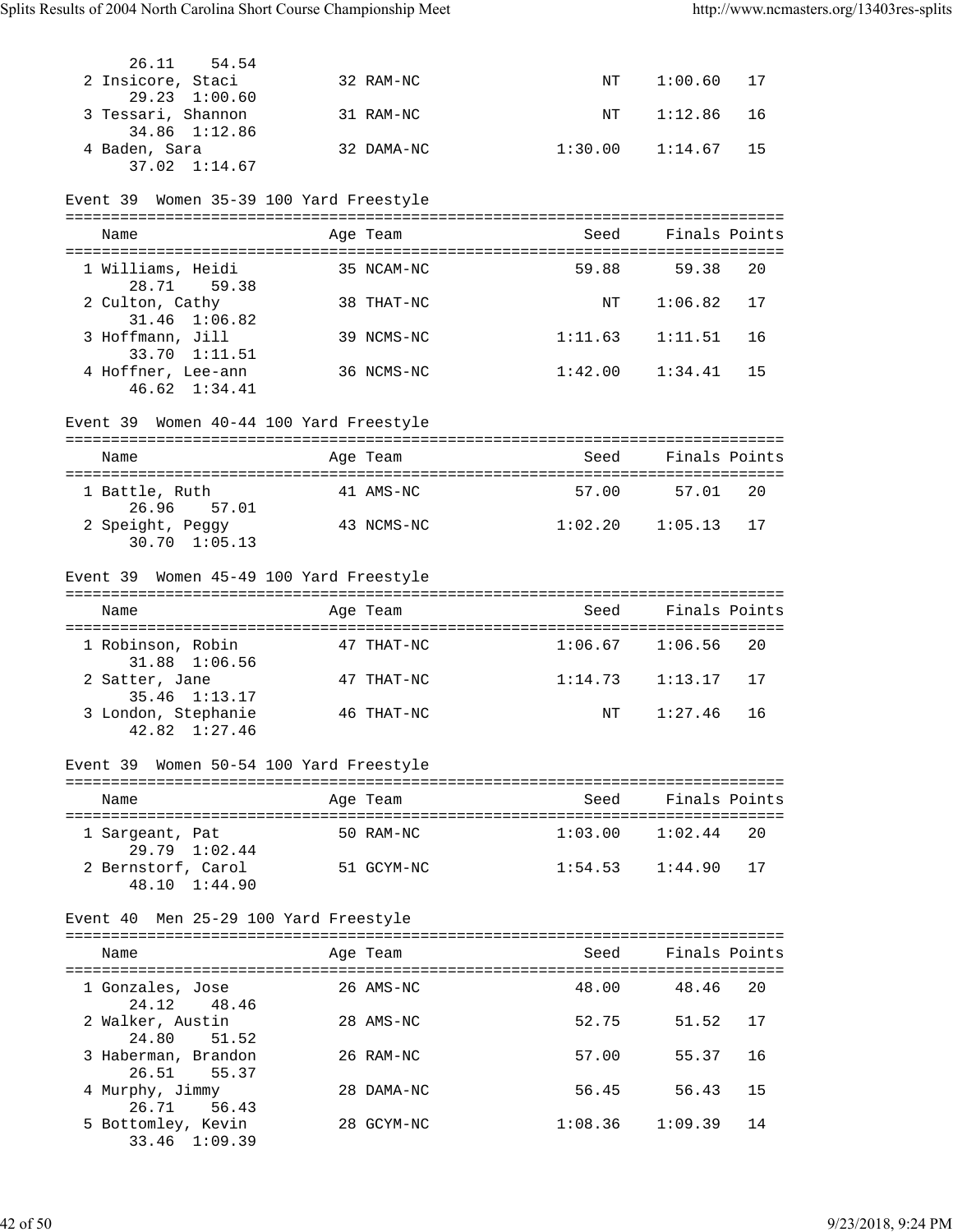| Event 40 Men 30-34 100 Yard Freestyle    |               |         |                                |
|------------------------------------------|---------------|---------|--------------------------------|
| Name                                     | Age Team      | Seed    | =============<br>Finals Points |
| 1 Petcu, Razvan<br>22.45 46.82           | 30 CSM-NC     | 3:00.00 | 20<br>46.82                    |
| 2 Tvermoes, Nicolai<br>24.21<br>49.85    | 33 DAMA-NC    | 50.00   | 49.85<br>17                    |
| 3 Jaffe, Robert<br>26.82<br>55.22        | 33 RAM-NC     | 53.80   | 55.22<br>16                    |
| 4 Mekarski, Mike<br>28.30<br>58.76       | 31 Unattached | NΤ      | 58.76<br>15                    |
| 5 Sousa, Greg<br>29.19<br>59.81          | 34 DAMA-NC    | 1:15.00 | 59.81<br>14                    |
| Event 40 Men 35-39 100 Yard Freestyle    |               |         |                                |
| Name                                     | Age Team      | Seed    | Finals Points                  |
|                                          |               |         |                                |
| 1 Bradshaw, Steve<br>25.12<br>51.15      | 36 AMS-NC     | 52.00   | 20<br>51.15                    |
| 2 Schad, Dan<br>26.61<br>54.56           | 39 RAM-NC     | 56.00   | 54.56<br>17                    |
| 3 LE Vine, Robert<br>27.01<br>55.64      | 39 DAMA-NC    | 55.90   | 16<br>55.64                    |
| Event 40 Men 40-44 100 Yard Freestyle    |               |         |                                |
| Name                                     | Age Team      | Seed    | Finals Points                  |
|                                          |               |         |                                |
| 1 Stewart, Henry<br>24.32<br>49.66       | 40 RAM-NC     | 49.17   | 20<br>49.66                    |
| 2 Smith, Jeff<br>25.43<br>51.75          | 41 CSM-NC     | 52.00   | 51.75<br>17                    |
| 3 Lechner, Chris<br>23.93 51.95          | 43 AMS-NC     | 53.20   | 51.95<br>16                    |
| 4 Weller, Jeff<br>30.07 1:01.86          | 44 AMS-NC     | 1:01.00 | 1:01.86<br>15                  |
| 5 Palmer, Rick<br>31.93 1:06.79          | 44 AMS-NC     | 1:05.00 | 1:06.79<br>14                  |
| Event 40 Men 45-49 100 Yard Freestyle    |               |         |                                |
| Name                                     | Age Team      | Seed    | Finals Points                  |
|                                          |               |         |                                |
| 1 Klein, Jonathan<br>24.60<br>50.71      | 46 THAT-NC    | NΤ      | 50.71<br>20                    |
| 2 Godfrey, Alan<br>25.77<br>52.73        | 47 RAM-NC     | 53.00   | 52.73<br>17                    |
| 3 Fiest, Eric<br>25.75<br>53.27          | 45 RAM-NC     | NΤ      | 53.27<br>16                    |
| 4 Phillips, John<br>26.53<br>54.13       | 45 CSM-NC     | 55.30   | 54.13<br>15                    |
| 5 Flack, John<br>28.38<br>58.95          | 48 NCMS-NC    | 56.00   | 58.95<br>14                    |
| 6 McClernan, Bill<br>1:02.60<br>29.41    | 47 DAMA-NC    | 1:01.85 | 1:02.60<br>13                  |
| 7 Hinton, James<br>30.08 1:02.64         | 49 AMS-NC     | 1:05.00 | 1:02.64<br>12                  |
| 8 Adamson, Kenet<br>30.88 1:05.86        | 46 AMS-NC     | 1:08.89 | 1:05.86<br>11                  |
| Men 50-54 100 Yard Freestyle<br>Event 40 |               |         |                                |
| Name                                     | Age Team      | Seed    | Finals Points                  |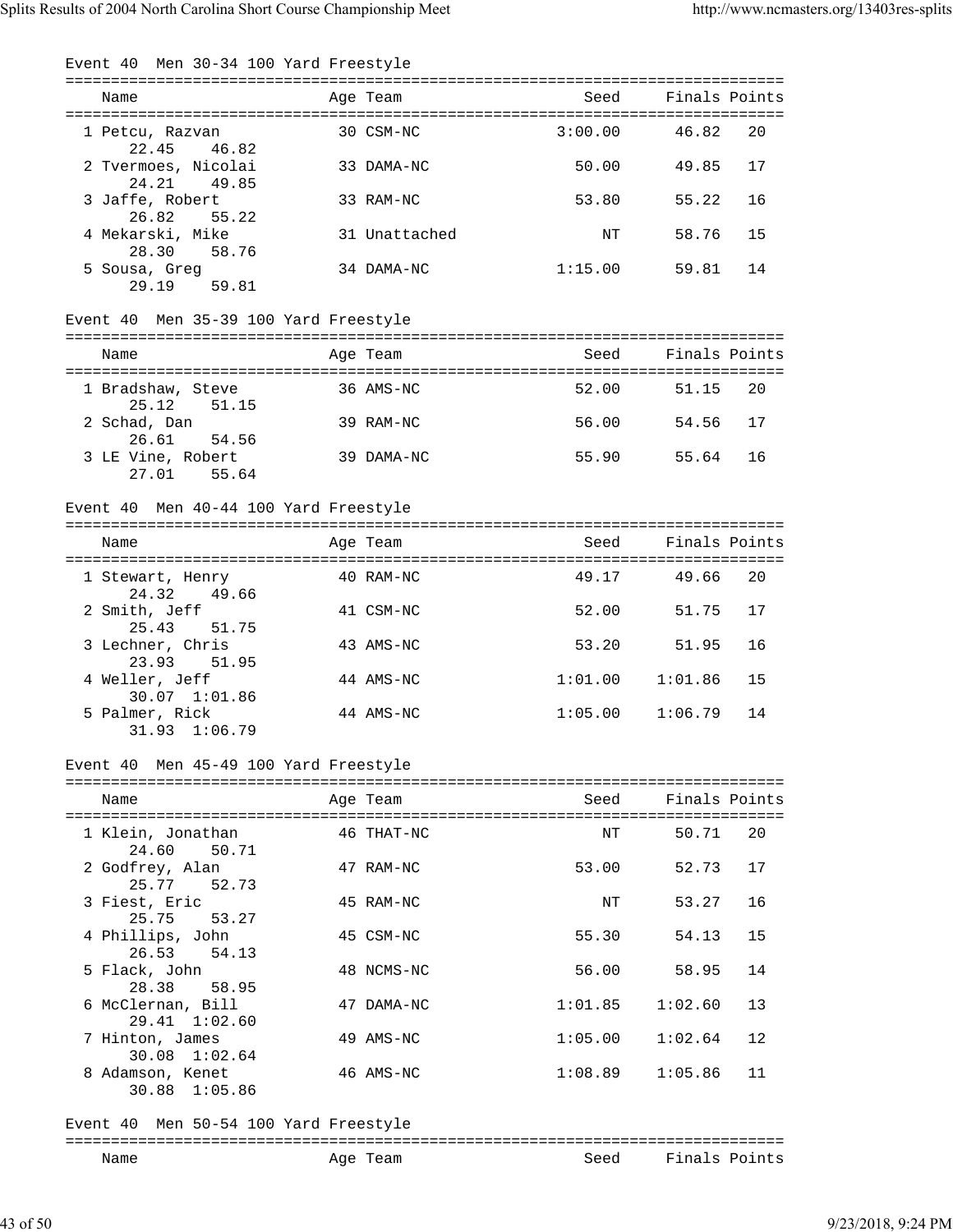| 1 Schmitz, Robert<br>25.69<br>53.83                           | 51 THAT-NC    | 53.71               | 53.83              | 20 |
|---------------------------------------------------------------|---------------|---------------------|--------------------|----|
| 2 Glass, Ernie<br>27.33<br>57.18                              | 54 CSM-NC     | 57.60               | 57.18              | 17 |
| 3 McGraw, Dennis                                              | 52 DAMA-NC    | 59.60               | 59.36              | 16 |
| 28.09<br>59.36<br>4 Gosha, Joseph                             | 50 NCMS-NC    | 1:10.00             | 1:03.87            | 15 |
| 30.94 1:03.87<br>5 Singer, Gregory                            | 53 NCAM-NC    | 1:13.00             | 1:07.16            | 14 |
| $31.46$ $1:07.16$<br>6 Drumm, Thomas                          | 51 Unattached | 1:08.00             | 1:13.27            | 13 |
| 35.66 1:13.27                                                 |               |                     |                    |    |
| Event 40 Men 55-59 100 Yard Freestyle                         |               |                     |                    |    |
| Name                                                          | Age Team      | Seed                | Finals Points      |    |
| 1 Morse, Tim<br>29.96 1:01.34                                 | 55 NEM-NE     | 1:10.00             | 1:01.34            | 20 |
| 2 Richardson, Andrew<br>28.86 1:02.11                         | 56 TMS-NC     | 1:01.00             | 1:02.11            | 17 |
| 3 Slaughter, James<br>37.48 1:16.83                           | 58 RAM-NC     | NT                  | 1:16.83            | 16 |
| Event 40 Men 60-64 100 Yard Freestyle                         |               |                     |                    |    |
|                                                               |               |                     |                    |    |
| Name                                                          | Age Team      | Seed                | Finals Points      |    |
| 1 White, Bernie<br>32.20 1:07.73                              | 60 CSM-NC     | 1:09.00             | 1:07.73            | 20 |
| 2 Williamson, Bob<br>34.45 1:09.81                            | 62 AMS-NC     | 1:14.00             | 1:09.81            | 17 |
| 3 Enyart, James<br>$35.59$ $1:14.19$                          | 62 SAC-NC     | 1:16.00             | 1:14.19            | 16 |
| Event 40 Men 65-69 100 Yard Freestyle                         |               |                     |                    |    |
|                                                               |               |                     |                    |    |
| Name                                                          | Age Team      |                     | Seed Finals Points |    |
| 1 Pinkerton, Rolffs 65 NCAM-NC NT 1:13.07 20<br>34.38 1:13.07 |               |                     |                    |    |
| 2 Gee, Milton<br>35.94 1:15.88                                | 67 CSM-NC     | $1:19.43$ $1:15.88$ |                    | 17 |
| 3 Stroupe, Mike<br>$1:01.61$ $2:13.20$                        | 66 RAM-NC     | NT                  | 2:13.20            | 16 |
| Event 40 Men 85-89 100 Yard Freestyle                         |               |                     |                    |    |
|                                                               |               |                     |                    |    |
| Name                                                          | Age Team      | Seed                | Finals Points      |    |
| 1 Morse, Roy<br>$53.26$ $1:52.62$                             | 88 AWSM-NC    | $1:55.00$ $1:52.62$ |                    | 20 |
| Event 41 Women 19-24 50 Yard Butterfly                        |               |                     |                    |    |
| Name                                                          | Age Team      | Seed                | Finals Points      |    |
| 1 Robison, Doracy                                             | 23 RAM-NC     | 30.78               | 30.69              | 20 |
| 2 Katz, Sarah                                                 | 24 AMS-NC     |                     | 31.00 31.76        | 17 |
| 3 Steger, Karen                                               | 24 MAC-NC     |                     | 34.00 31.88        | 16 |
| 4 Downing, Bess                                               | 23 BUMS-NC    |                     | 45.00 42.33        | 15 |
|                                                               |               |                     |                    |    |

Event 41 Women 25-29 50 Yard Butterfly

===============================================================================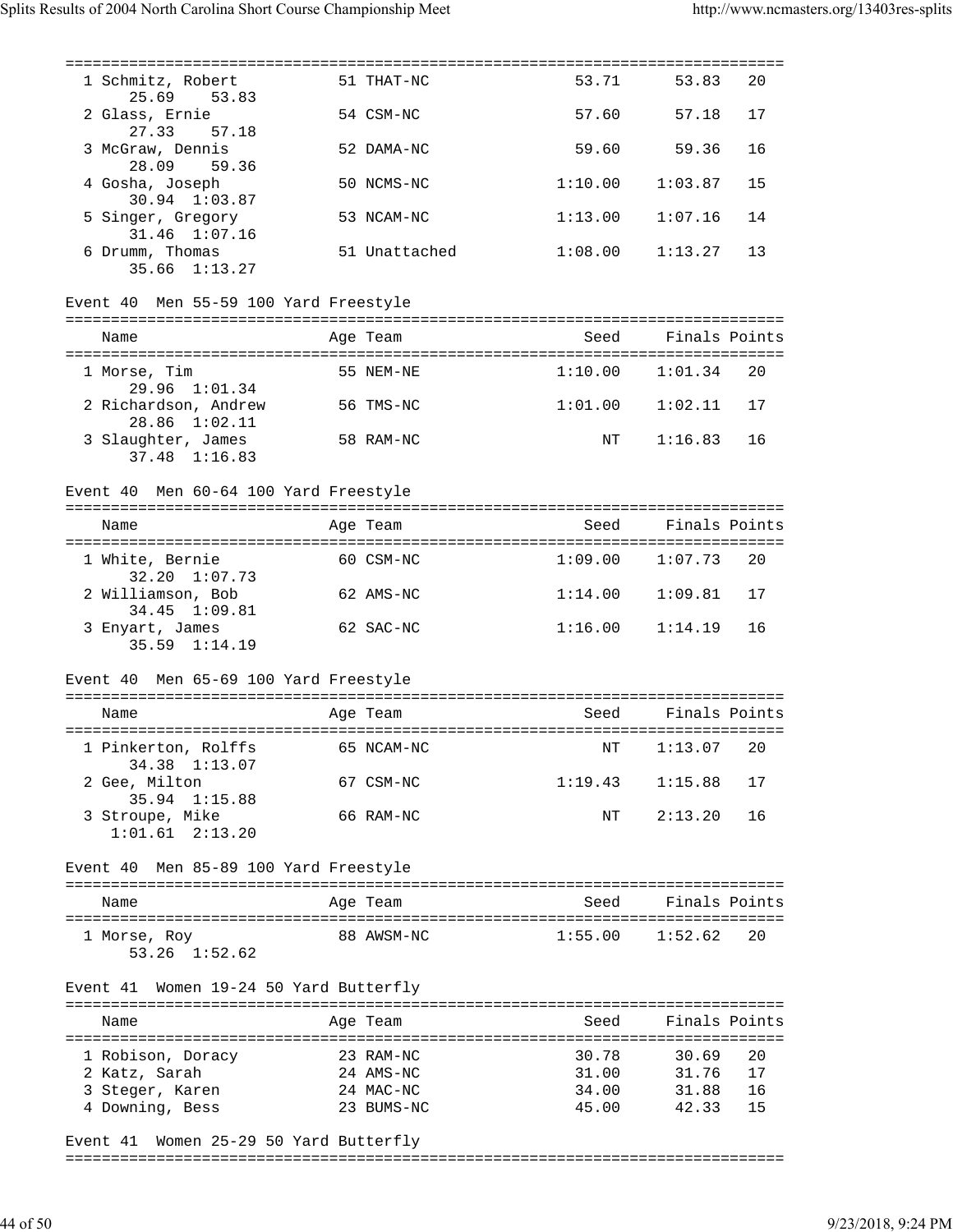| Name                                                                     |              | Age Team                 | Seed                        | Finals Points              |
|--------------------------------------------------------------------------|--------------|--------------------------|-----------------------------|----------------------------|
| ==================================<br>1 Keto, Alexis                     |              | 25 RAM-NC                | 29.00                       | 32.33<br>20                |
| 2 Shigehara, Karen                                                       |              | 28 TMS-NC                | 33.00                       | 32.69<br>17                |
|                                                                          |              |                          |                             |                            |
| Women 30-34 50 Yard Butterfly<br>Event 41                                |              |                          |                             |                            |
|                                                                          |              |                          |                             |                            |
| Name                                                                     |              | Age Team                 | Seed                        | Finals Points              |
| 1 Braun, Erika                                                           |              | 32 RAM-NC                | 28.00                       | 20<br>28.23                |
| 2 Insicore, Staci                                                        |              | 32 RAM-NC                | ΝT                          | 17<br>30.61                |
| 3 Booth, Shelley                                                         |              | 32 AMS-NC                | 35.00                       | 16<br>31.05                |
| Women 35-39 50 Yard Butterfly<br>Event 41                                |              |                          |                             |                            |
| Name                                                                     |              | Age Team                 | Seed                        | Finals Points              |
| ======================================                                   |              |                          | =========================== |                            |
| 1 Culton, Cathy                                                          |              | 38 THAT-NC               | 35.00                       | 33.53<br>20                |
| Women 40-44 50 Yard Butterfly<br>Event 41                                |              |                          |                             |                            |
| Name                                                                     |              | Age Team                 | Seed                        | Finals Points              |
|                                                                          |              |                          |                             |                            |
| 1 Battle, Ruth                                                           |              | 41 AMS-NC                | 28.00                       | 27.72<br>20                |
| 2 McEachran, Frances                                                     |              | 42 GCYM-NC               | 29.80                       | 29.46<br>17                |
| 3 Speight, Peggy                                                         |              | 43 NCMS-NC               | 35.00                       | 16<br>36.48                |
| Women 45-49 50 Yard Butterfly<br>Event 41<br>=========================== | ============ | =====================    |                             |                            |
| Name                                                                     |              | Age Team                 | Seed                        | Finals Points              |
|                                                                          |              |                          | ==========================  |                            |
| 1 Lampley, Kim<br>2 Kammer, Maryellen                                    |              | 46 RAM-NC<br>46 GCYM-NC  | 35.00<br>31.51              | 31.97<br>20<br>17<br>32.93 |
|                                                                          |              |                          |                             |                            |
| Women 50-54 50 Yard Butterfly<br>Event 41                                |              |                          |                             |                            |
| Name                                                                     |              |                          | Seed                        | Finals Points              |
|                                                                          |              | Age Team                 |                             |                            |
| 1 Sargeant, Pat                                                          |              | 50 RAM-NC                | 32.40                       | 32.48<br>20                |
| 2 Rogers, Jennie                                                         |              | 51 AMS-NC                | 39.50                       | 38.40<br>17                |
| Women 55-59 50 Yard Butterfly<br>Event 41                                |              |                          |                             |                            |
| Name                                                                     |              | Age Team                 | Seed                        | Finals Points              |
|                                                                          |              |                          |                             |                            |
| 1 Mitchell, Jeannie                                                      |              | 57 AMS-NC                | 38.00                       | 38.86<br>20                |
| Women 75-79 50 Yard Butterfly<br>Event 41                                |              |                          |                             |                            |
| Name                                                                     |              | Age Team                 | Seed                        | Finals Points              |
| 1 Carr, Florence                                                         |              | 78 Fmm-FL                | 51.68                       | 55.88<br>20                |
| Men 25-29 50 Yard Butterfly<br>Event 42                                  |              |                          |                             |                            |
|                                                                          |              |                          |                             |                            |
| Name                                                                     |              | Age Team                 | Seed                        | Finals Points              |
| 1 Stringer, Sean                                                         |              | 28 RAM-NC                | 25.00                       | 24.80<br>20                |
| 2 Gonzales, Jose                                                         |              | 26 AMS-NC                | 27.00                       | 17<br>24.90                |
| 3 Haberman, Brandon                                                      |              | 26 RAM-NC                | 27.50                       | 27.30<br>16                |
| 4 Walker, Austin                                                         |              | 28 AMS-NC                | 28.00                       | 15<br>27.35                |
| 5 Sevick, Chris                                                          |              | 29 NCAM-NC               | 29.22                       | 14<br>27.48                |
| 6 Browning JR, Joseph<br>7 Murphy, Jimmy                                 |              | 28 THAT-NC<br>28 DAMA-NC | 34.00<br>28.64              | 13<br>28.68<br>12<br>28.98 |
| 8 Bottomley, Kevin                                                       |              | 28 GCYM-NC               | ΝT                          | 35.77<br>11                |
|                                                                          |              |                          |                             |                            |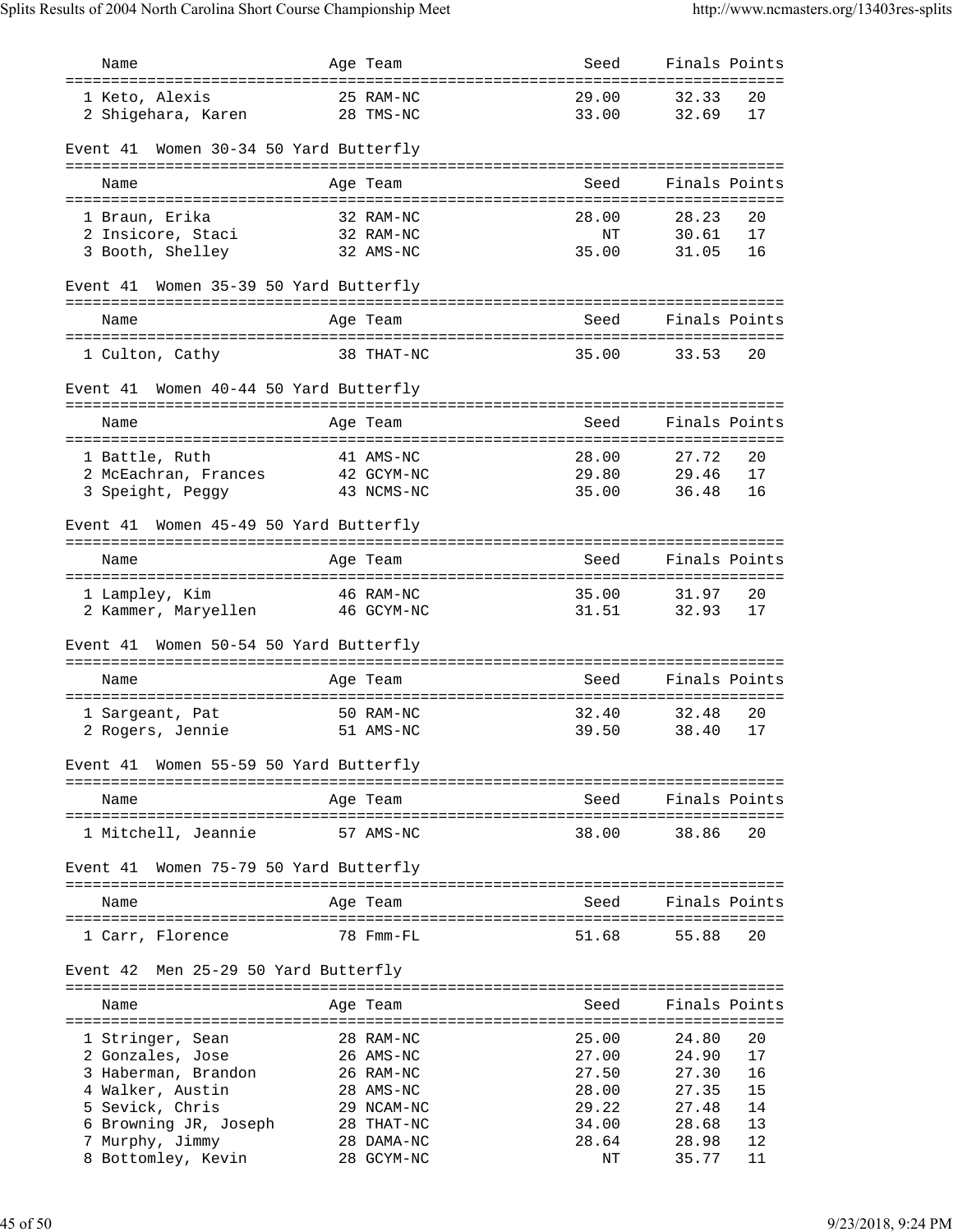| Event 42 Men 30-34 50 Yard Butterfly             |               |                |                         |
|--------------------------------------------------|---------------|----------------|-------------------------|
| Name                                             | Age Team      | Seed           | Finals Points           |
|                                                  |               |                |                         |
| 1 Petcu, Razvan                                  | 30 CSM-NC     | 22.99          | 20<br>23.19             |
| 2 Andersen, Morten 33 MAC-NC                     |               | 25.00          | 24.97<br>17             |
| 3 Allen, Scott                                   | 32 RAM-NC     | 29.00          | 28.72<br>16             |
| 4 Jaffe, Robert                                  | 33 RAM-NC     | 26.77 28.92    | 15                      |
| 5 Mekarski, Mike                                 | 31 Unattached | ΝT             | 14<br>29.91             |
| Event 42 Men 35-39 50 Yard Butterfly             |               |                |                         |
| Name                                             | Age Team      | Seed           | Finals Points           |
| 1 Bradshaw, Steve                                | 36 AMS-NC     | 26.00          | 26.89<br>20             |
| 2 Armfield, John                                 | 38 RAM-NC     | 28.00          | 17<br>28.50             |
| 3 LE Vine, Robert                                | 39 DAMA-NC    | 27.90          | 29.00<br>16             |
| 4 Mondul, Michael                                | 35 VMST-VA    | 30.01          | 29.78<br>15             |
| Event 42 Men 40-44 50 Yard Butterfly             |               |                |                         |
| Name                                             | Age Team      | Seed           | Finals Points           |
|                                                  |               |                |                         |
| 1 Stewart, Henry<br>2 Malsbury, David 42 VMST-VA | 40 RAM-NC     | 24.75<br>26.01 | 25.27<br>20<br>25.44    |
| 3 Stern, Benjamin                                | 40 NCAM-NC    | 31.00          | 17<br>26.33<br>16       |
| 4 Lechner, Chris                                 | 43 AMS-NC     | 26.50          | 15<br>26.42             |
| 5 Smith, Jeff                                    | 41 CSM-NC     | 28.00          | 27.00<br>14             |
| 6 Weischedel, Brian                              | 44 NCMS-NC    | 28.10          | 27.21<br>13             |
| 7 Kretz, Rusty                                   | 42 THAT-NC    | 30.03          | 12<br>27.82             |
| 8 Palmer, Rick                                   | 44 AMS-NC     | 32.00          | 33.55<br>11             |
| Event 42 Men 45-49 50 Yard Butterfly             |               |                |                         |
| Name                                             | Age Team      | Seed           | Finals Points           |
| 1 Lehman, Fritz                                  | 45 RAM-NC     | 26.00          | 25.15<br>20             |
| 2 Klein, Jonathan 46 THAT-NC                     |               | 25.00          | 25.26<br>17             |
| 3 Phillips, John                                 | 45 CSM-NC     | 28.50          | 16<br>27.04             |
| 4 Cottam, James                                  | 47 AMS-NC     | 27.80          | 28.71<br>15             |
| 5 O'Donnell, Jeremiah 45 NCMS-NC                 |               | 31.51          | 30.16 14                |
| 6 Adamson, Kenet                                 | 46 AMS-NC     | 31.20          | 30.47<br>13             |
| 7 Flack, John                                    | 48 NCMS-NC    | 29.90 30.69    | 12                      |
| 8 Easterling, David                              | 48 AMS-NC     | 29.00 30.72    | 11                      |
| 9 Hinton, James                                  | 49 AMS-NC     | ΝT             | $\overline{9}$<br>30.98 |
| 10 McClernan, Bill                               | 47 DAMA-NC    | 32.54          | 35.13<br>7              |
| Event 42 Men 50-54 50 Yard Butterfly             |               |                |                         |
| Name                                             | Age Team      | Seed           | Finals Points           |
|                                                  |               |                |                         |
| 1 Mallette, Bruce                                | 51 RAM-NC     | 26.00          | 24.97<br>20             |
| 2 Glass, Ernie                                   | 54 CSM-NC     | 29.41          | 29.39<br>17             |
| 3 Drumm, Thomas                                  | 51 Unattached | 32.00          | 33.72<br>16             |
| Event 42 Men 55-59 50 Yard Butterfly             |               |                |                         |
| Name                                             | Age Team      |                | Seed Finals Points      |
| 1 Richardson, Andrew                             | 56 TMS-NC     | 31.00          | 33.51<br>20             |
|                                                  |               |                |                         |
| Event 42 Men 60-64 50 Yard Butterfly             |               |                |                         |
| Name                                             | Age Team      | Seed           | Finals Points           |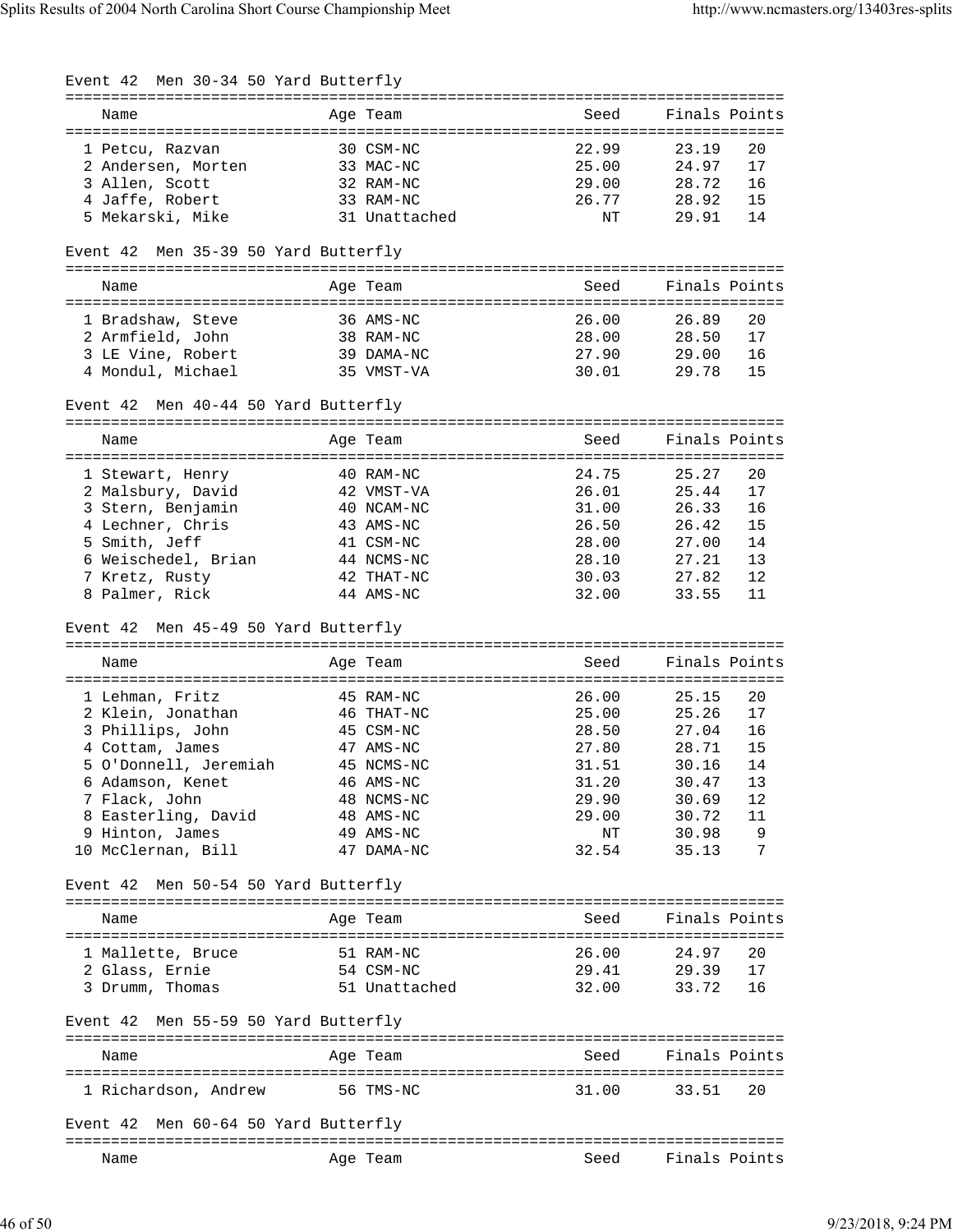=============================================================================== 1 Poiletman, Robert 60 COL-55 27.00 27.84 20 2 White, Bernie 60 CSM-NC 31.00 30.47 17 3 Gadol, Louis 62 CSM-NC 35.00 32.63 16 Event 42 Men 65-69 50 Yard Butterfly =============================================================================== Name and Age Team Seed Finals Points =============================================================================== 1 MaCartney, Norman 65 SCMM-NC 56.47 47.34 20 Event 43 Mixed 19+ 200 Yard Medley Relay =============================================================================== Team Seed Finals Points =============================================================================== 1 Asheville-NC 'A' 1:53.99 40<br>1 1 Katz, Sarah 24 2) Walker, Austin 28 1) Katz, Sarah 24 2) Walker, Austin 28 3) Gonzales, Jose 26 4) Battle, Ruth 41 33.44 1:02.64 1:28.19 1:53.99 2 Durham Aquatic Masters-NC 'A' NT 2:00.85 34 1) Baker, Brooke 23 2) Murphy, Jimmy 28 3) Tvermoes, Nicolai 33 4) Reilly, Sarah 28 32.88 1:05.76 1:30.53 2:00.85 Event 43 Mixed 25+ 200 Yard Medley Relay =============================================================================== Team Seed Finals Points =============================================================================== 1 Asheville-NC 'B' NT 2:20.15 40 1) Williamson, Bob 62 2) Palmer, Rick 44 3) Booth, Shelley 32 4) Speight, Peggy 43 40.64 1:18.45 1:49.70 2:20.15 Event 43 Mixed 35+ 200 Yard Medley Relay =============================================================================== Team Seed Finals Points =============================================================================== NT 2:08.53 40 1) Wicker, Cheryl 43 2) Kretz, Rusty 42 3) Culton, Cathy 38 4) Schmitz, Robert 51 38.65 1:11.35 1:44.00 2:08.53 Event 43 Mixed 45+ 200 Yard Medley Relay =============================================================================== Team Seed Finals Points =============================================================================== -- Asheville-NC 'C' NT DQ 1) Mitchell, Jeannie 57 2) Hinton, James 49 3) Rogers, Jennie 51 (a. 4) Adamson, Kenet 46 35.68 1:11.07 1:49.04 DQ Event 45 Women 19-24 500 Yard Freestyle =============================================================================== Name Age Team Seed Finals Points =============================================================================== 1 Dickson, Ali 20 RAM-NC 5:20.00 5:28.21 20 28.28 59.94 1:32.33 2:06.15 2:40.12 3:14.04 3:48.05 4:21.73 4:55.50 5:28.21 2 Baker, Brooke 23 DAMA-NC 6:00.00 6:06.40 17 32.58 1:07.89 1:44.14 2:21.58 2:58.76 3:36.46 4:14.53 4:52.63 5:30.45 6:06.40<br>3 Robison, Doracy 23 RAM-NC 3 Robison, Doracy 23 RAM-NC 6:19.92 6:17.04 16 34.33 1:12.24 1:50.81 2:29.46 3:08.19 3:46.64 4:24.92 5:03.34 5:40.86 6:17.04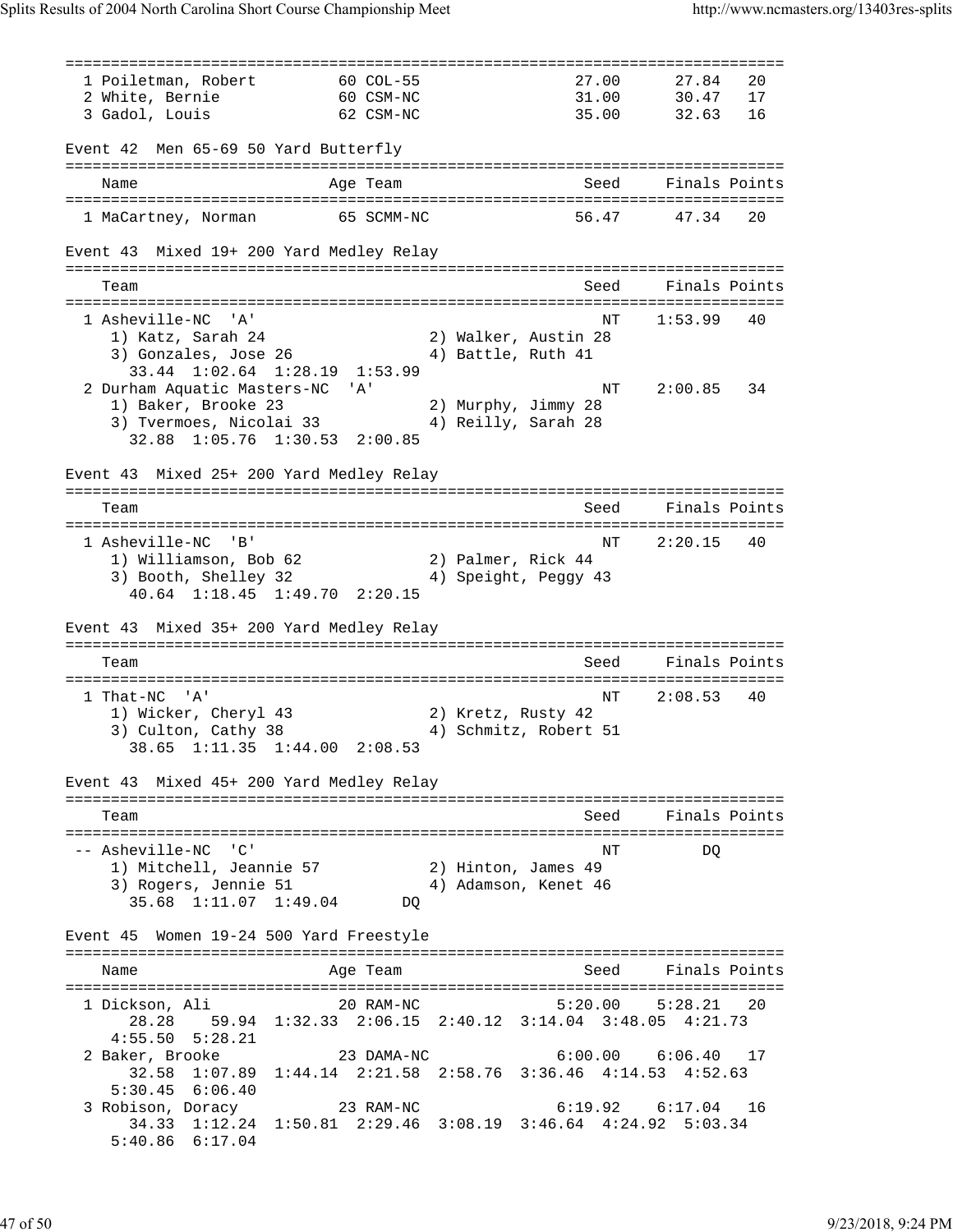Event 45 Women 25-29 500 Yard Freestyle =============================================================================== Name Age Team Seed Finals Points =============================================================================== 1 Hall, Christie 26 RAM-NC 5:50.00 5:43.42 20 31.79 1:05.78 1:40.52 2:15.45 2:50.63 3:25.56 4:00.41 4:34.97 5:09.54 5:43.42 2 Hill, Carla 27 RAM-NC 6:11.00 6:21.97 17 34.04 1:11.09 1:49.40 2:28.10 3:06.69 3:45.37 4:24.35 5:03.60 5:43.11 6:21.97 Event 45 Women 30-34 500 Yard Freestyle =============================================================================== Name **Age Team** Age Team Seed Finals Points =============================================================================== 1 Booth, Shelley 32 AMS-NC NT 6:35.16 20 35.79 1:14.93 1:55.02 2:35.46 3:16.53 3:57.49 4:37.95 5:17.72 5:57.24 6:35.16 2 Buchoux, Michelle 31 MAC-NC 7:00.00 7:04.47 17 37.54 1:18.53 2:01.13 2:44.00 3:26.44 4:09.99 4:54.02 5:37.84 6:21.64 7:04.47 3 Baden, Sara 32 DAMA-NC 8:00.00 7:53.40 16 43.81 1:31.72 2:21.01 3:09.33 3:57.97 4:46.04 5:33.82 6:20.79 7:07.95 7:53.40 Event 45 Women 35-39 500 Yard Freestyle =============================================================================== Name Age Team Seed Finals Points Age Team Seed Finals Points =============================================================================== -- Hoffmann, Jill 39 NCMS-NC NT NT DNF 37.25 1:17.16 1:59.13 2:42.55 3:26.71 4:11.73 4:56.92 5:46.01 Event 45 Women 40-44 500 Yard Freestyle =============================================================================== Name and Age Team Seed Finals Points =============================================================================== 1 Rohner, Patricia 44 RAM-NC 6:10.00 6:04.63 20 33.94 1:10.45 1:47.35 2:24.01 3:00.48 3:37.52 4:14.48 4:51.71 5:28.91 6:04.63 Event 45 Women 45-49 500 Yard Freestyle =============================================================================== Name Age Team Seed Finals Points =============================================================================== 1 Satter, Jane 47 THAT-NC NT 7:10.62 20 38.12 1:18.70 2:02.92 2:45.90 3:30.59 4:13.98 4:58.22 5:42.97 6:27.71 7:10.62 2 London, Stephanie 46 THAT-NC NT 8:43.65 17 45.82 1:35.42 2:28.00 3:21.65 4:16.34 5:10.85 6:05.73 6:59.45 7:53.62 8:43.65 Event 45 Women 50-54 500 Yard Freestyle =============================================================================== Name Age Team Seed Finals Points =============================================================================== 1 Rogers, Jennie 51 AMS-NC 7:22.00 7:09.95 20 38.73 1:21.84 2:07.10 2:51.35 3:36.10 4:19.98 5:03.30 5:46.70 6:29.64 7:09.95 Event 45 Men 25-29 500 Yard Freestyle =============================================================================== Name and Age Team Seed Finals Points =============================================================================== 1 Filippo, Porco 26 NCAM-NC 6:10.00 6:05.26 20 32.38 1:07.33 1:44.54 2:21.93 2:59.75 3:38.14 4:16.80 4:55.52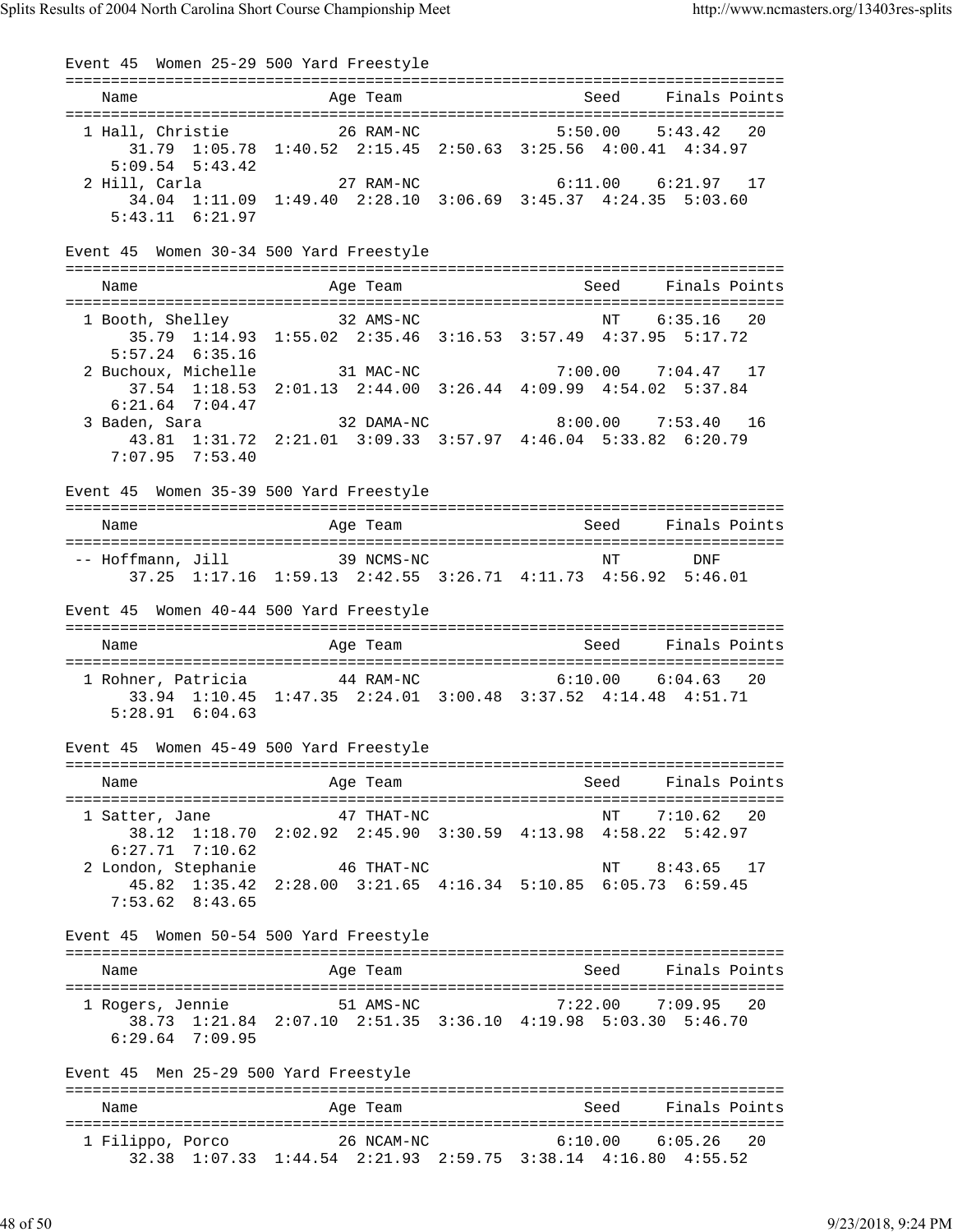5:32.27 6:05.26 2 Browning JR, Joseph 28 THAT-NC 6:00.00 6:13.16 17 30.11 1:04.08 1:39.77 2:17.27 2:55.00 3:33.99 4:14.33 4:54.35 5:34.67 6:13.16 3 Bottomley, Kevin 28 GCYM-NC 6:48.85 6:59.60 16 35.34 1:14.63 1:55.70 2:38.54 3:21.59 4:05.13 4:48.93 5:33.19 6:17.68 6:59.60 Event 45 Men 30-34 500 Yard Freestyle =============================================================================== Name and Age Team Seed Finals Points =============================================================================== 1 Crankshaw, Erik 31 THAT-NC 5:05.06 4:59.17 20 26.97 57.05 1:27.94 1:58.57 2:29.63 3:00.44 3:29.82 3:59.82 4:30.03 4:59.17 2 Shotts, Steven 33 Fact-FL 5:29.02 5:43.71 17 30.37 1:03.20 1:36.64 2:10.54 2:47.30 3:24.33 4:01.30 4:36.36 5:10.38 5:43.71 3 Mekarski, Mike 31 Unattached NT 5:57.90 16 31.12 1:05.78 1:41.93 2:18.77 2:55.72 3:32.88 4:10.20 4:47.45  $5:23.77$   $5:57.90$  4 Sousa, Greg 34 DAMA-NC 7:15.00 6:28.64 15 34.52 1:12.93 1:52.56 2:32.78 3:13.56 3:54.05 4:33.50 5:12.46 5:51.98 6:28.64 Event 45 Men 35-39 500 Yard Freestyle =============================================================================== Name Age Team Seed Finals Points =============================================================================== 1 Schad, Dan 39 RAM-NC 6:00.00 5:38.08 20 30.97 1:04.36 1:38.33 2:12.76 2:47.42 3:22.22 3:56.53 4:30.93 5:05.04 5:38.08 2 Sexauer, Tim 38 RAM-NC 6:55.00 6:49.25 17 34.96 1:13.60 1:54.12 2:34.57 3:16.03 3:57.87 4:40.38 5:23.29 6:06.93 6:49.25 Event 45 Men 40-44 500 Yard Freestyle =============================================================================== Name and Age Team Seed Finals Points =============================================================================== 1 Stern, Benjamin 40 NCAM-NC 5:30.00 5:25.10 20 28.85 1:00.10 1:32.18 2:05.03 2:37.89 3:10.93 3:44.49 4:18.40 4:52.20 5:25.10 2 Magdanz, Greg 40 RAM-NC 6:06.00 5:45.64 17 30.86 1:04.00 1:38.15 2:13.47 2:48.64 3:24.29 3:59.64 4:35.15 5:10.68 5:45.64 3 Mangrum, John 41 RAM-NC 5:46.88 5:47.68 16 30.97 1:04.52 1:39.13 2:13.99 2:49.38 3:25.15 4:00.73 4:36.79 5:12.54 5:47.68 4 Celii, Michael 40 RAM-NC 6:08.83 6:09.16 15 32.99 1:09.35 1:46.13 2:23.81 3:01.88 3:39.99 4:18.25 5:33.07 6:09.16<br>5 Beauvais, Ernest 5 Beauvais, Ernest 42 SCMM-NC 7:20.00 6:53.39 14 37.04 1:16.61 1:58.29 2:40.03 3:22.90 4:05.31 4:47.94 5:30.83 6:13.16 6:53.39 Event 45 Men 45-49 500 Yard Freestyle =============================================================================== Name **Age Team** Age Team Seed Finals Points =============================================================================== 1 Siegel, Craig 45 TRYM-NC 5:59.82 5:50.03 20  $32.00$   $1:06.13$   $1:40.80$   $2:16.22$   $2:51.59$   $3:27.02$   $4:02.57$   $4:38.71$ <br>5:14.66 5:50.03 5:14.66 5:50.03 2 Waldbauer, Eric 45 RAM-NC 6:21.00 6:11.52 17 33.93 1:09.85 1:48.39 2:27.01 3:05.46 3:43.07 4:20.44 4:57.84